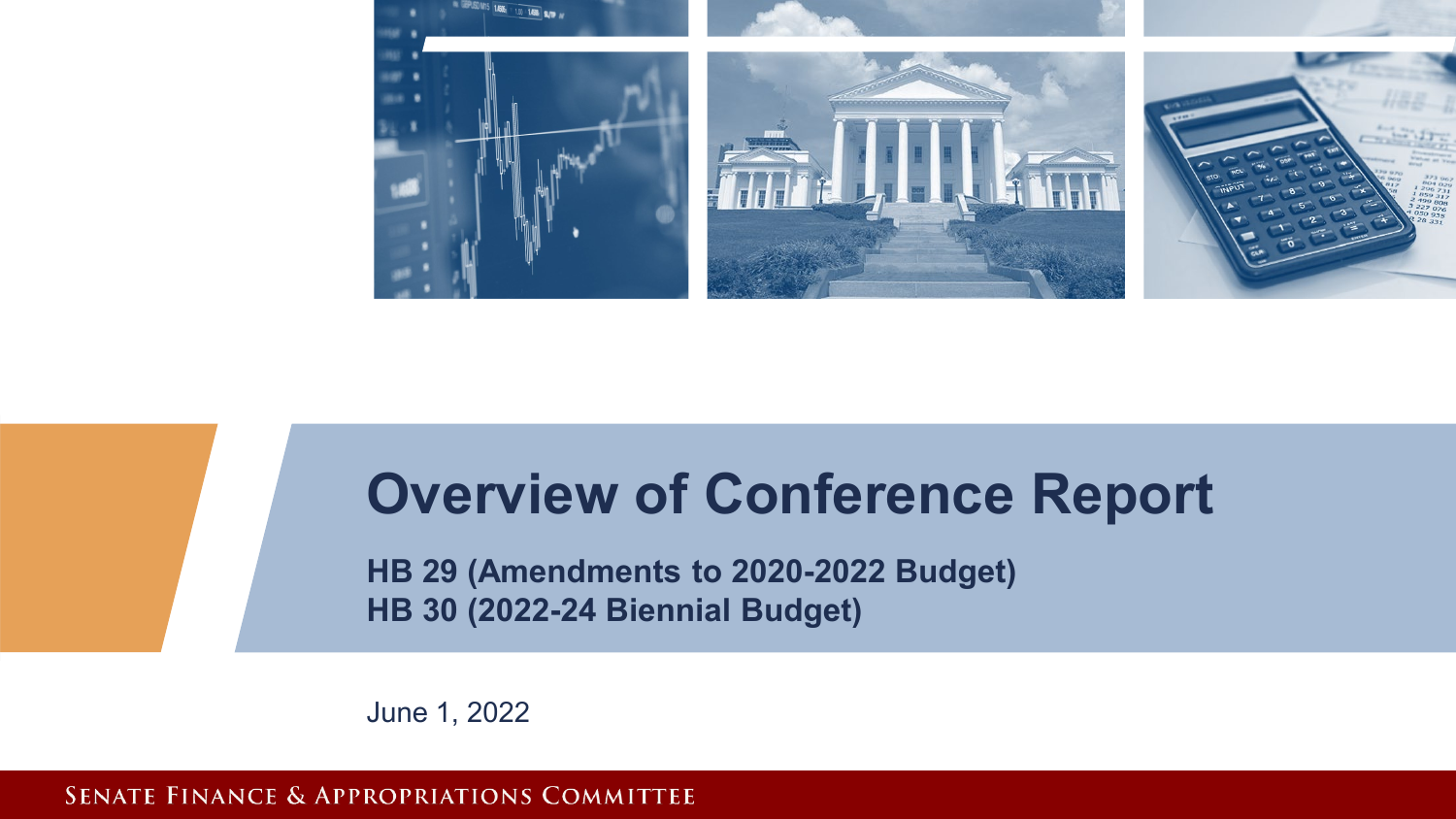# Topic Order

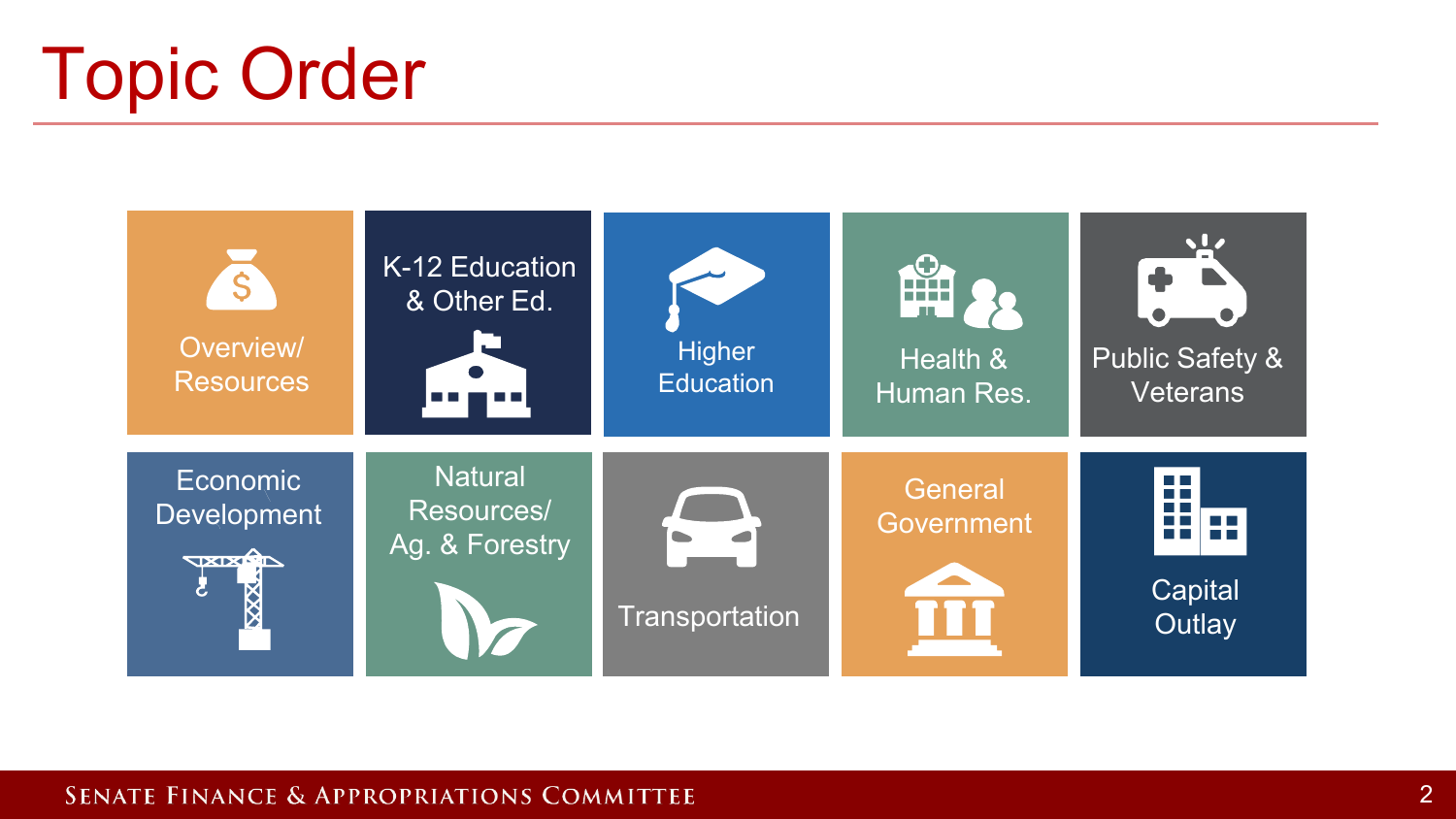## **Overview/Resources**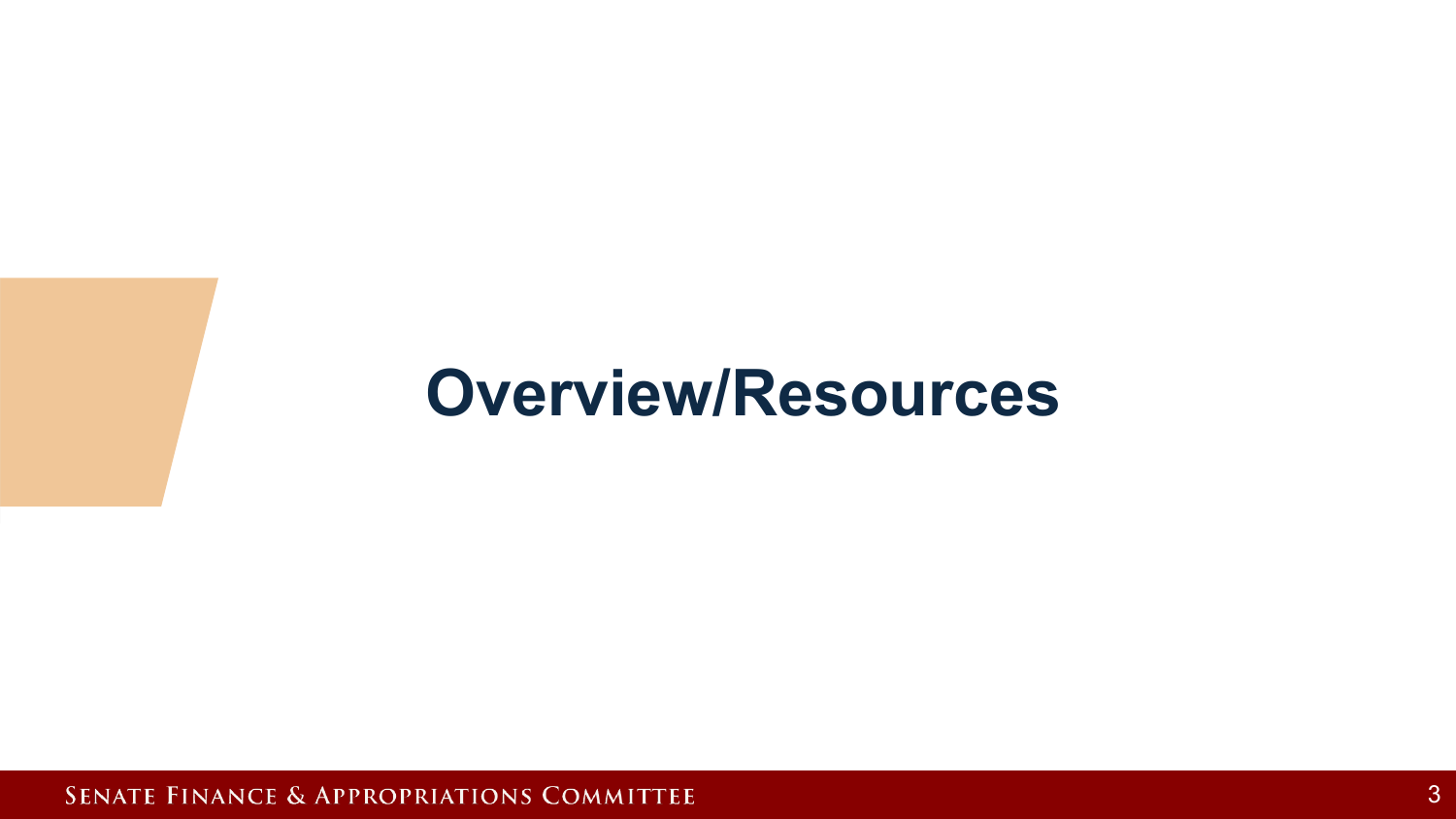# Overview - Key Themes in Spending

- Increases reserve balances by more than \$1.6 billion. Combined reserve balances will be nearly \$3.8 billion by the end of the next biennium.
- Maintains liquidity and structural balance (includes cash for capital, eliminating the AST, one-time spending, voluntary VRS deposit/rates, etc.).
- Large investments in the public workforce. Compensation increases total more than \$1.8 billion, including:
	- Five percent pay raises in each year for all state and state-supported local employees, including teachers;
	- One-time \$1,000 bonus for state employees and a \$1,000 bonus from ARPA for SOQ funded teacher and support positions; and
	- Additional increases targeted at mental health and public safety positions.
- Investments in K-12 and higher education, mental health, Medicaid, housing, and natural resources.
- Tax policy actions total almost \$4.1 billion over FY 2022 and the 2022-24 biennium including a one-time rebate of \$1.0 billion.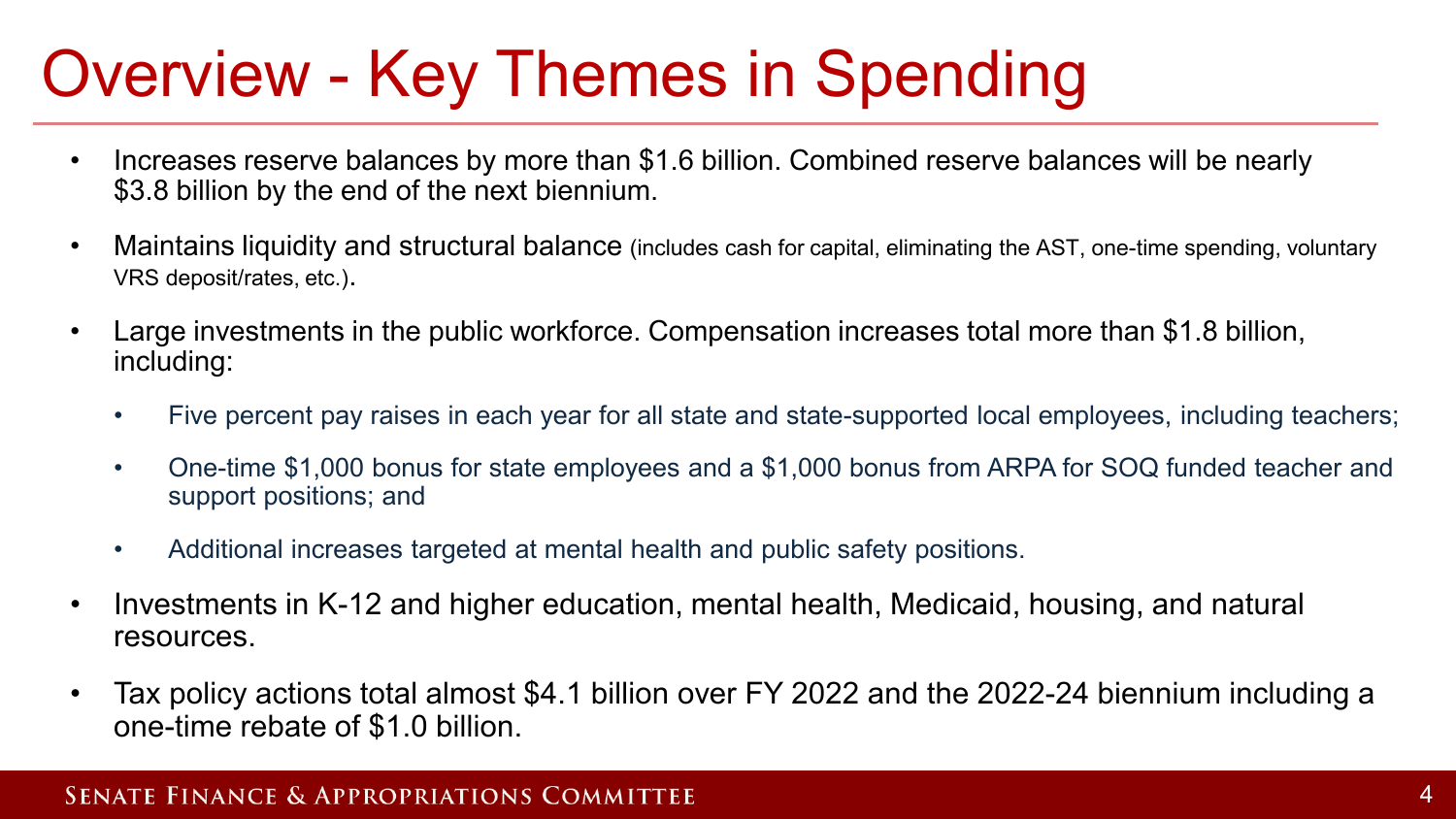# Resources - HB 29 Caboose Bill Summary

- As introduced, additional GF resources of \$4.3 billion.
	- \$3.0 billion upward revision to the FY 2022 general fund revenue forecast.
	- Net increase in GF transfers total \$66.2 million.
	- Includes net balance adjustments totaling \$1.2 billion.
		- \$2.6 billion surplus in GF revenues and transfers, unexpended GF operating and capital appropriations totaling \$876.1 million; and deposits to Rainy Day Fund, Revenue Reserve Fund, Water Quality Improvement Fund, and other commitments and assignments.
	- Net spending increases total \$135.6 million (increases for capital project supplements, deposit to the Revenue Reserve Fund, and business ready sites offset partially with savings under Medicaid).
	- Combined with \$8.1 million unappropriated balance in Chapter 552, \$4.2 billion is available for use in the 2022-24 biennium.
- **Mid-session revenue adjustment provided \$1.25 billion in additional GF resources.**
- **Conference Committee amendments net to \$791.4 million GF with an unappropriated balance of \$4.7 billion going into HB 30.**
	- **Increases for capital supplements, VRS deposit, and general fund cash for transportation offset with savings under Medicaid.**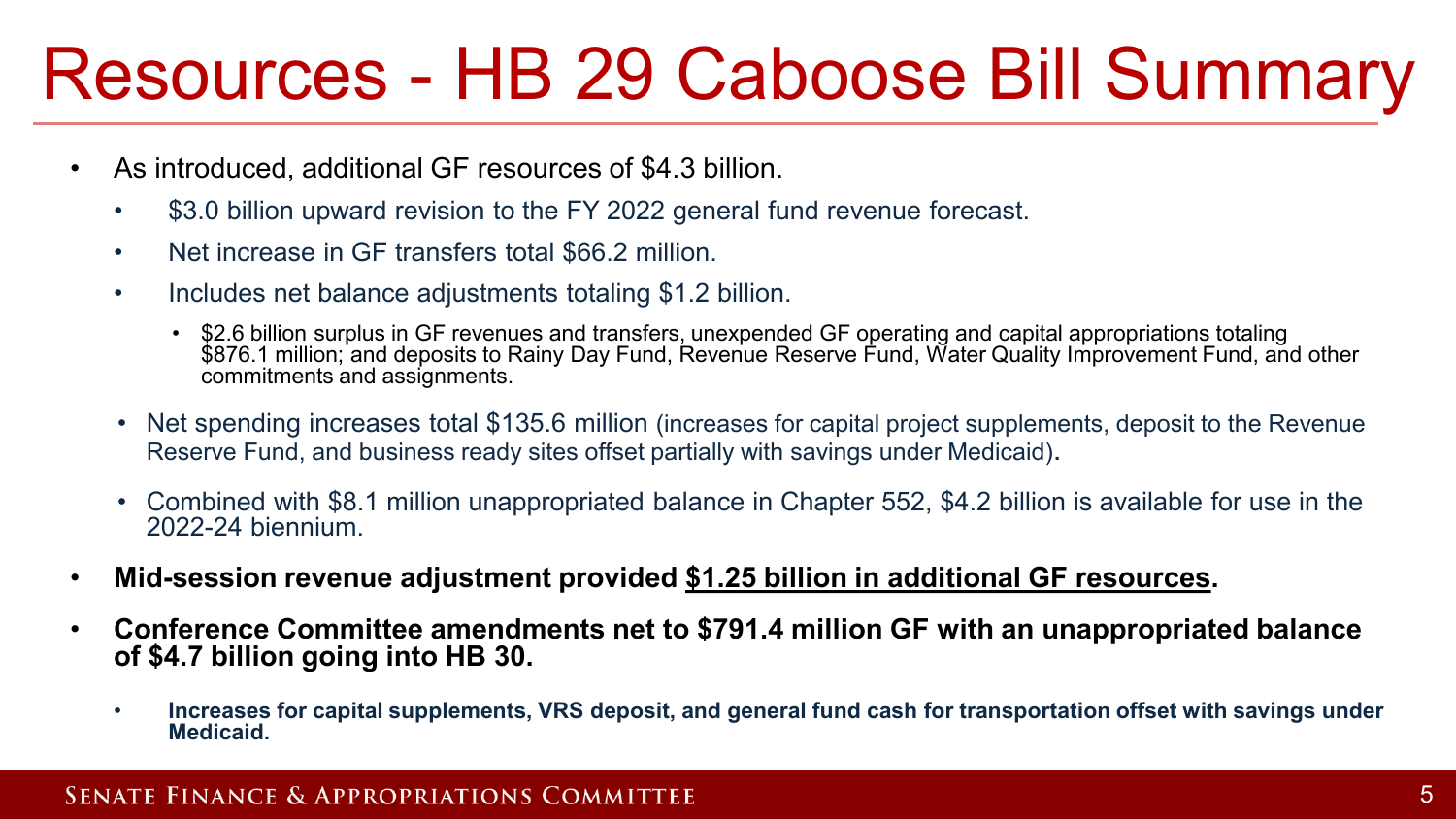# GF Resource Changes in HB 29

| (\$ in millions)                           | Ch. 552    | <b>HB 29</b> | Change    | Conf.<br>Amend. | Change    |
|--------------------------------------------|------------|--------------|-----------|-----------------|-----------|
| <b>Prior Year Balance</b>                  | \$1,889.6  | \$5,721.8    | \$3,832.2 | \$0             | \$3,832.2 |
| <b>Additions to Balance</b>                | 29.9       | (2,606.7)    | (2,636.5) | 230.7           | (2,405.8) |
| <b>Revenue Forecast</b>                    | 22,899.1   | 25,931.7     | 3,032.6   | 1,045.1         | 4,077.7   |
| <b>Transfers</b>                           | 682.4      | 748.6        | 66.2      | 55.3            | 121.5     |
| <b>GF Resources</b>                        | \$25,501.0 | \$27,905.8   | \$4,294.4 | \$1,331.1       | \$5,625.5 |
|                                            |            |              |           |                 |           |
| <b>Unappropriated Balance</b><br>(Ch. 552) |            |              | \$8.1     | $\overline{0}$  | \$8.1     |
| HB 29 Net Spending<br>Decrease/(Increase)  |            |              | (135.6)   | (791.4)         | (927.0)   |
| <b>HB 29 Carry Forward Balance</b>         |            |              | \$4,166.9 | \$539.7         | \$4,706.6 |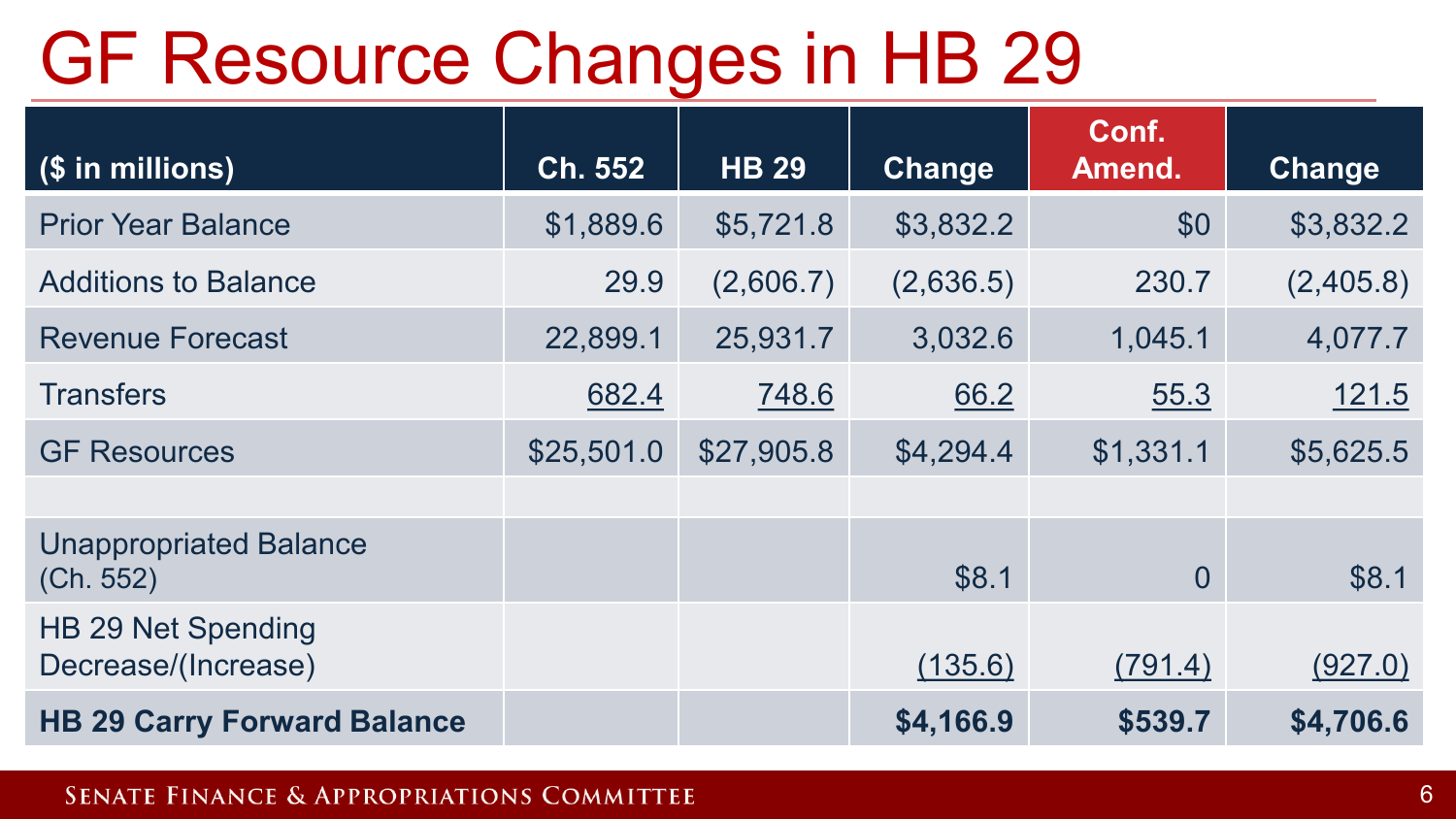### HB 29, HB 30 & Conference Tax Policy Changes Assumed in Budget

| (\$ in millions)                                                                   | FY 2022   | FY 2023     | FY 2024     | 2022-24     |
|------------------------------------------------------------------------------------|-----------|-------------|-------------|-------------|
| <b>Housing Tax Credit</b>                                                          | \$15.0    | \$0.0       | \$9.0       | \$9.0       |
| <b>Worker Misclassification Program</b>                                            |           | (0.2)       | (0.5)       | (0.7)       |
| <b>Eliminate Accelerated Sales Tax</b>                                             | (202.8)   | 0.0         | 0.0         | 0.0         |
| Refundable Earned Income Tax Credit (15.0 percent federal EITC)                    |           | (159.0)     | (156.0)     | (315.0)     |
| <b>Veterinarian Sales Tax Exemption</b>                                            |           | (4.2)       | (4.6)       | (8.8)       |
| Neighborhood Assistance Program/Education Improvement Scholarships Tax Credit      |           | (2.0)       | (2.0)       | (4.0)       |
| Tax Rebate (\$250/\$500)                                                           |           | (1,048.6)   | 0.0         | (1,048.6)   |
| Standard Deduction (Increase from \$4,500/\$9,000 to \$8,000/\$16,000)             |           | (970.2)     | (665.1)     | (1,635.3)   |
| Eliminate State Sales Tax on Groceries and Personal Hygiene Products               |           | (107.3)     | (265.1)     | (372.4)     |
| Income Tax Subtraction on Military Benefits                                        |           | (145.0)     | (156.0)     | (301.0)     |
| Individual/Corporate Income Tax Deduction for Business Interest Disallowed Federal |           | (15.3)      | (10.9)      | (26.2)      |
| <b>Teacher Deduction</b>                                                           |           | (1.3)       | (1.3)       | (2.6)       |
| <b>Hardwood Management Tax Credit</b>                                              |           | (0.3)       | (0.3)       | (0.6)       |
| <b>Tax Conformity</b>                                                              | (165.6)   | (35.6)      | (0.6)       | (36.2)      |
| <b>Total</b>                                                                       | (\$353.4) | (\$2,489.0) | (\$1,253.4) | (\$3,742.4) |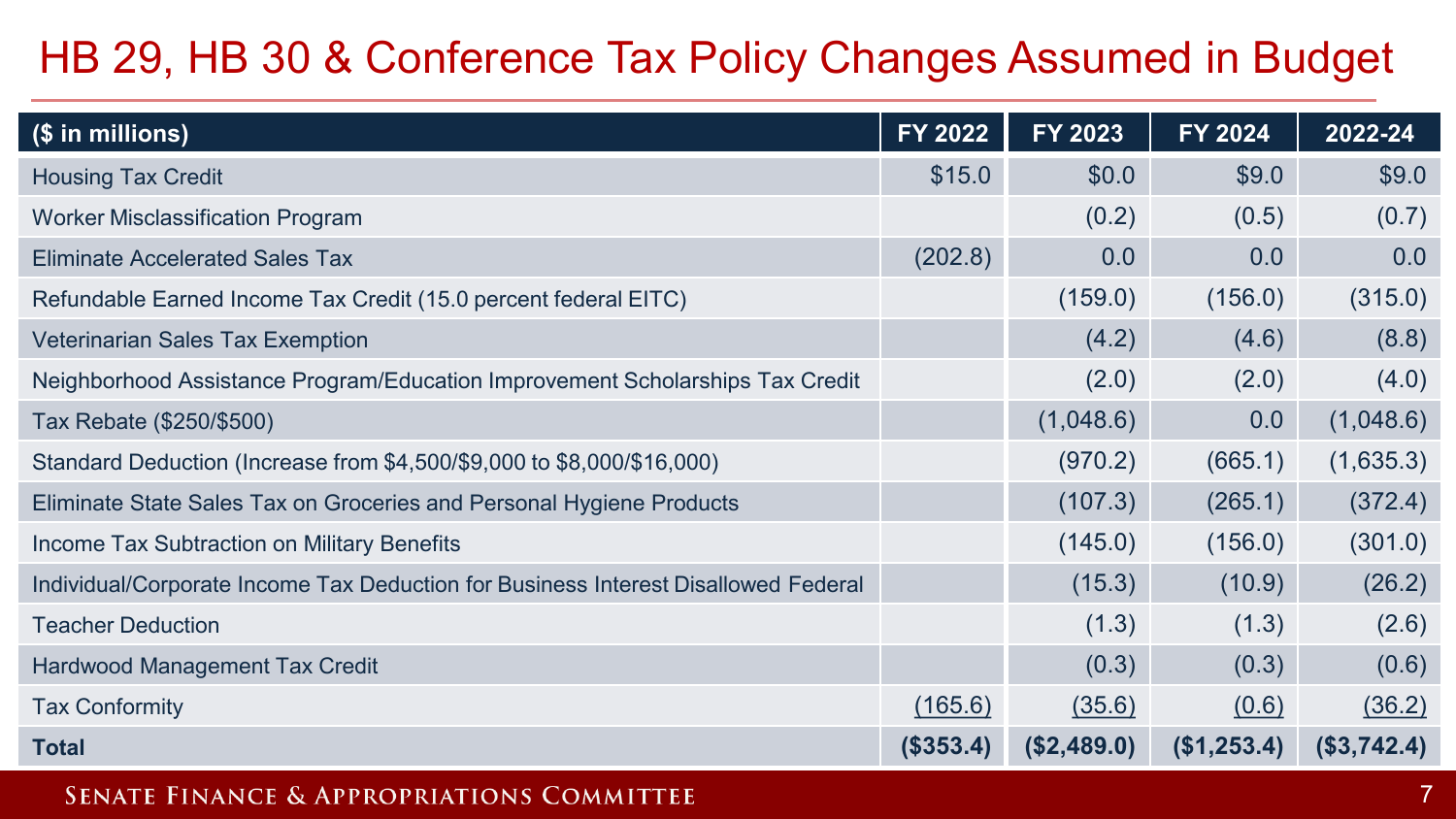## HB 30 GF Resources Available for Appropriation

| (\$ in millions)                                   | <b>HB 30</b> | Conf.<br>Amend. | <b>Total</b> |
|----------------------------------------------------|--------------|-----------------|--------------|
| Beginning Balance (from HB 29)                     | \$4,166.9    | \$539.7         | \$4,706.6    |
| <b>Additions to Balance</b>                        | 1,439.7      |                 | 1,439.7      |
| <b>Official GF Rev. Estimate - Revenue Changes</b> | 53,864.2     | (1,733.2)       | 52,131.0     |
| <b>Transfers</b>                                   | 1,470.4      | (22.5)          | 1,447.9      |
| <b>GF Resources Available for Appropriation</b>    | \$60,941.3   |                 | \$59,725.2   |
| <b>Chapter 552 Base Budget</b>                     | \$50,512.0   |                 | \$50,512.0   |
| <b>Base Adjustments</b>                            | (1,925.2)    |                 | (1,925.2)    |
| <b>Operating Spending</b>                          | 9,660.3      | (689.8)         | 8,970.4      |
| <b>Capital Outlay Spending</b>                     | 2,544.7      | (395.5)         | 2,149.2      |
| <b>Total GF Spending</b>                           | \$60,791.8   |                 | \$59,706.4   |
| <b>Unappropriated Balance</b>                      | \$149.4      |                 | \$18.7       |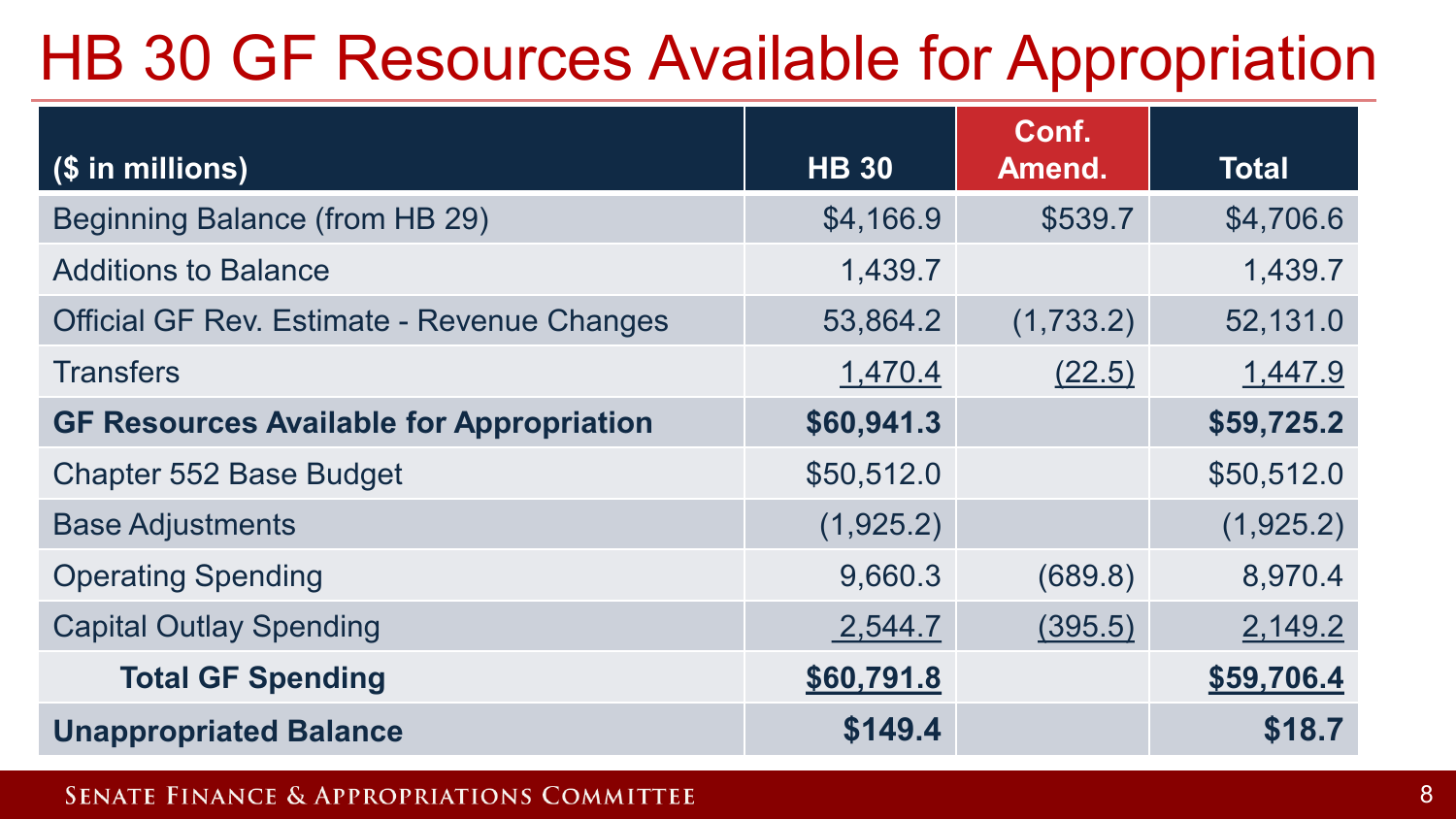# HB 30 Biennial Budget Bill Summary

- Net \$3.7 billion in revenue reductions from tax policy changes.
- Net spending increase of \$9.0 billion in operating:
	- GF spending (compensation increases, deposits to the Rainy Day Fund, K-12 rebenchmarking, Medicaid updates, school construction, and higher education) and
	- GF decrease (K-12 savings adjustments including additional Lottery Proceeds revenue, removal of additional one-time items, and Medicaid savings from Health Care Fund revenue).
- There is almost \$2.1 billion in GF cash in capital outlay.
- The unappropriated balance is \$18.7 million.
- Even if strong growth occurs in the next biennium, it is unlikely to result in the same magnitude of available resources (base adjustments in the current biennium, FMAP savings in Medicaid, federal funding to states and individuals, etc.).
- Structural balance and prudent investments will help mitigate future concerns with aligning spending with ongoing resources.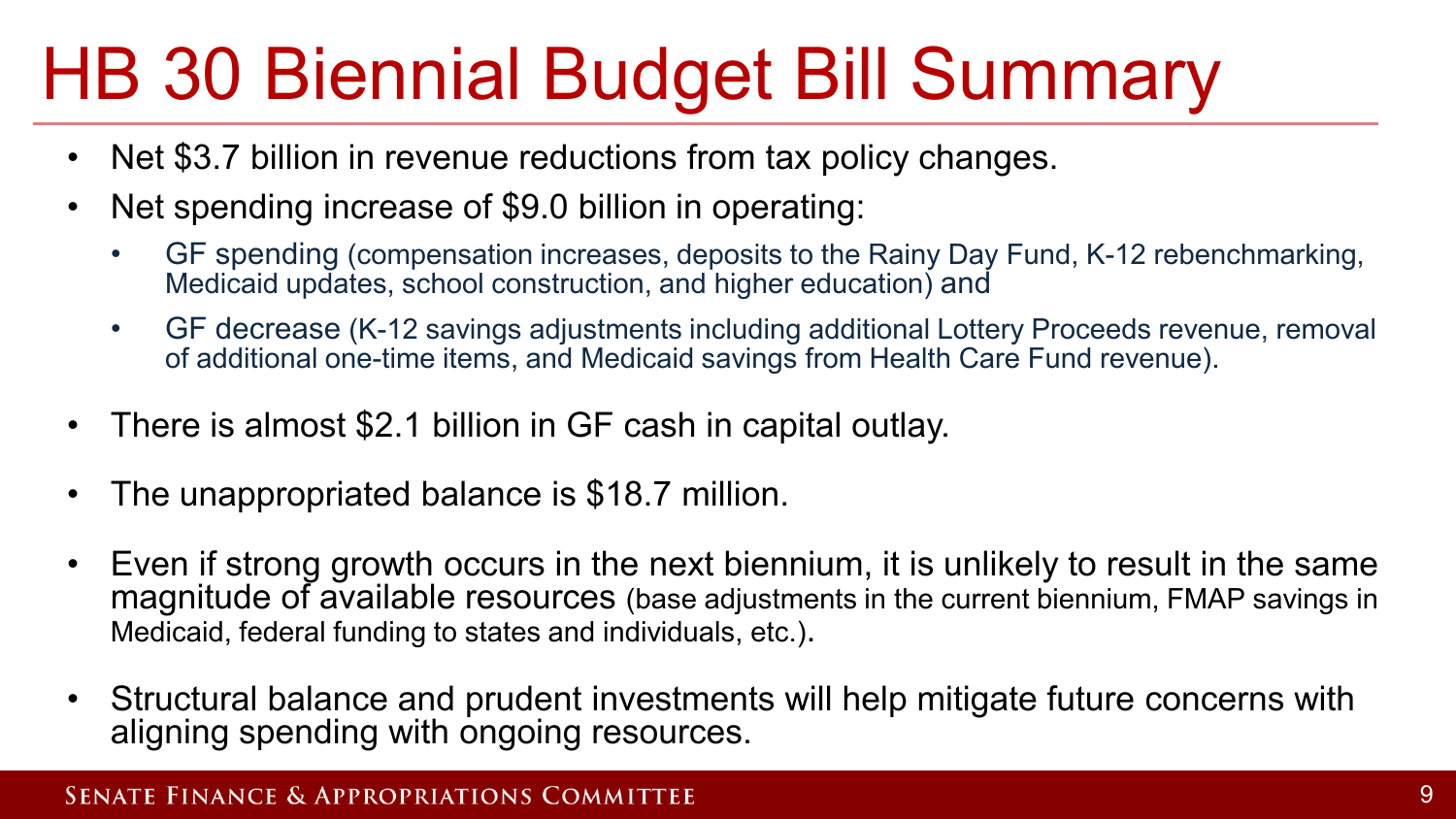## Items Contingent on Additional Revenue

• Reserves \$585.5 million GF contingent on revenue in excess of the official forecast in FY 2022 for the following items listed in priority order:

| <b>GF Contingent Items (\$ in millions)</b>        | <b>Amount</b> |
|----------------------------------------------------|---------------|
| Deposit to Virginia Retirement System              | \$250.0       |
| 1-64 Improvements Between Exits 205 and 234        | 150.0         |
| Virginia Business Ready Sites Program              | 50.0          |
| <b>Capital Supplements</b>                         | 100.0         |
| Deposit to Major Headquarters Workforce Grant Fund | 35.5          |
| <b>Total Contingent Items</b>                      | \$585.5       |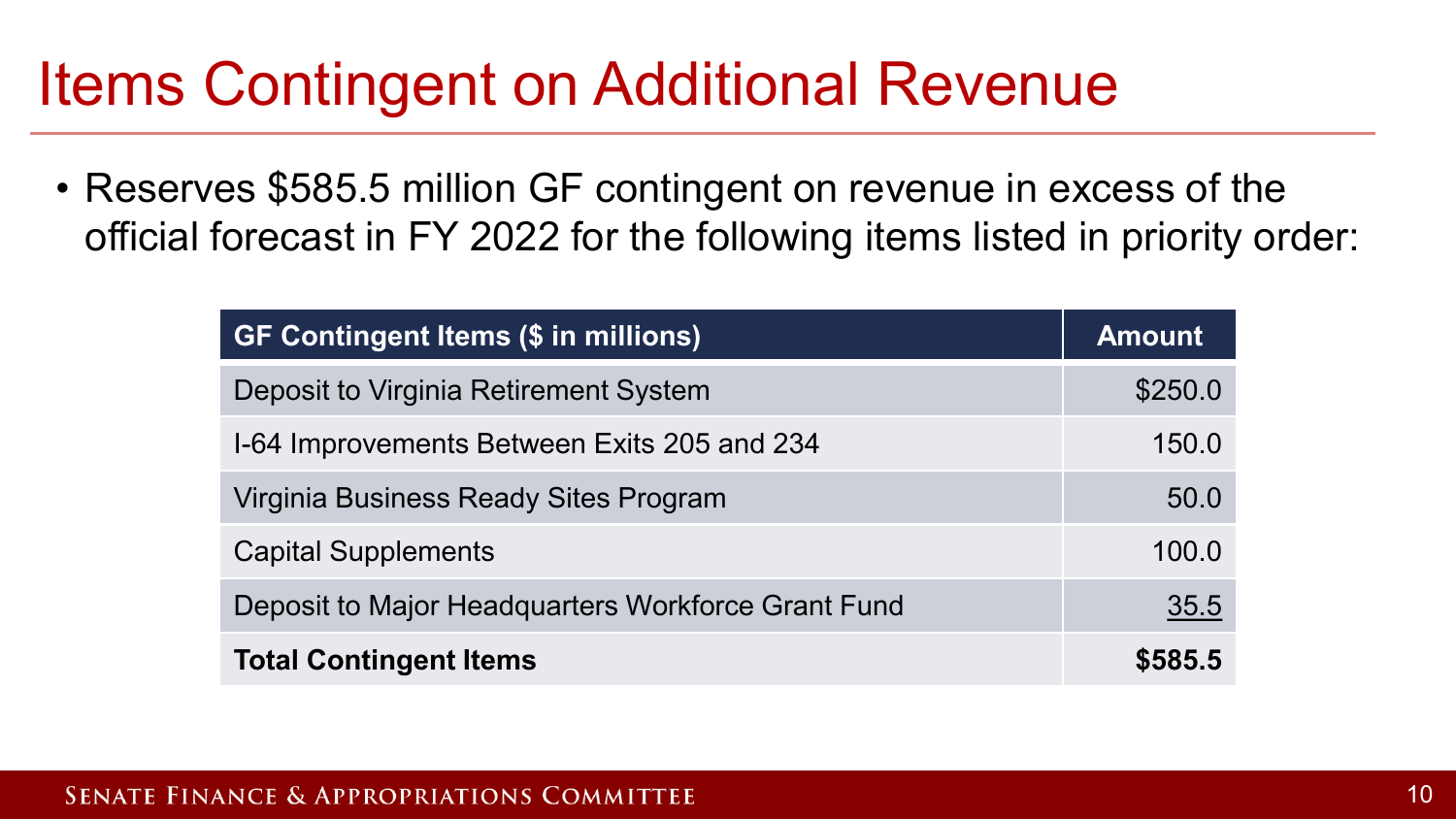### American Rescue Plan: State & Local Fiscal Recovery Fund and Capital Fund

|                                                                         | Chapter. 1.<br>FY 2022   | Chapter. 1.<br>2022-2024 | HB 29 & HB 30<br>2022-2024 | Conf.                    | <b>Total Allocation</b><br>(Chapter 1 plus HB 29/HB 30 |
|-------------------------------------------------------------------------|--------------------------|--------------------------|----------------------------|--------------------------|--------------------------------------------------------|
| <b>Spending Category (\$ in millions)</b>                               | <b>Appropriation</b>     | <b>Biennial Budget</b>   | <b>Allocation</b>          | Amend.                   | and Conf. Amend.)                                      |
| <b>SLRF Continuation</b>                                                |                          |                          |                            |                          |                                                        |
| <b>Unemployment Assistance</b>                                          | \$935.6                  | \$17.6                   | \$17.6                     | $\overline{\phantom{a}}$ | \$953.2                                                |
| Broadband (\$221.7 million Capital Fund)                                | 709.2                    | 9.5                      | 9.5                        | $\sim$                   | 718.7                                                  |
| Wastewater and Drinking Water                                           | 355.8                    | 55.8                     | 55.8                       |                          | 411.6                                                  |
| <b>Public Health</b>                                                    | 214.9                    | 97.0                     | 102.0                      | (25.9)                   | 291.0                                                  |
| <b>Rebuild VA and Other Small Business</b>                              | 276.5                    | 26.5                     | 26.5                       |                          | 303.0                                                  |
| <b>Education (Including Ventilation)</b>                                | 259.0                    |                          | ٠                          | (31.3)                   | 227.7                                                  |
| Mental Health and Substance Use Disorder                                | 133.9                    | 112.8                    | 113.0                      |                          | 246.9                                                  |
| <b>Utility Assistance</b>                                               | 120.0                    |                          | ٠.                         | $\overline{\phantom{a}}$ | 120.0                                                  |
| <b>Higher Education</b>                                                 | 161.0                    |                          |                            |                          | 161.0                                                  |
| <b>Public Safety</b>                                                    | 132.2                    | 23.8                     | 3.1                        | $\sim$                   | 135.3                                                  |
| Tourism                                                                 | 57.3                     |                          |                            |                          | 57.3                                                   |
| All Other (Includes Parks and Food Access)                              | 45.6                     | 11.0                     | 11.0                       |                          | 56.6                                                   |
| <b>Subtotal: SLRF Continuation</b>                                      | \$3,400.9                | \$353.9                  | \$338.5                    | (\$57.2)                 | \$3,682.2                                              |
| <b>New SLRF Allocations</b>                                             |                          |                          |                            |                          |                                                        |
| <b>VDACS: Dairy Industry Support</b>                                    | $\overline{a}$           | $\overline{\phantom{0}}$ | 2.0                        |                          | 2.0                                                    |
| Rebuild VA and Business Support                                         | ٠                        | $\sim$                   | 100.0                      | 35.1                     | 135.1                                                  |
| Water / Wastewater / Sewer / Dams                                       |                          |                          | 233.6                      | 59.0                     | 292.6                                                  |
| Mental Health / Public Health / Social Services                         | ٠                        | ٠                        | 11.7                       | 107.8                    | 119.5                                                  |
| <b>Public Safety</b>                                                    |                          |                          | 3.1                        | 85.0                     | 88.1                                                   |
| DOA: ARPA Reporting                                                     | $\overline{\phantom{0}}$ | $\overline{\phantom{0}}$ | 1.5                        | 0.6                      | 2.1                                                    |
| Education Initiatives (\$124.7 million for \$1,000 Bonus SOQ Positions) | $\overline{\phantom{0}}$ | ٠                        |                            | 164.0                    | 164.0                                                  |
| <b>Sexual and Domestic Violence Services</b>                            | ٠                        | ٠                        |                            | 9.0                      | 9.0                                                    |
| <b>Subtotal: SLRF New</b>                                               |                          |                          | \$351.9                    | \$460.5                  | \$812.4                                                |
| <b>Total</b>                                                            | \$3,400.9                | \$353.9                  | \$690.4                    | \$403.3                  | \$4,494.6                                              |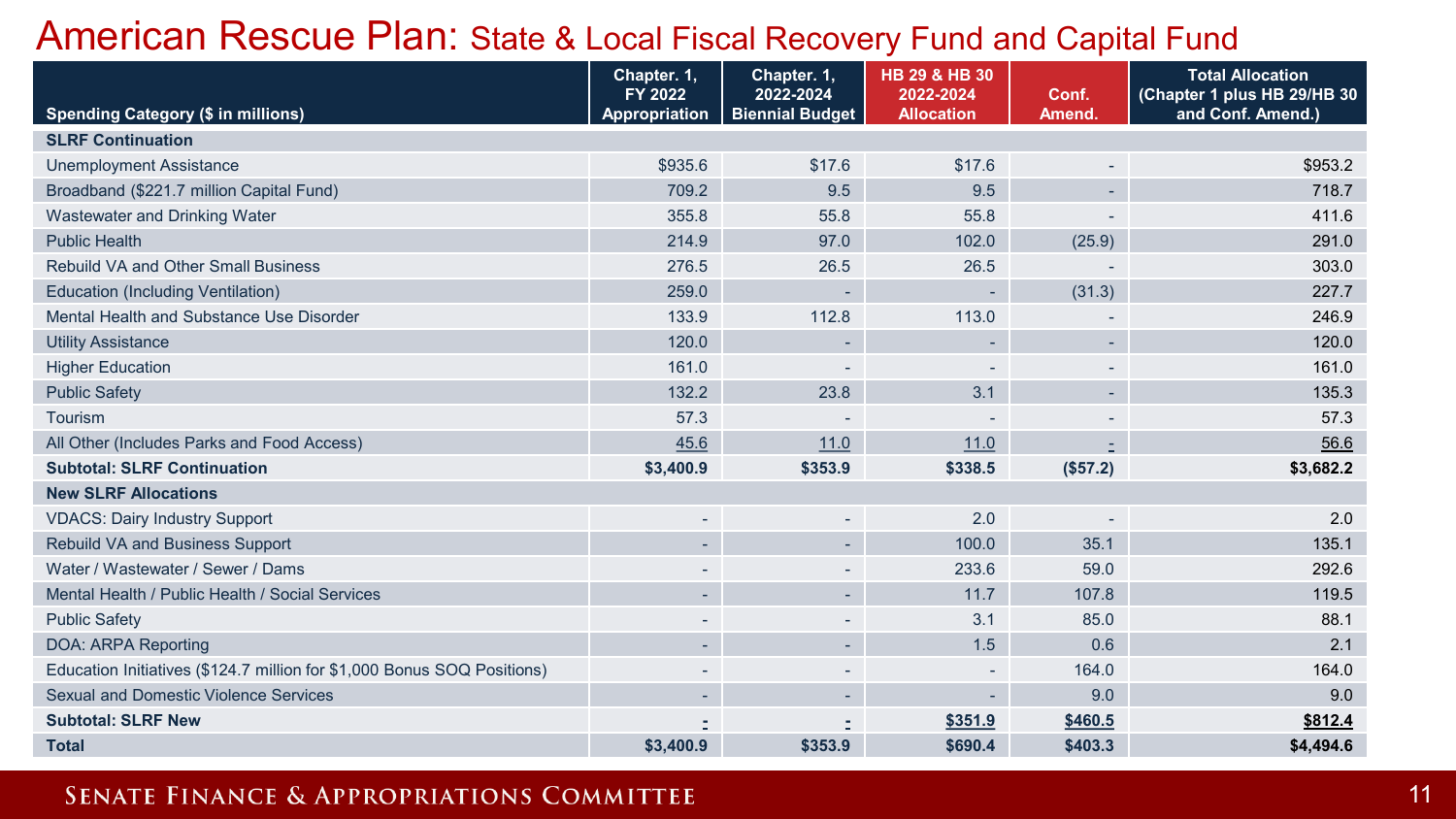**K-12 Education & Other Education**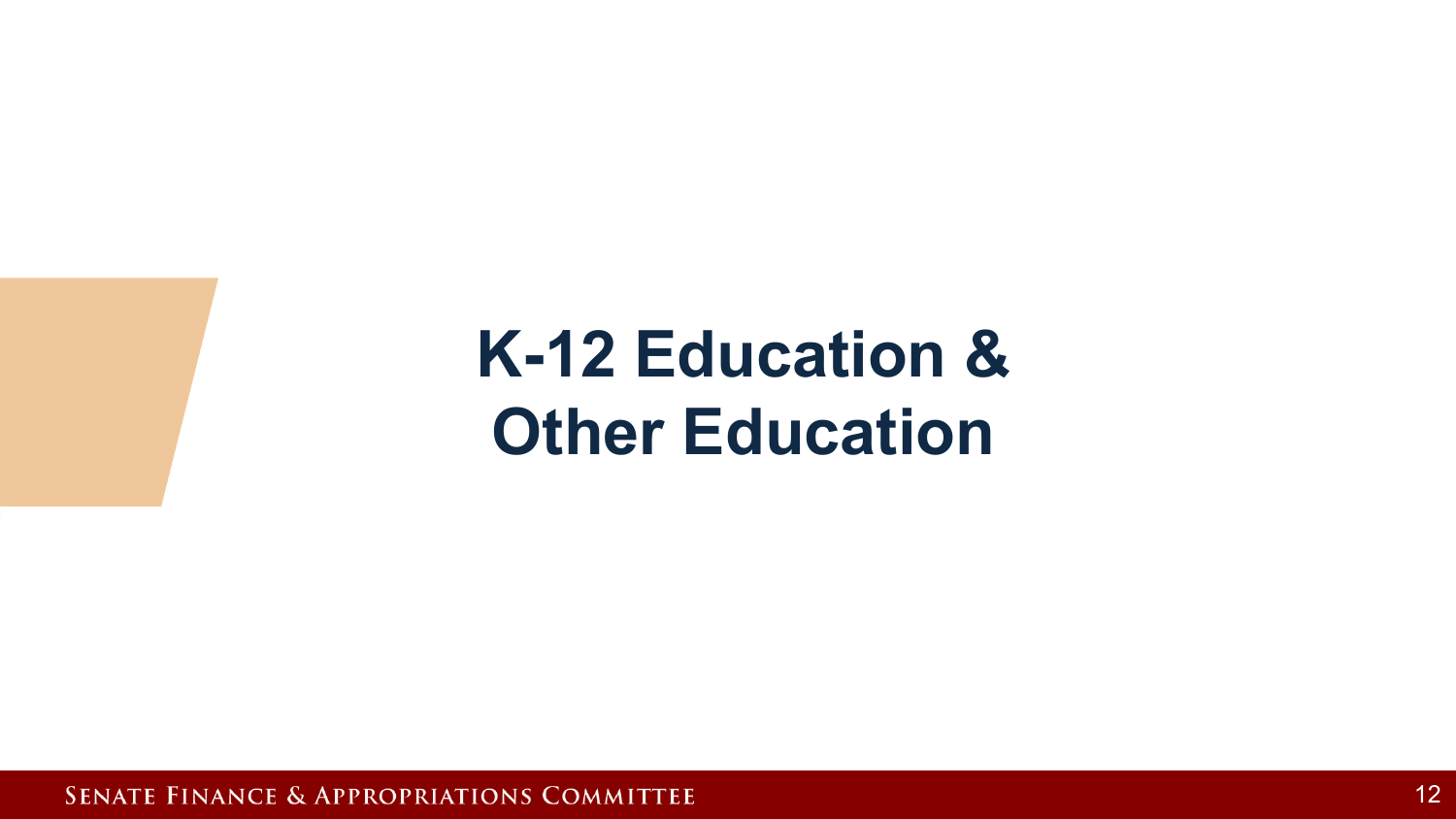# Overview of HB 29 – Direct Aid

| GF Actions for FY 2022 (\$ in millions)                                                                         | <b>HB 29</b> | <b>SFAC</b><br>Amend.    | Conf.<br>Amend.          | HB 29 +<br>Conf.<br>Amend. |
|-----------------------------------------------------------------------------------------------------------------|--------------|--------------------------|--------------------------|----------------------------|
| Update K-12 Dedicated Sales Tax Estimate (\$1,847.9 million in FY 2022)                                         | \$91.3       | \$34.9                   | \$34.9                   | \$126.2                    |
| Supplant Literary Fund for GF to Support School Employee Retirement Costs                                       | 67.1         | $\overline{\phantom{a}}$ |                          | 67.1                       |
| Update Early Reading Intervention based on Student Reading Performance                                          | 21.6         | $\blacksquare$           | $\overline{\phantom{a}}$ | 21.6                       |
| Update Remedial Summer School Program Participation                                                             | 17.6         | $\overline{\phantom{a}}$ | $\overline{\phantom{a}}$ | 17.6                       |
| Update English as a Second Language Enrollment                                                                  | 3.0          | $\overline{\phantom{a}}$ | $\overline{\phantom{a}}$ | 3.0                        |
| Update FY 2022 Lottery Proceeds (\$85.2 million forecast adjustment, \$67.3 million residual FY<br>2021 profit) | (152.5)      | $\overline{\phantom{a}}$ | $\overline{\phantom{a}}$ | (152.5)                    |
| Update Incentive, Categorical, Lottery and Supplemental Programs                                                | (61.9)       | $\overline{\phantom{a}}$ | $\overline{\phantom{a}}$ | (61.9)                     |
| Update Student Enrollment Projections                                                                           | (52.5)       |                          | $\overline{\phantom{a}}$ | (52.5)                     |
| Update FY 2022 No Loss Payments                                                                                 | (66.8)       | (16.7)                   | (16.7)                   | (83.5)                     |
| Capture Savings from Actual 5% Compensation Supplement Utilization                                              | (15.2)       |                          | $\overline{\phantom{a}}$ | (15.2)                     |
| Update Early Childhood Program Enrollment & AYGS Enrollment                                                     |              | (0.6)                    | (0.6)                    | (0.6)                      |
| <b>Total</b>                                                                                                    | (\$148.1)    | \$17.5                   | \$17.5                   | (\$130.6)                  |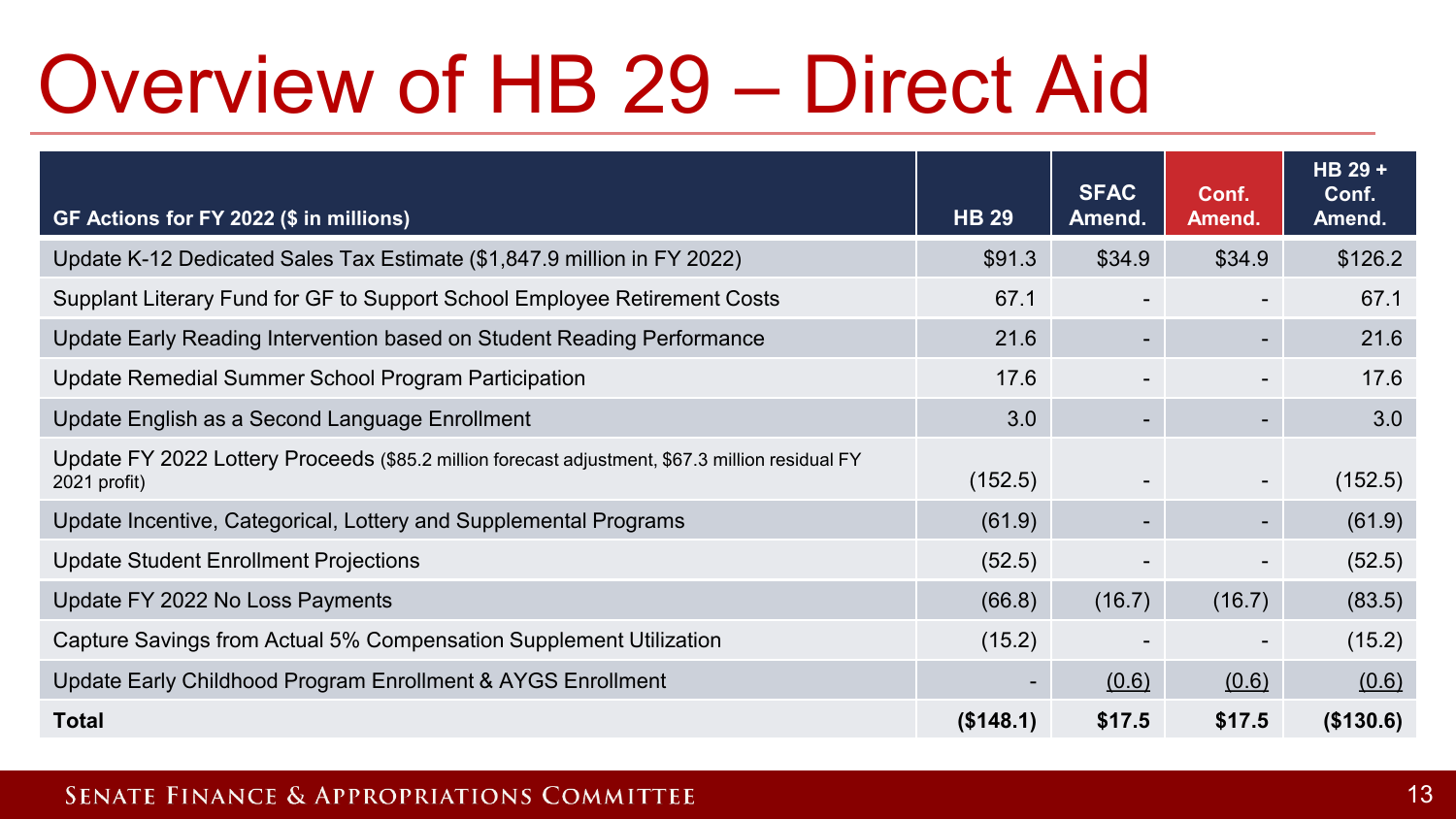# Overview of HB 30 – Public Education

- **Conference Report:** Introduced budget plus Conference Report amendments result in a net increase of **\$2.9 billion** over the biennium in Direct Aid. (\$1.7 billion in FY 2023 and \$1.2 billion in FY 2024).
- Major spending items include:
	- \$224.1 million GF the first year and \$505.5 million GF the second year for a 5.0 percent salary increase each year (effective August 1, 2022 and July 1, 2023);
	- \$124.7 million NGF ARPA for a \$1,000 bonus for teachers and support positions (no local match);
	- \$400.0 million GF the first year for school construction and modernization grants to each division;
	- \$450.0 million (\$400.0 million GF & \$50.0 million Literary Fund) for the School Construction Assistance Program;
	- \$71.1 million GF the first year and \$74.2 million GF the second to increase support for At-Risk Add-On;
	- \$177.1 million GF the first year and \$177.4 million GF the second year to hold divisions harmless for rebenchmarking data; and,
	- \$109.4 million GF the first year and \$162.4 million GF the second year to increase funding for support positions and partially remove the funding cap.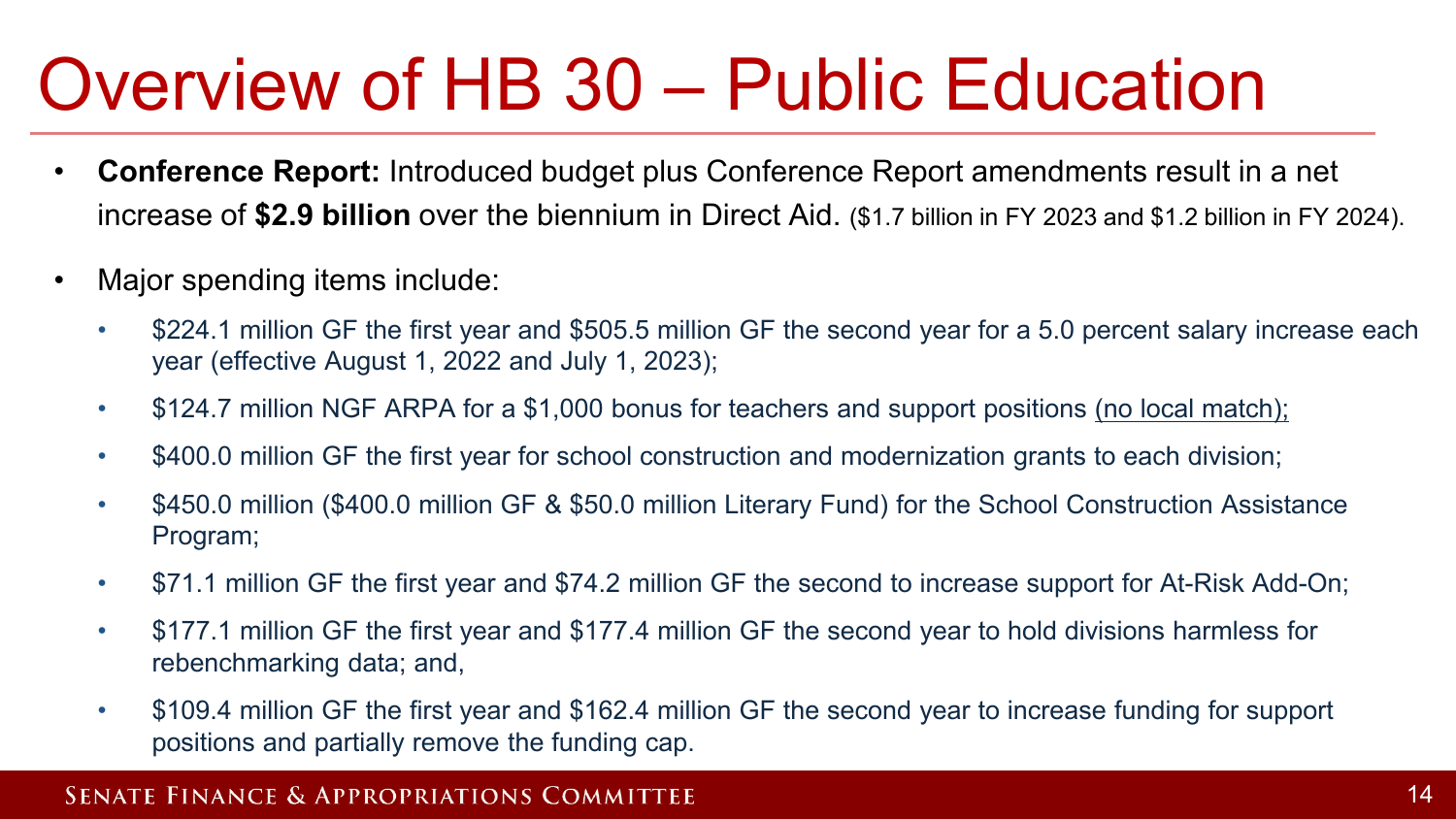### School Construction: \$850 million Grants and \$400 million Low-Interest Loans

- **School Construction and Modernization Grants:** \$400.0 million GF the first year for school construction grants to each division.
	- \$1.0 million base funding to each division with remaining funds distributed based on weighted March 2022 ADM.
	- Flexible use for school construction, renovations, infrastructure, modernization, and debt service on projects completed within the last ten years.
	- Unspent funds do not revert, and localities are required to carry these funds in escrow accounts to use for the same purposes.
- **School Construction Assistance Program:** \$450.0 million (\$400.0 million GF, \$50.0 million Literary Fund) for competitive construction grants based on demonstrated poor building conditions, commitment, and need.
	- Grant covers 10 percent, 20 percent, or 30 percent of reasonable project costs, including planning, site acquisition and construction, and does not include financing costs, loose equipment, or furniture.
- **Literary Fund School Construction Loans.** Authorizes the Board of Education to award up to \$200.0 million each year for school construction loans, subject to available Literary Funds.
	- Modifies the loan program to increase the maximum project amount to \$25.0 million; benchmarks interest rates to the market with the rate capped at 2.0 percent for divisions with a LCI less than 0.3000; and offers a loan add-on for projects that result in school consolidation.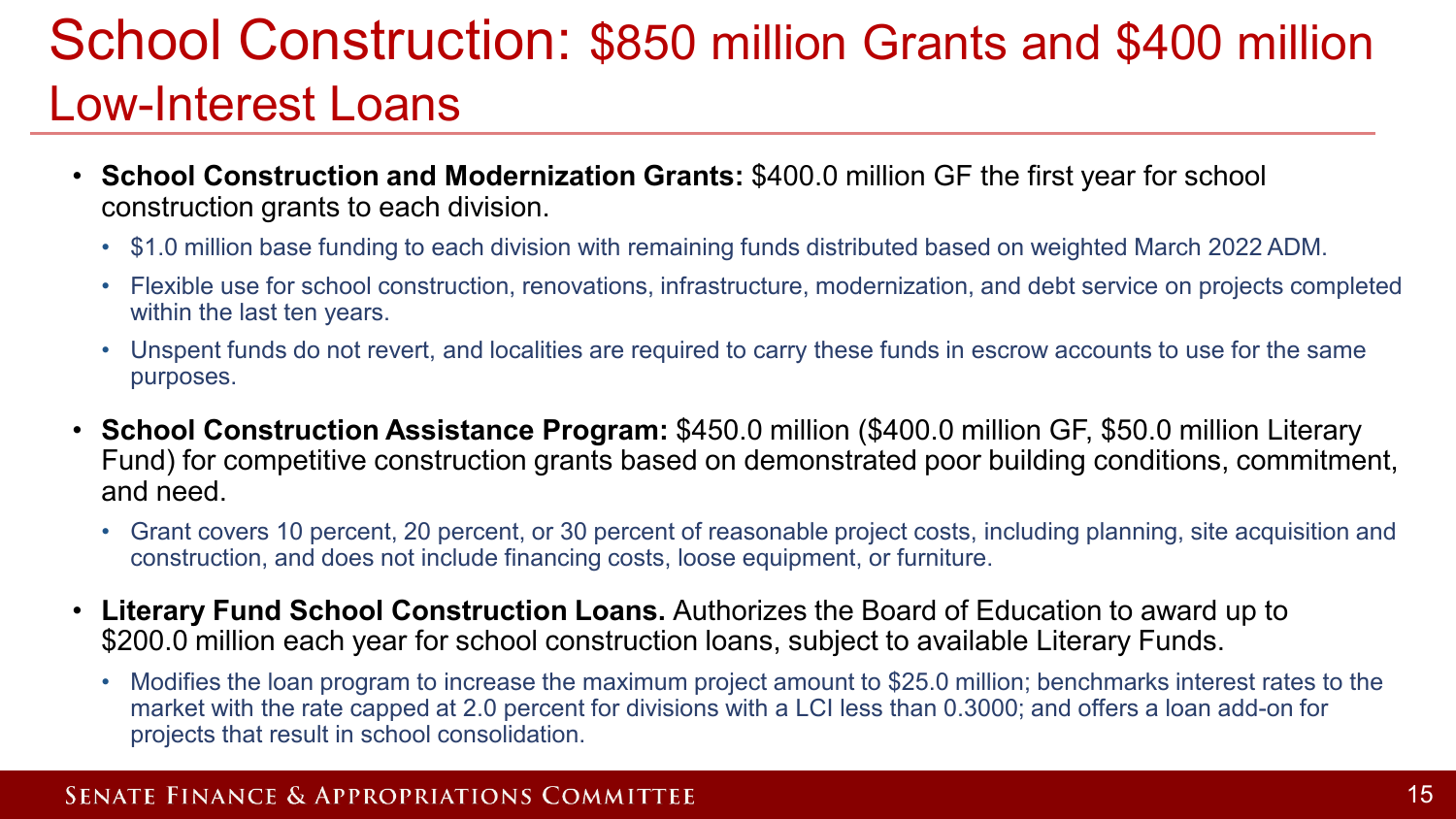### Direct Aid: Summary of Amendments

| GF Actions for 2022-24 Biennium (\$ in millions)                                                                                                                    | <b>HB 30</b>   | <b>SFAC</b><br>Amend.    | Conf.<br>Amend. | $HB 30 + Cont.$<br>Amend. |
|---------------------------------------------------------------------------------------------------------------------------------------------------------------------|----------------|--------------------------|-----------------|---------------------------|
| Rebenchmarking, Technical Updates, or Removal of One-Time Items                                                                                                     | \$29.1         | \$13.2                   | \$11.4          | \$40.5                    |
| Hold Harmless: Rebenchmarking Data                                                                                                                                  | 354.5          |                          |                 | 354.5                     |
| Eliminate State Sales Tax on Food and Personal Hygiene Products                                                                                                     | (357.4)        | (3.9)                    | (3.9)           | (361.3)                   |
| Supplemental GF Payment in Lieu of State Sales Tax on Food and Personal Hygiene Products<br>(Distributed based on school age population, consistent with sales tax) | 357.4          | 3.9                      | 3.9             | 361.3                     |
| Update Sales Tax - SB 517 Exemption                                                                                                                                 |                | (1.3)                    | (1.3)           | (1.3)                     |
| 5% Salary Increase Each Year for Teachers and Support Staff                                                                                                         | 751.0          | $\overline{\phantom{0}}$ | (21.4)          | 729.6                     |
| <b>School Construction and Modernization Grants</b>                                                                                                                 | 500.0          |                          | (100.0)         | 400.0                     |
| School Construction Assistance Program (\$450 million - \$400 million GF and \$50 million Literary Fund)                                                            |                |                          | 400.0           | 400.0                     |
| Increase At-Risk Add-On (Maximum range from 26% to 36% each year)                                                                                                   | 268.5          |                          | (123.2)         | 145.3                     |
| Partial Removal of the Funding Cap on Support Positions (Funds 2,744 in FY 23 and 3,980 in FY 24)                                                                   | $\blacksquare$ | 271.8                    | 271.6           | 271.6                     |
| Supplant Literary Fund for GF to Support School Employee Retirement Cost                                                                                            | 166.0          |                          |                 | 166.0                     |
| Laboratory School Fund Deposit                                                                                                                                      |                |                          | 100.0           | 100.0                     |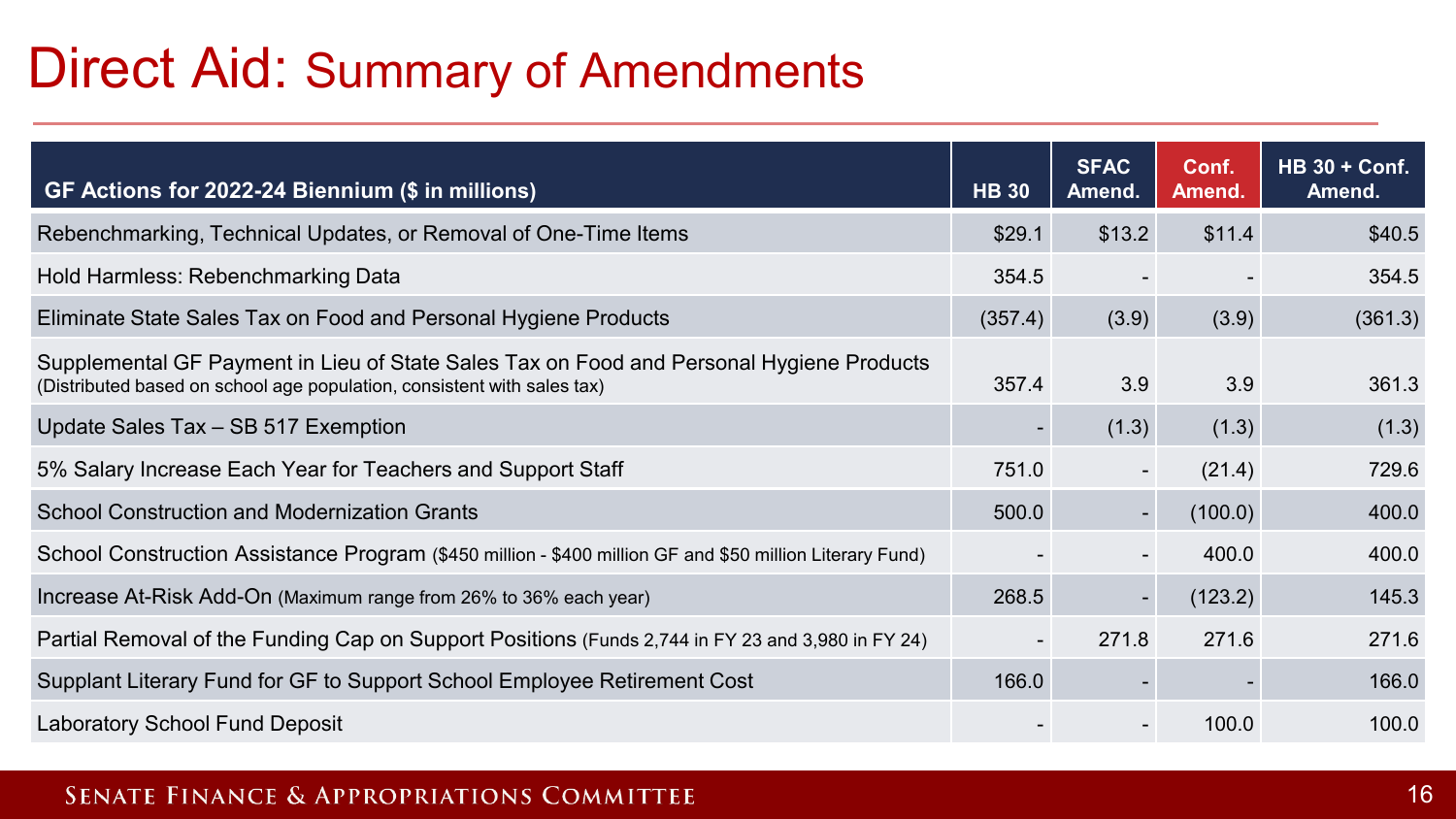### Direct Aid: Summary of Amendments (Continued)

| GF Actions for 2022-24 Biennium (\$ in millions)                                                                                                                                                                                                                                                                          | <b>HB 30</b> | <b>SFAC</b><br>Amend. | Conf.<br>Amend. | <b>HB 30 + Conf.</b><br>Amend. |
|---------------------------------------------------------------------------------------------------------------------------------------------------------------------------------------------------------------------------------------------------------------------------------------------------------------------------|--------------|-----------------------|-----------------|--------------------------------|
| Remove Expansion Early Reading Intervention Program to 4th & 5th Grades                                                                                                                                                                                                                                                   | \$63.1       | (\$63.1)              | (\$63.1)        | \$0.0                          |
| Fund Reading Specialists (1 per 550 K-3 students)                                                                                                                                                                                                                                                                         | 0.0          | 62.7                  | 62.5            | 62.5                           |
| Fund Principals in Each Elementary School                                                                                                                                                                                                                                                                                 |              |                       | 20.3            | 20.3                           |
| Rebenchmark VPI Per Pupil (Increases from \$7,655 in FY 2022 to \$8,359 each fiscal year)                                                                                                                                                                                                                                 | 27.4         |                       |                 | 27.4                           |
| Increase Instructors for English Language Learners (20 to 22 instructors per 1,000 students)                                                                                                                                                                                                                              | 20.2         | $\blacksquare$        | (22.0)          | (1.8)                          |
| Expand VPI Access to Three-Year-Olds (Additional slots: 1,138 FY 2023 and 1,374 FY 2024)                                                                                                                                                                                                                                  | 19.4         |                       |                 | 19.4                           |
| Maintain FY 2022 VRS Rates (Updated during rebenchmarking to VRS Board approved rates)                                                                                                                                                                                                                                    | 145.7        |                       |                 | 145.7                          |
| Provide Full COCA to Accomack and Northampton Counties                                                                                                                                                                                                                                                                    | 7.2          | (7.8)                 | (7.4)           | (0.2)                          |
| Supplemental Payment to Accomack and Northampton Counties (Lottery Proceeds NGF)                                                                                                                                                                                                                                          |              | 2.0                   | 1.7             | 1.7                            |
| Increase Mixed-Delivery Preschool Community Provider Add-On Grants                                                                                                                                                                                                                                                        | 3.4          |                       |                 | 3.4                            |
| State Operated Programs at Children's Hospitals (CHKD & VCU Children's Hospital)                                                                                                                                                                                                                                          | 2.8          | ۰.                    |                 | 2.8                            |
| Anticipated FY 2023 Lottery Profits                                                                                                                                                                                                                                                                                       |              |                       | (20.0)          | (20.0)                         |
| Supplemental Programs (Chesterfield Recovery High School, EduTutorVA, Milk and Cookies, PBS Appalachia,<br>Achievable Dream - Va. Beach, Dolly Parton Imagination Library, VECF Mixed Delivery, Richmond Teacher<br>Residency, Portsmouth Youth Entrepreneurship Pilot, Vision Screen Grants, and Public Skilled Trades.) | 50.0         | (3.2)                 | (3.3)           | 46.7                           |
| <b>Total Direct Aid</b>                                                                                                                                                                                                                                                                                                   | \$2,408.4    | \$274.3 \$505.8       |                 | \$2,914.1                      |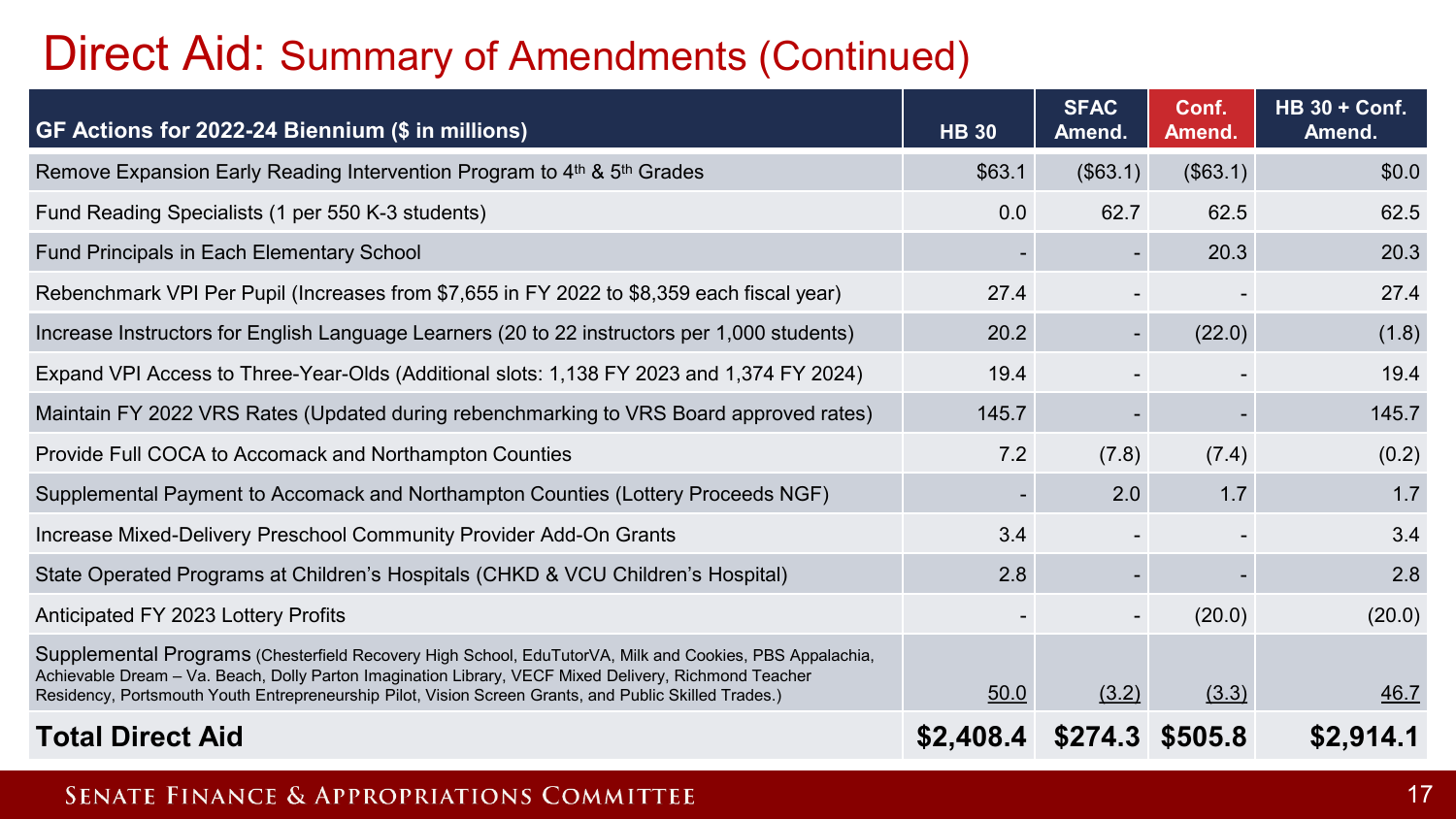### Department of Education: Summary of Amendments

| Actions for 2022-24 Biennium (\$ in millions)                                                 | <b>HB 30</b> |         |         | SFAC Amend.   Conf. Amend.   HB 30 + Conf. Amend. |
|-----------------------------------------------------------------------------------------------|--------------|---------|---------|---------------------------------------------------|
| Continue Virginia Kindergarten Readiness Program Pre-kindergarten Expansion (Three-Year-Olds) | \$2.1        |         |         | \$2.1                                             |
| Expand Early Childhood Classroom Observations Unified Measurement and Improvement System      | 1.2          |         |         | 1.2                                               |
| Phase In Office of School Quality                                                             | 9.9          | (6.7)   | (6.7)   | 3.2                                               |
| Statewide Learning Management System (ESSER FY 2023 & CONF: ARPA FY 2024)                     | 5.1          |         | (5.1)   | 0.0                                               |
| Through-year Student Growth Assessments (ESSER FY 2023 & CONF: ARPA FY 2024)                  | 5.0          |         | (5.0)   | 0.0                                               |
| Support to Administer Virginia School Survey of Climate and Working Conditions (2 FTEs)       | 0.5          |         |         | 0.5                                               |
| Support for Early Childhood Education Program Expansion (2 FTEs)                              | 0.6          |         | (0.6)   | 0.0                                               |
| Study additional Governor's School Opportunities                                              | 0.5          |         | (0.3)   | 0.2                                               |
| Social Emotional Learning Training and Implementation Resources (1 FTE)                       | 0.4          |         | (0.4)   | 0.0                                               |
| Support Education on the Harms of Marijuana Use CONF: Transfer Authority to VFHY              | 0.3          |         | (0.3)   | 0.0                                               |
| Increase Seclusion and Restraint Training Support                                             |              |         | 0.2     | 0.2                                               |
| Grades 1-3 School Readiness Assessment                                                        |              |         | 1.5     | 1.5                                               |
| Literacy Act Implementation (HB 319 / SB 616)                                                 |              |         | 9.5     | 9.5                                               |
| School Construction Administration Costs (1 FTE)                                              |              |         | 0.3     | 0.3                                               |
| Language Development Resource for Children who are Deaf or Hard of Hearing (HB 649 / SB 265)  |              | 0.2     | 0.2     | 0.2                                               |
| Maintenance Reserve Tool (SB 238)                                                             |              | 0.3     | 0.3     | 0.3                                               |
| <b>Total Department of Education</b>                                                          | \$25.5       | (\$6.2) | (\$6.5) | \$19.0                                            |
| <b>VSDB: Upgrade School Network</b>                                                           | 0.6          |         |         | 0.6                                               |
| <b>ARPA:</b> United Way Southwest Virginia Childcare                                          |              | 4.0     | 4.0     | 4.0                                               |
| <b>ARPA: Teacher Recruitment Incentives</b>                                                   |              | 10.0    | 10.0    | 10.0                                              |
| <b>ARPA: Attendance Recovery</b>                                                              |              |         | 3.5     | 3.5                                               |
| <b>ARPA:</b> Supplement 21st Century Community Learning Centers                               |              | 4.0     | 4.0     | 4.0                                               |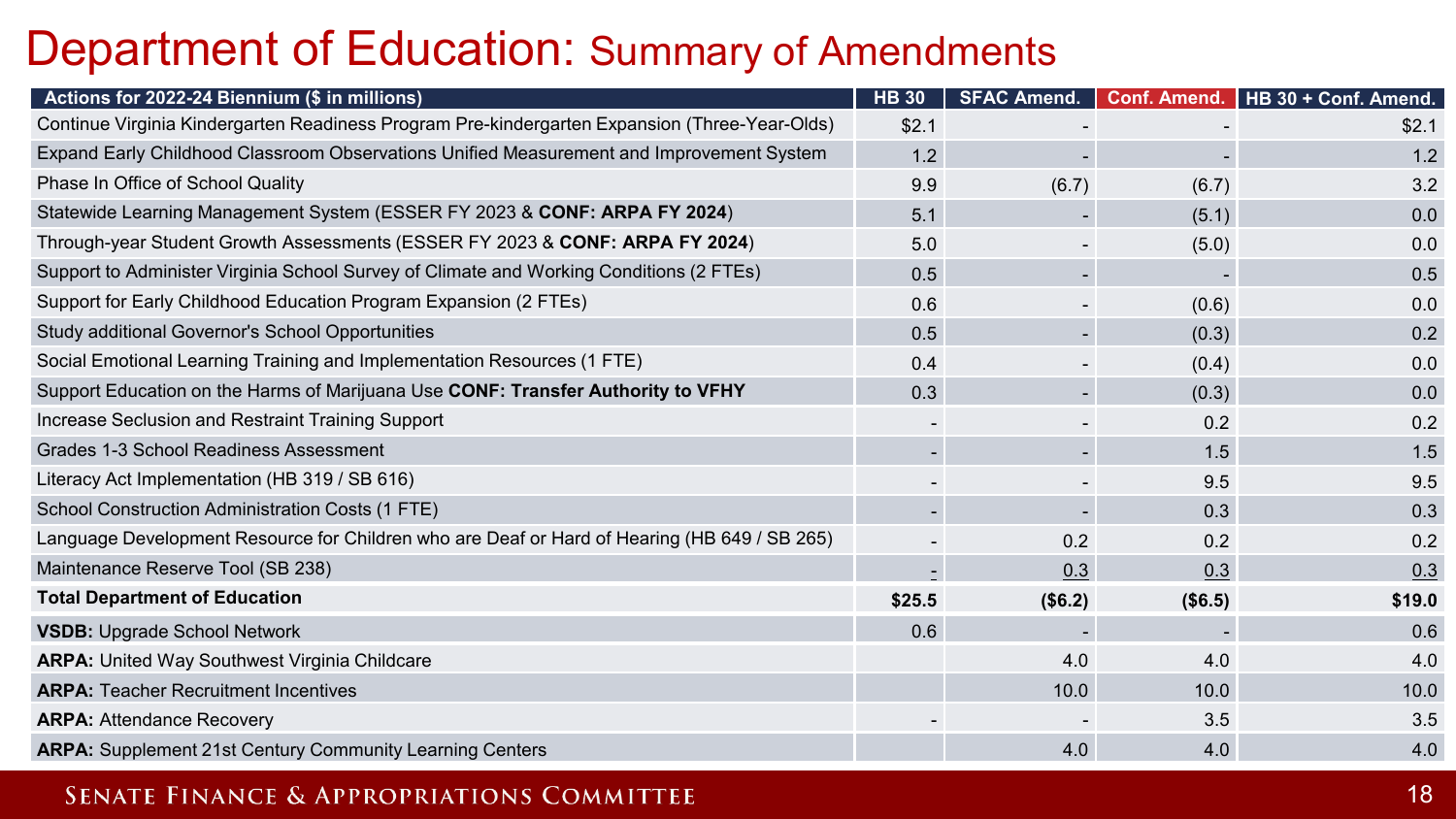## Other Education: Summary of Amendments

| GF Actions for 2022-24 Biennium (\$ in millions)                               | <b>HB 30</b>             | <b>SFAC Amend. Conf. Amend.</b> |                          | <b>HB 30 + Conf.</b><br>Amend. |
|--------------------------------------------------------------------------------|--------------------------|---------------------------------|--------------------------|--------------------------------|
| Gunston Hall: Curriculum and Expanded Educational Opportunities (2 FTEs)       | \$0.5                    |                                 |                          | \$0.5                          |
| JYF: Computer Software Replacement                                             | 0.6                      |                                 |                          | 0.6                            |
| JYF: Support 250th Anniversary American Revolution (10 FTEs)                   | 3.5                      | 2.5                             | 3.5                      | 7.0                            |
| JYF: Historical Research and Museum Programming & Strengthen Tourism Promotion | $\overline{\phantom{0}}$ | 1.0                             | 1.0                      | 1.0                            |
| LOV: Continue Newspaper Digitization (2 FTEs)                                  | 0.4                      |                                 | $\overline{\phantom{a}}$ | 0.4                            |
| LOV: Fund Microfilm Duplication (4 FTEs)                                       | 1.9                      |                                 |                          | 1.9                            |
| LOV: Eastern Shore Regional Library and Heritage Center Support                | 0.4                      |                                 |                          | 0.4                            |
| LOV: Support One Virginia Inclusive Excellence (3 FTEs)                        | 0.5                      |                                 |                          | 0.5                            |
| LOV: Increase Aid to Local Libraries                                           |                          | 5.0                             | 5.0                      | 5.0                            |
| FCM: Align Classified Salaries                                                 | 0.3                      |                                 |                          | 0.3                            |
| <b>FCM: Eliminate Use of Plastics</b>                                          | 0.1                      |                                 |                          | 0.1                            |
| SMV: Operating Funds for Parking Deck and Green Space (1 FTE)                  | 0.9                      |                                 |                          | 0.9                            |
| Arts Commission: Additional Grant Funding to Support Local Organizations       | 5.2                      |                                 | (2.6)                    | 2.6                            |
| Arts Commission: Support for Administrative Functions                          | 0.1                      |                                 |                          | 0.1                            |
| <b>VMFA: Convert Six Part-Time Positions to Full-Time</b>                      | 0.5                      |                                 |                          | 0.5                            |
| <b>VMFA: Repair and Upgrade Art Mobile</b>                                     | 0.1                      | 0.9                             | 0.9                      | 1.0                            |
| VMFA: Upgrade IT to Increase Online Outreach                                   | 0.2                      |                                 |                          | 0.2                            |
| VMNH: Cultural Heritage Monitoring Lab (1 FTE)                                 | 0.2                      |                                 |                          | 0.2                            |
| VMNH: Ongoing Costs for Early Childhood Learning Center (1 FTE)                | 0.1                      |                                 | (0.1)                    | 0.0                            |
| VMNH: Support for Energy Sustainability Technician (1 FTE)                     | 0.1                      |                                 |                          | 0.1                            |
| <b>Total Other Education</b>                                                   | \$15.6                   | \$9.4                           | \$7.7                    | \$23.3                         |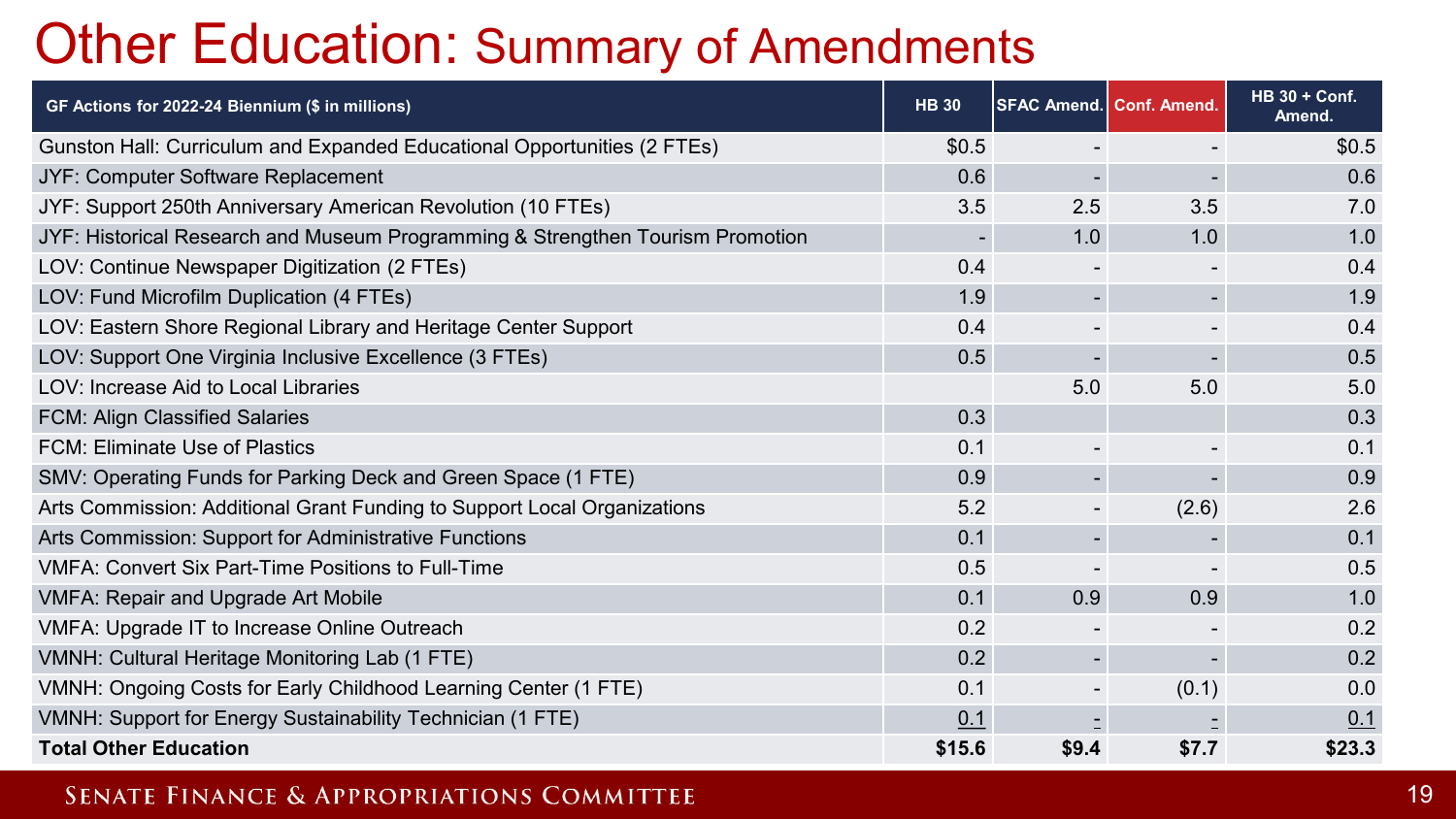## **Higher Education**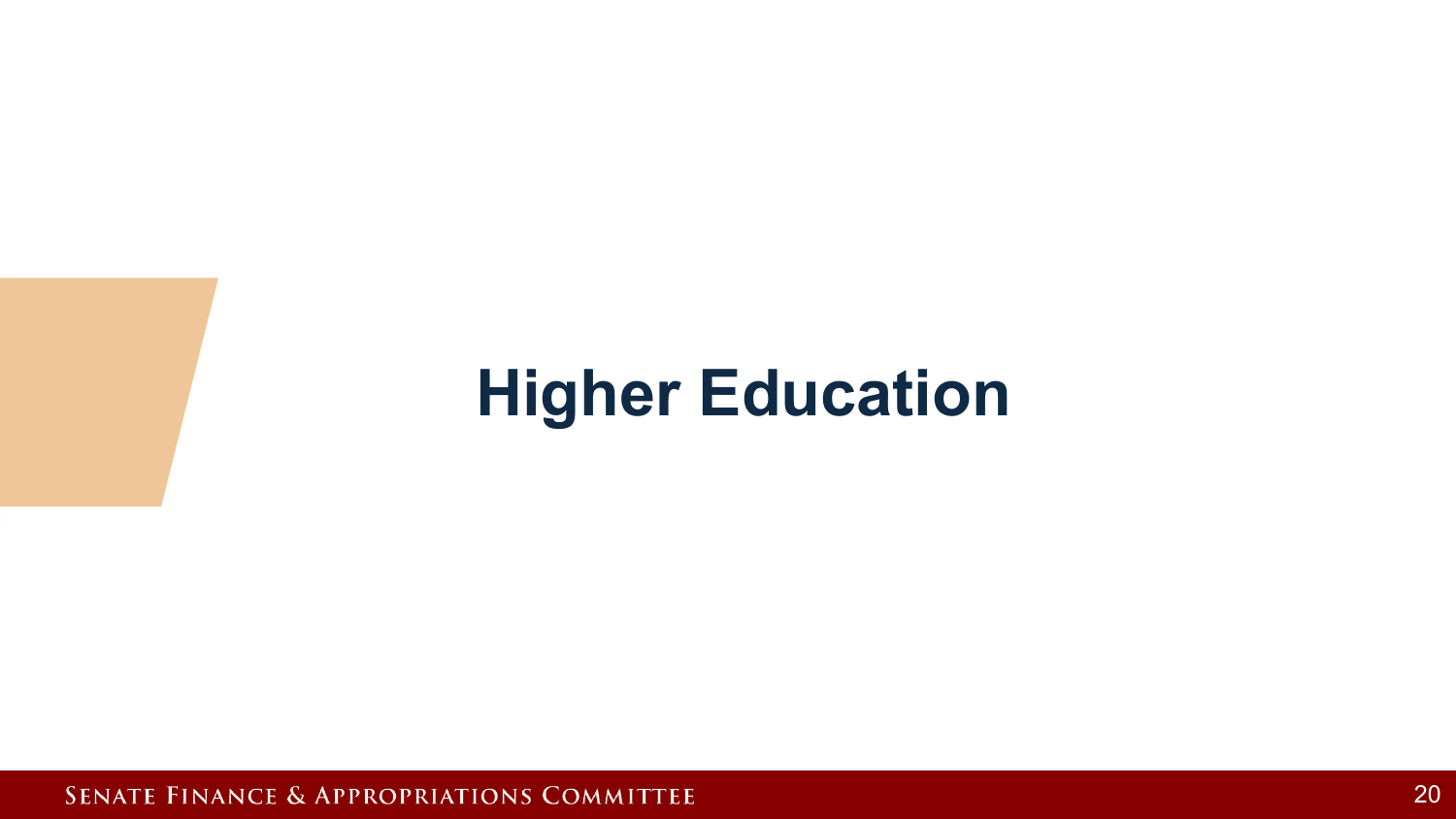# Overview of Higher Education

- **Conference Report:** Introduced budget plus Conference Report amendments result in a net increase of **\$761.0 million GF** over the biennium.
- Major GF spending items include:
	- \$170.4 million in new financial aid at public institutions;
	- \$218.0 million in new affordability in access funding (\$114.0 million in introduced budget; \$104.0 million added in Conference Report);
	- \$30.0 million in workforce development investments;
	- \$25.3 million to increase recruitment and retention of Pell-eligible students; and
	- \$43.3 million in dedicated funds for public and private HBCUs.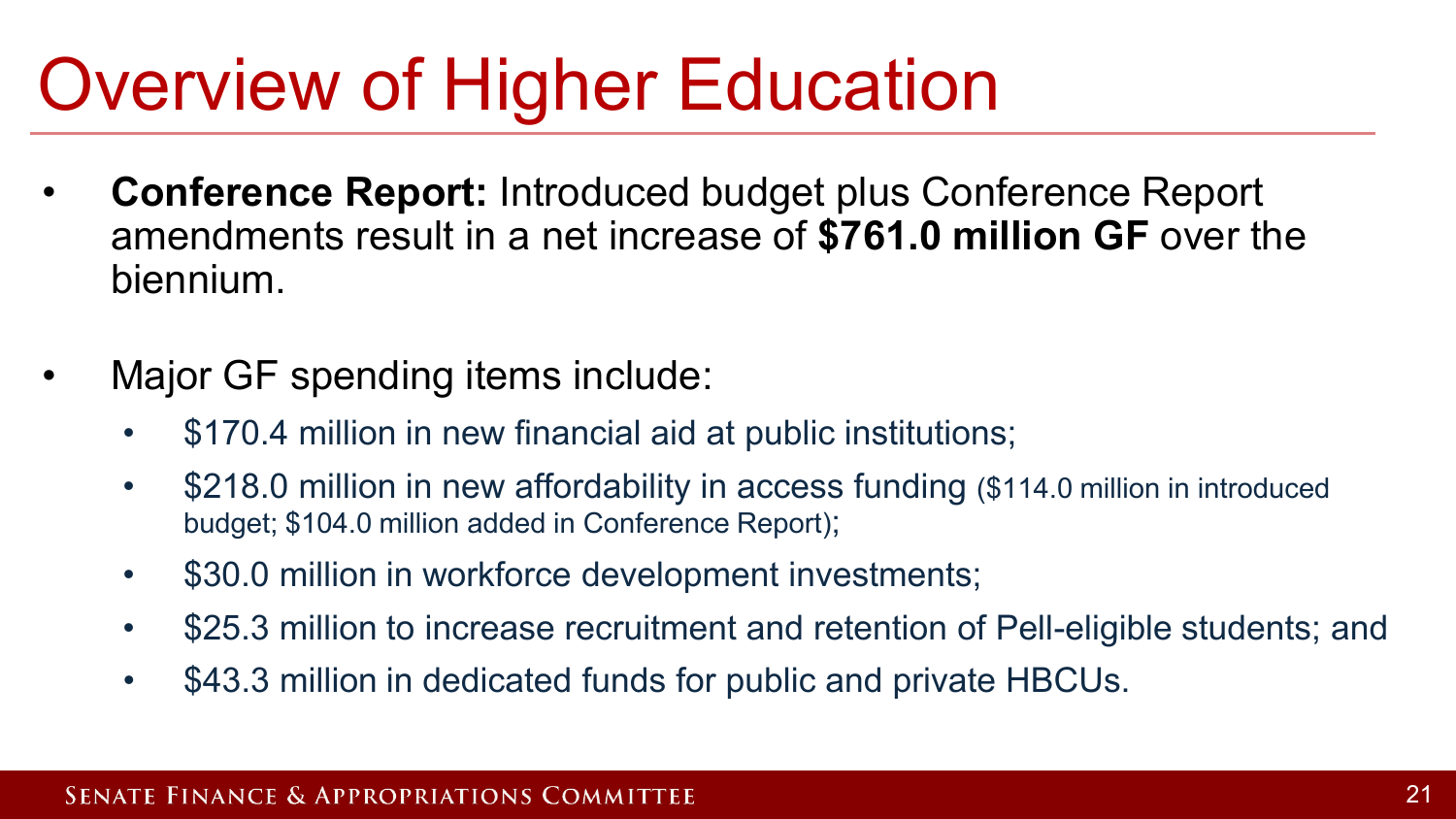### Higher Ed: Statewide Amendments

| GF Actions for 2022-24 Biennium (\$ in millions)                                                 | <b>HB 30</b>             | <b>SFAC</b><br>Amend.    | Conf.<br>Amend.          | <b>HB 30 + Conf.</b><br>Amend. |
|--------------------------------------------------------------------------------------------------|--------------------------|--------------------------|--------------------------|--------------------------------|
| Undergraduate Financial Aid (FY 2023: \$20.0M; FY 2024: \$130.0M)                                | \$150.0                  | $\sim$                   | $\overline{\phantom{a}}$ | \$150.0                        |
| Graduate Financial Aid (FY 2023: \$4.2M; FY 2024: \$6.2M)                                        | 10.4                     | ۰.                       | $\blacksquare$           | 10.4                           |
| Financial Aid for Undocumented Students (§ 23.1 - 505.1, Code of Virginia)                       | 16.8                     | $\overline{\phantom{0}}$ | (6.8)                    | 10.0                           |
| Increased Tuition Assistance Grant (TAG) Awards (FY 2023: \$4,500; FY 2024: \$5,000; 50% online) | 21.4                     | (11.3)                   | (3.0)                    | 18.4                           |
| Expanded TAG benefits for HBCU students (up to additional \$5,000 per student, per year)         | 20.0                     | $\blacksquare$           | (11.5)                   | 8.5                            |
| Virginia Military Survivors and Dependents Education Program (VMSDEP) Expansion                  | 10.8                     |                          |                          | 10.8                           |
| One-Time Grant Funding for Pell Recruitment and Retention                                        | $\overline{\phantom{a}}$ | 50.3                     | 25.3                     | 25.3                           |
| <b>Affordable Access</b>                                                                         | 194.0                    | $\overline{\phantom{0}}$ | 104.0                    | 298.0                          |
| Workforce Development Spending Package                                                           | 51.6                     | 11.2                     | (18.6)                   | 33.0                           |
| Cancer Research at UVA, VCU, and VT                                                              | 39.6                     | $\overline{\phantom{a}}$ | 1.0                      | 40.6                           |
| Enhanced Operations and Maintenance (O&M)                                                        | 9.1                      | (0.4)                    | (0.3)                    | 8.9                            |
| Minimum Wage Increases                                                                           | 5.8                      |                          |                          | 5.8                            |
| Hampton Roads Regional Data Science Innovation Hub Development (in Central Accounts)             | $\overline{\phantom{0}}$ | 0.4                      | 0.4                      | 0.4                            |
| <b>Subtotal, Statewide Amendments</b>                                                            | \$529.8                  | \$50.1                   | \$90.4                   | \$620.2                        |

#### **Tuition Assistance Grants:**

- All TAG recipients will see an increase starting in FY 2023.
- All in-person students now receive equal awards of \$4,500 in FY 2023 and \$5,000 in FY 2024.
- Online awards are now benchmarked against in-person awards at 50 percent.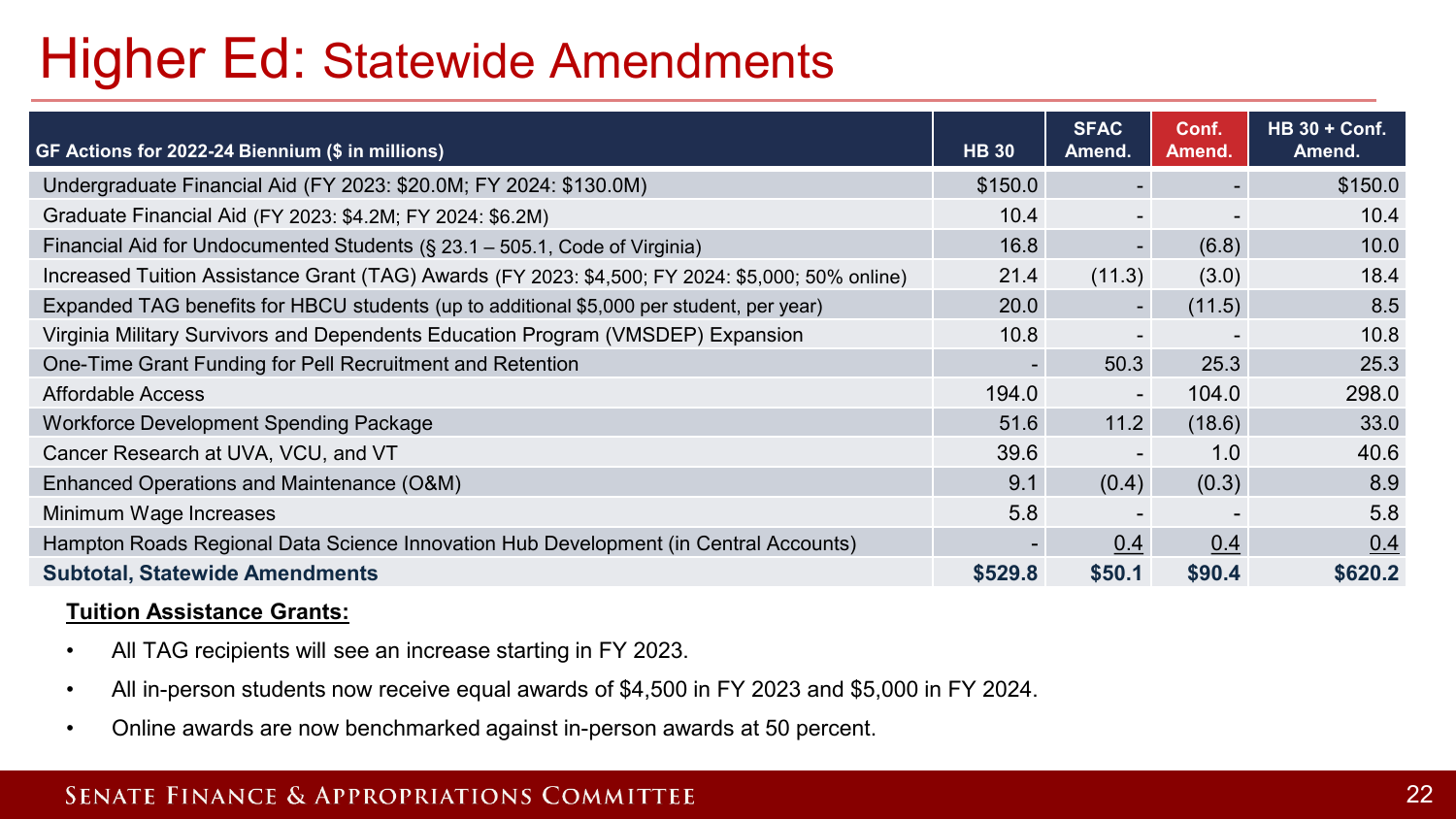### Higher Ed: Institution-Specific Amendments

| GF Actions for 2022-24 Biennium (\$ in millions)                                               | <b>HB 30</b> | <b>SFAC</b><br>Amend. | Conf.<br>Amend. | <b>HB 30 + Conf.</b><br>Amend. |
|------------------------------------------------------------------------------------------------|--------------|-----------------------|-----------------|--------------------------------|
| SCHEV: Staffing, Training and Certification Pilots, Virginia Space Consortium Grants, and VIVA | \$7.3        | \$2.2                 | \$0.2\$         | \$7.5                          |
| CNU: Community Captains Program and Diversity Office Expansion                                 | \$1.1        |                       |                 | \$1.1                          |
| CWM: Bray School Relocation and Research                                                       | 2.5          | 1.0                   | 1.0             | 3.5                            |
| <b>VIMS: Research and Diversity Fellowship Initiatives</b>                                     | 3.2          | (0.8)                 | (0.8)           | 2.4                            |
| RBC: Compliance Funding and Student Success Initiatives                                        | 0.7          | 1.2                   | 0.6             | 1.3                            |
| JMU: Base Operating Increase and Grow Your Own Teacher                                         | 4.1          |                       | 12.0            | 16.1                           |
| LU: Support for Moton Museum and Call Me MISTER Teacher Preparation Program                    | 1.0          |                       |                 | 1.0                            |
| NSU: Student Success Initiatives and Virginia College Affordability Network (VCAN)             | 14.5         |                       |                 | 14.5                           |
| ODU: Planning, Internships, Fellowships, Research Initiatives, and Potomac Aquifer (with VT)   | 3.5          | (1.2)                 | 3.3             | 6.8                            |
| UMW: Disability Support Services and Campus-Supported Museums                                  | 2.0          |                       |                 | 2.0                            |
| UVA: NGF Restoration, Foundation for the Humanities, and Weldon Cooper Center                  | 3.1          | (2.0)                 | (2.5)           | 0.6                            |
| UVA-W: Rural Economic Development                                                              | 11.5         | (9.6)                 | $\Omega$        | 11.5                           |
| VCU: Repertory Theater Partnership and Project RISE at the Wilder School                       | 0.2          | 5.0                   | 3.0             | 3.2                            |
| VCCS: Student Services, Cybersecurity Upgrades, and New Programs                               | 6.0          | 14.4                  | 17.5            | 23.5                           |
| VMI: One Corps Upgrades and U.S. Military Uniform Adherence                                    | 5.4          | 2.2                   | 2.2             | 7.5                            |
| VSU: Student Success Initiatives and Virginia College Affordability Network (VCAN)             | 20.3         |                       |                 | 20.3                           |
| VT: Smart Road, Unique Military Activities, and Potomac Aquifer (with ODU)                     | 1.1          |                       | 6.0             | 7.1                            |
| VT Extension: New Equipment and Salary Increases for Extension Agents                          | 3.2          |                       | 0.3             | 3.5                            |
| <b>Subtotal, Higher Education Institution Amendments</b>                                       | \$90.8       | \$12.4                | \$42.7          | \$133.6                        |

• Over the FY 2022 base operating budget of \$2.22 billion GF, new spending for standard institutions and statewide initiatives increases by \$741.0 million GF, or 33 percent.

• Of this amount, \$208.1 million GF, or 28 percent, of all new spending represents financial aid and undergraduate grant funding.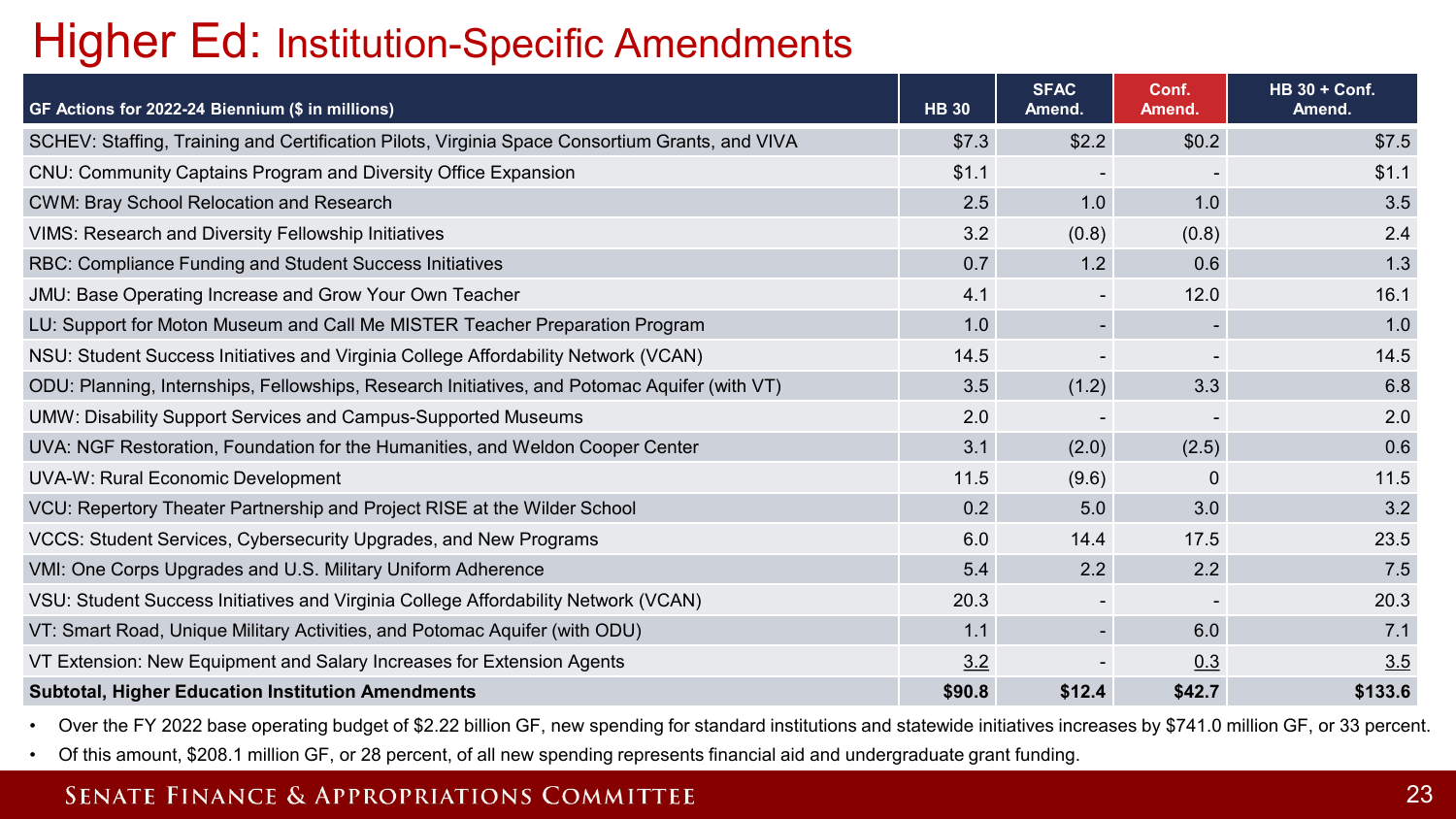## Higher Ed: Institution-Specific Amendments (Cont.)

| GF Actions for 2022-24 Biennium (\$ in millions)                               | <b>HB 30</b> | <b>SFAC</b><br>Amend. | Conf.<br>Amend.          | $HB 30 + Conf.$<br>Amend. |
|--------------------------------------------------------------------------------|--------------|-----------------------|--------------------------|---------------------------|
| EVMS: SCHEV Recommendations and Development Partnerships                       | \$4.5        | \$5.3\$               | \$5.3                    | \$9.8                     |
| NCI: Expanded Programming                                                      | 6.8          | (5.8)                 | (5.8)                    | 1.0                       |
| IALR: Increased Base Operating Support                                         | 1.7          |                       |                          | 1.7                       |
| RHEC: Expanded Programming and Increased Base Operating Support                | 0.7          |                       | $\overline{\phantom{0}}$ | 0.7                       |
| Southern Virginia HEC: Staffing, Salary Adjustment, and Equipment Upgrades     | 1.2          | 0.5                   | 0.5                      | 1.7                       |
| Southwest Virginia HEC: Staffing, Apprenticeship Grants, and Salary Adjustment | 1.3          | < 0.1                 | < 0.1                    | 1.3                       |
| Jefferson Labs: Preparation for Federal Grant Opportunity                      |              | 3.0                   | 3.0                      | 3.0                       |
| <b>Subtotal, All Other Institution Specific Amendments</b>                     | \$16.2       | \$3.0                 | \$3.0                    | \$19.2                    |
| <b>Total Funding, Higher Education</b>                                         | \$636.9      | \$65.5                | \$124.1                  | \$761.0                   |

#### **Language Amendments**

- **Virginia 529:** Restores earlier IRA investment loan cap, agreed to by the General Assembly in the 2021 Session. Moves funding for SOAR to its previous service area.
- **Enhanced Support for Foster-Involved Students:** Directs the State Council of Higher Education for Virginia to review federal funding options to designate points of contact on college campuses for youth formerly or currently connected to the foster system.
- **Innovative Education Programming at Richard Bland College:** Directs RBC to present plans for programming and broader campus restructuring to the General Assembly, with proposed implementation planned for the 2024-25 academic year.
- **RBC Ground Lease (Capital):** Permits RBC to lease campus-adjacent property to employers in high-demand industries.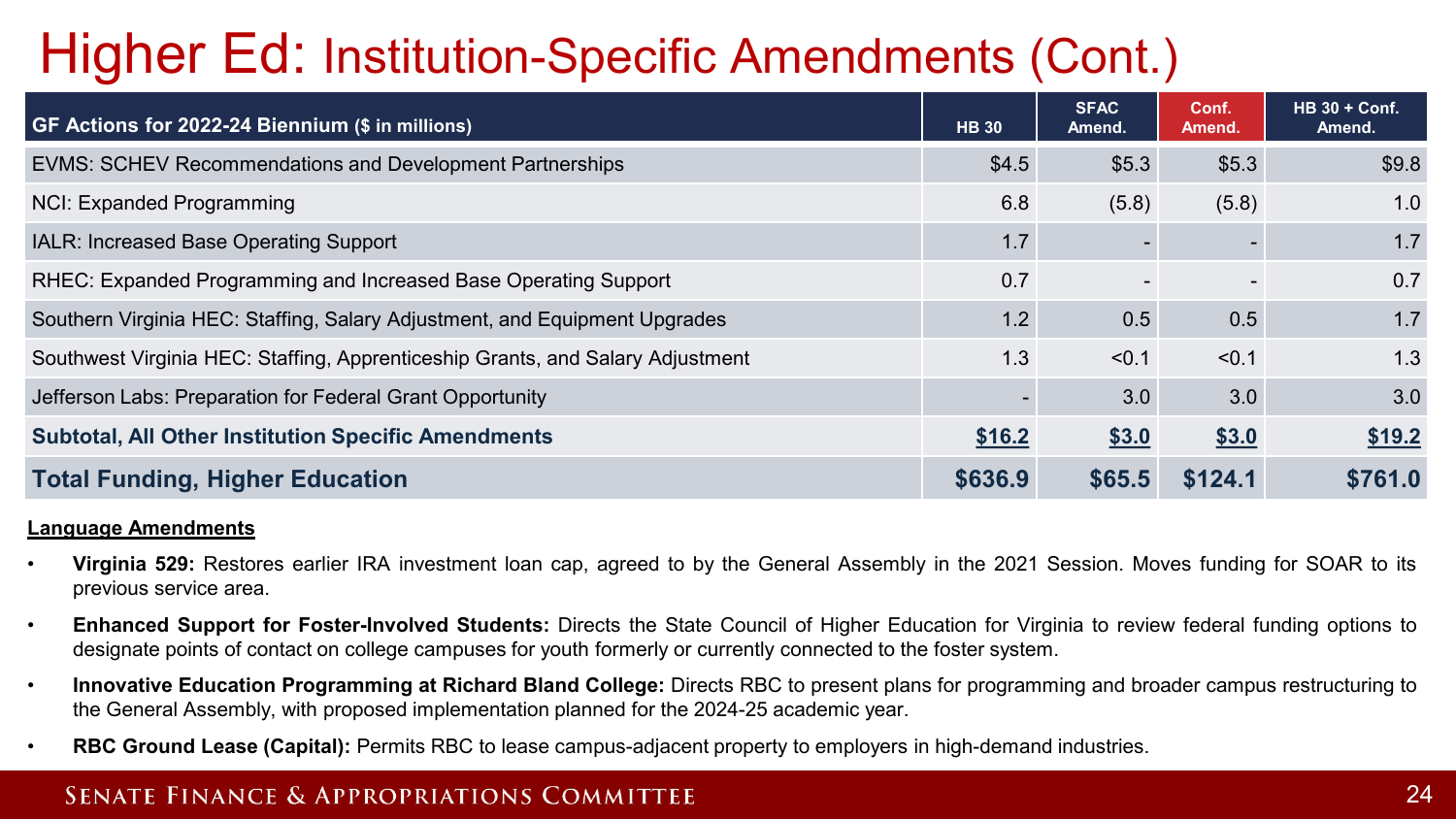### Higher Education: Overall HBCU Spending Package

- **Virginia College Affordability Network (VCAN) Expansion:** Allocations of \$5.0 million GF to Norfolk State University and Virginia State University support scholarships and staffing to increase the eligibility radius for Pell-eligible students from 25 miles to 45 miles from campus.
- **Enhanced Student Support Services:** Includes \$4.4 million GF for NSU and \$6.8 million GF for VSU to expand academic, campus life, and health services.
- **New and Expanded Course Development and Degree Program Offerings:** Includes \$5.4 million GF for NSU and \$8.4 million GF for VSU.
- **Supplementary TAG Awards at HBCUs:** Provides TAG-eligible students at Virginia HBCUs with an additional flat award of \$5,000 each year of the biennium.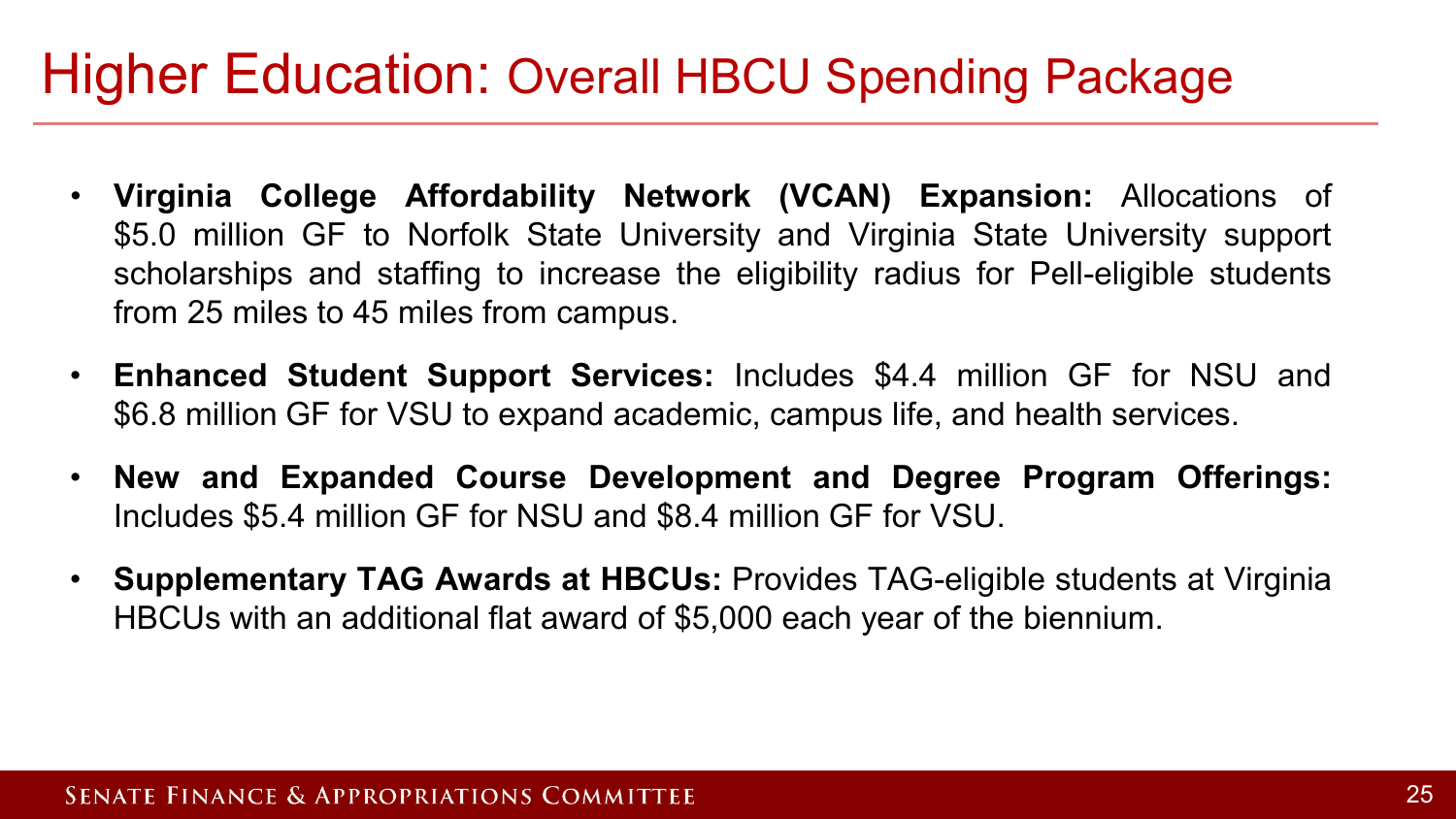### Higher Ed: Workforce Development Package

| GF Actions for 2022-24 Biennium (\$ in millions)          | FY 2023<br>Conf. | <b>FY 2024</b><br>Conf.  | <b>Biennium</b><br>Conf. |
|-----------------------------------------------------------|------------------|--------------------------|--------------------------|
| Virginia Talent + Opportunity Partnership                 | \$3.0            | \$10.0                   | \$13.0                   |
| G3 Innovation Grant Funding                               | 8.0              |                          | 8.0                      |
| Network2Work Job Placement                                | 2.0              | 2.0                      | 4.0                      |
| HR Strong Training Expansion                              |                  | 2.5                      | 2.5                      |
| Advanced Manufacturing Talent Investment Program and Fund |                  | 2.5                      | 2.5                      |
| K-12 Competitive Skilled Trades Training Grants           | 3.0              | $\overline{\phantom{a}}$ | 3.0                      |
| <b>Total, Workforce Development Package</b>               | \$16.0           | \$17.0                   | \$33.0                   |

- Multi-faceted approach to increasing career development and employment opportunities for both college students and for job seekers in high-demand industries.
- Funding supports internships, job training, and job placement/employer connection opportunities.
- Programming is statewide, with particular focus on Hampton Roads and Southside Virginia.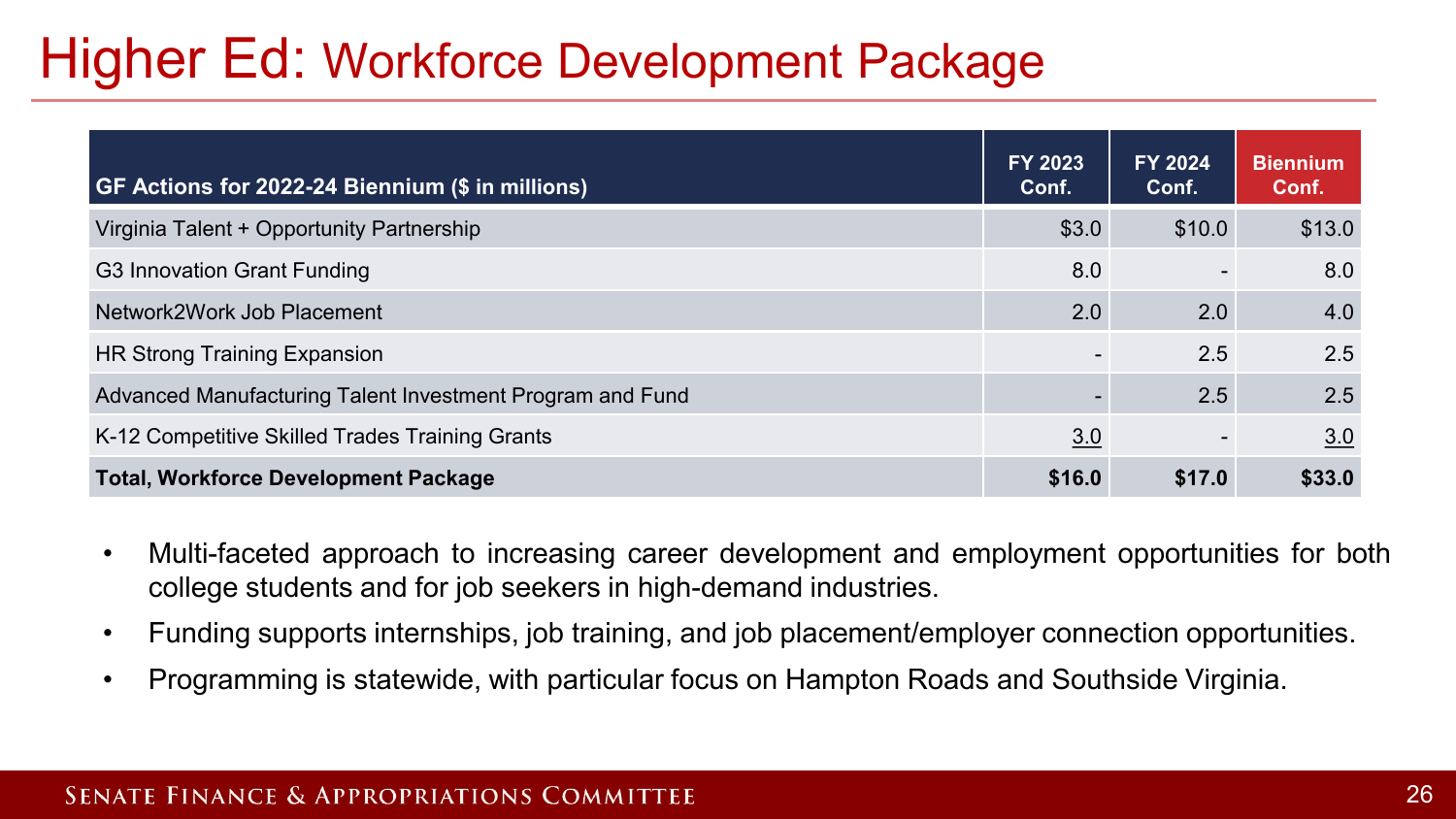## **Health and Human Resources**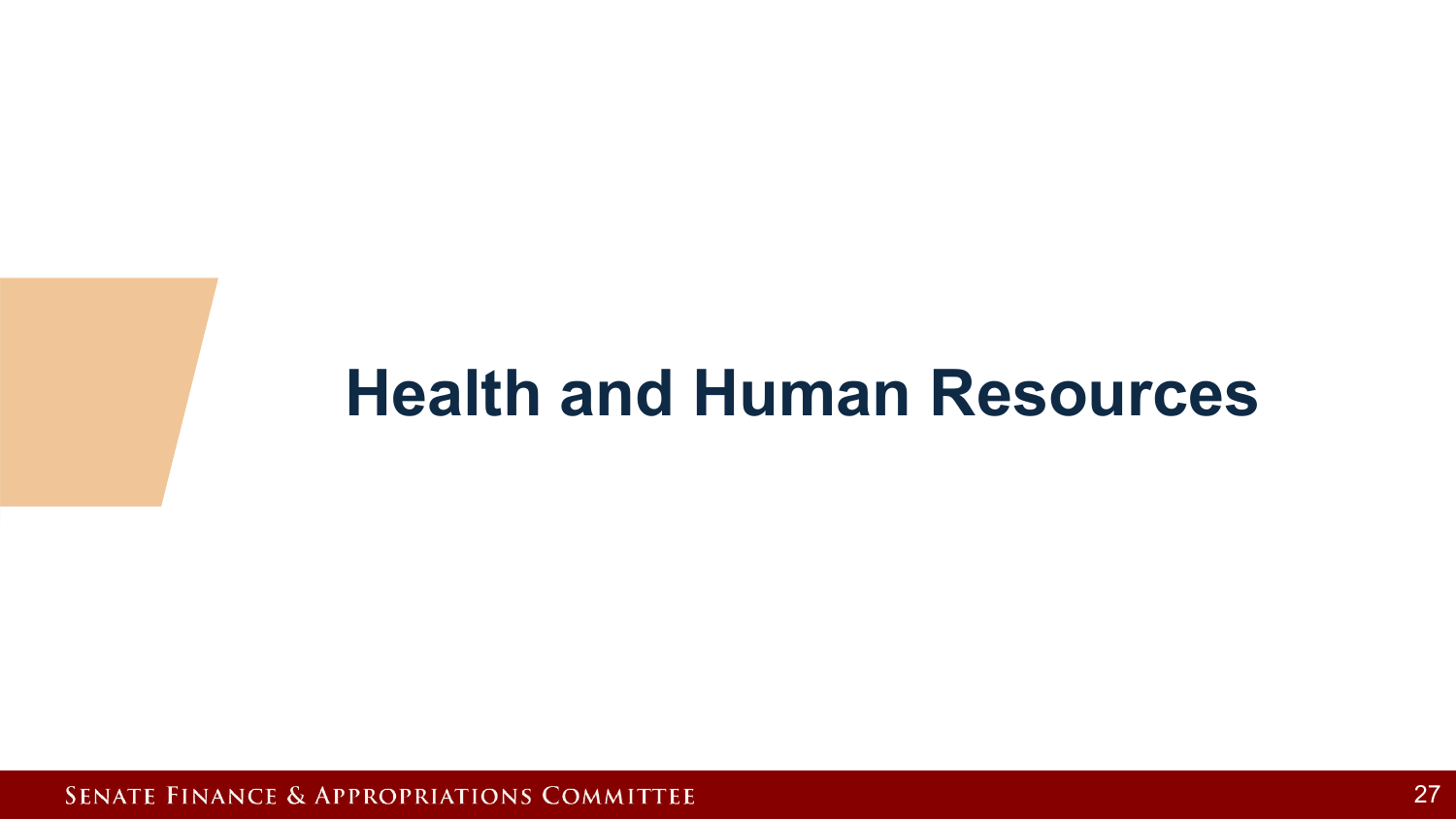## Overview of HB 29 – Health and Human Resources

• HB 29, as amended, includes a net reduction of **\$875.6 million GF** and an increase of \$1.4 billion NGF for HHR.

| GF Actions for FY 2022 (\$ in millions)                                                                                                                                               | <b>HB 29</b> | <b>SFAC</b><br>Amend. | Conf.<br>Amend. | $HB29+$<br>Conf.<br>Amend. |
|---------------------------------------------------------------------------------------------------------------------------------------------------------------------------------------|--------------|-----------------------|-----------------|----------------------------|
| Medicaid, Children's Health Insurance, and Health Care Fund<br><b>Conference Report: Additional Federal Match Savings, Task Force on</b><br><b>Eligibility</b>                        | (\$786.4)    | (\$116.0)             | (\$116.6)       | (\$903.0)                  |
| State Hospital Staffing, Pharmacy Costs and Emergency Kitchen                                                                                                                         | 19.0         |                       |                 | 19.0                       |
| Department of Health (Overtime Costs; Drinking Water State Match)                                                                                                                     | 3.8          |                       |                 | 3.8                        |
| Dept. of Behavioral Health and Developmental Services (Crisis Receiving<br>Center, Modernization of Information Technology Systems, and Supervision<br>of Sexually Violent Predators) | 2.9          |                       |                 | 2.9                        |
| Social Services (Child Welfare; Licensing Division Salary Increase)<br><b>Conference Report: TANF-UP Caseload and IV-E Savings</b>                                                    | <u>1.4</u>   | 0.3                   | 0.3             | 1.7                        |
| <b>Total HB 29 for HHR</b>                                                                                                                                                            | (\$759.3)    | (\$115.7)             | (\$116.3)       | (\$875.6)                  |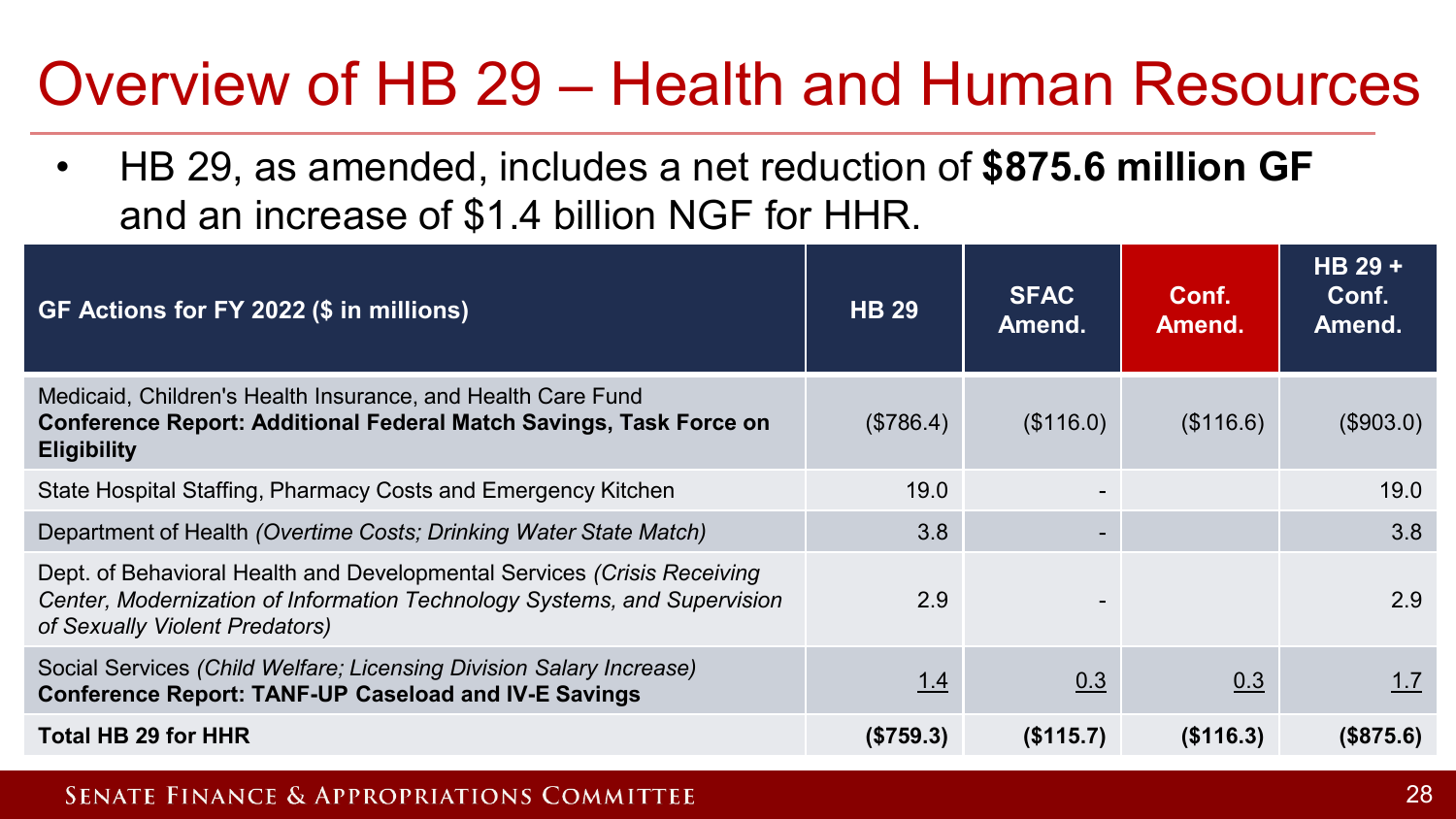## Overview of HB 30 - Health and Human Resources

- **Conference Report:** Introduced budget plus Conference Report amendments result in a net increase of **\$1.4 billion GF** over the biennium (\$447.0 million in FY 2023 and \$963.6 million in FY 2024) and \$3.8 billion NGF over the biennium.
- Major spending items include:
	- \$689.4 million GF over the biennium to increase Medicaid provider rates for developmental disability, personal care, home and community-based, dental, primary care, nursing facility, psychiatric residential treatment, obstetrics and gynecology, vision, and peer and family supports services;
	- \$248.5 million GF to fully fund the Medicaid and Children's Health Insurance Programs net of additional increases in federal match rates and revenue increases in the Health Care Fund;
	- \$119.3 million GF for community behavioral health services, including full funding for STEP-VA, permanent supportive housing, crisis system intervention and other investments;
	- \$76.0 million GF for state behavioral health facilities, including direct care staff compensation, expansion of therapeutic intervention and discharge planning, and other related facility costs;
	- \$34.0 million from APRA funds to support COVID-19 costs of hospitals and \$9.7 million from ARPA funds to support locally-owned nursing homes; and
	- \$20.0 million GF in FY 2024 to fund the Reinsurance Program that begins calendar year 2023.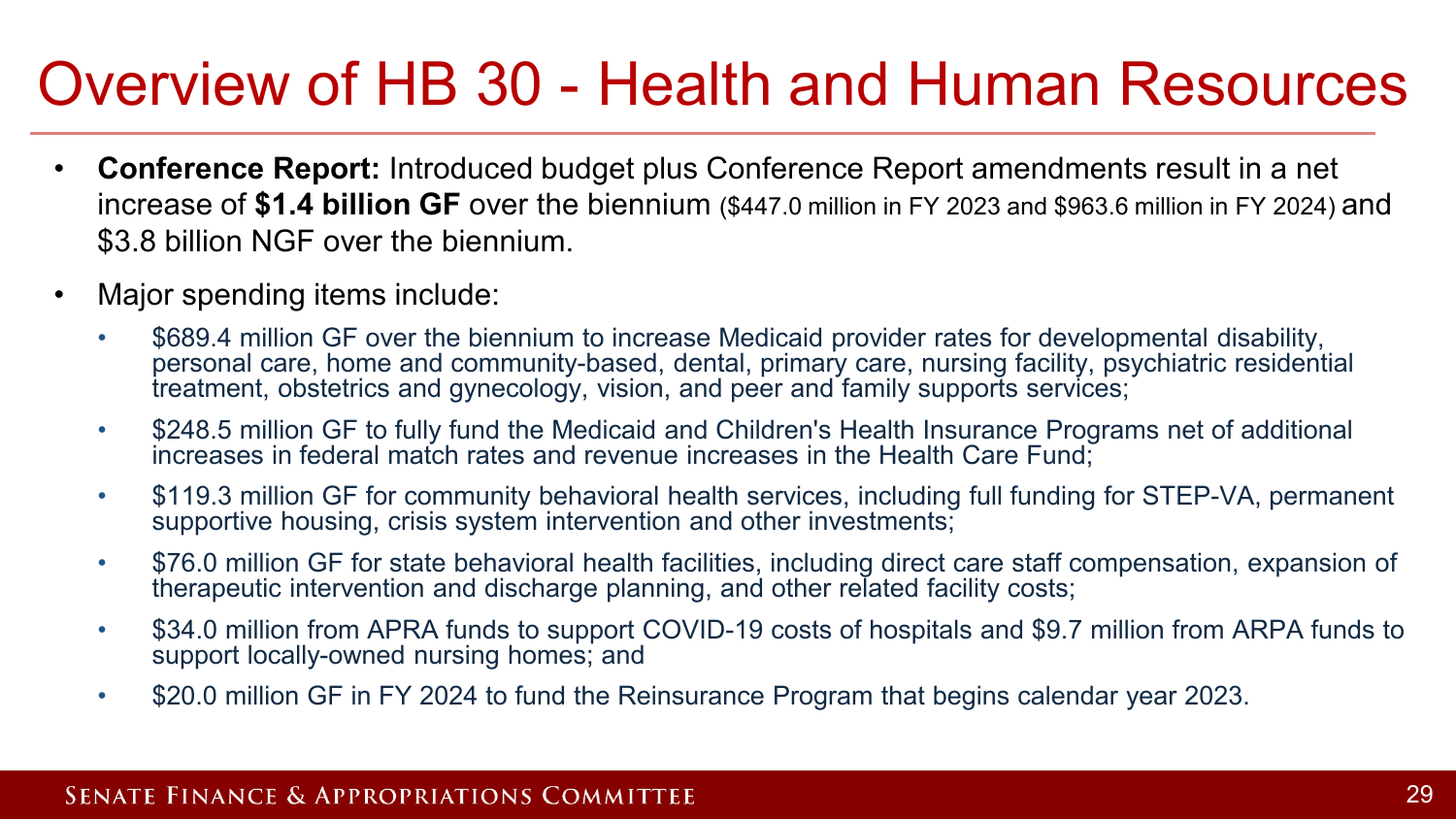# Medicaid Provider Rates

| GF Actions for 2022-24 Biennium<br>(\$ in millions)           | <b>HB 30</b>             | <b>SFAC</b><br>Amend. | Conf.<br>Amend. | HB 30 +<br>Conf.<br>Amend. |
|---------------------------------------------------------------|--------------------------|-----------------------|-----------------|----------------------------|
| <b>Developmental Disability Waiver Services</b>               | \$294.2                  | \$28.9                | \$82.8          | \$377.0                    |
| Personal, Respite, Companion Care (7.5%)                      | ۰.                       | 86.8                  | 85.9            | 85.9                       |
| Continue 12.5% Increase for Home and Community-Based Services | $\overline{\phantom{0}}$ | 84.4                  | 43.5            | 43.5                       |
| Dental Services; Conference Report: Increased to 30%          | 7.4                      | 77.5                  | 77.5            | 84.9                       |
| Primary Care Services (To 80 Percent of Medicare)             | 20.0                     |                       |                 | 20.0                       |
| <b>Nursing Facility Value-Based Payment</b>                   | $\overline{\phantom{a}}$ | 19.4                  | 37.5            | 37.5                       |
| Children's Hospital of the Kings Daughters; Virginia Home     | $\overline{\phantom{a}}$ | 15.4                  | 15.4            | 15.4                       |
| <b>Psychiatric Residential Treatment Facilities</b>           | 3.7                      | 12.2                  | 8.0             | 11.7                       |
| Obstetrics and Gynecology Services (15 Percent)               | 6.6                      |                       |                 | 6.6                        |
| Vision Services for Children (30 Percent)                     | 6.2                      |                       |                 | 6.2                        |
| Peer and Family Supports                                      | $\overline{\phantom{a}}$ | 1.5                   | 0.7             | 0.7                        |
| <b>Total Medicaid Provider Rates</b>                          | \$338.1                  | \$326.2               | \$351.3         | \$689.4                    |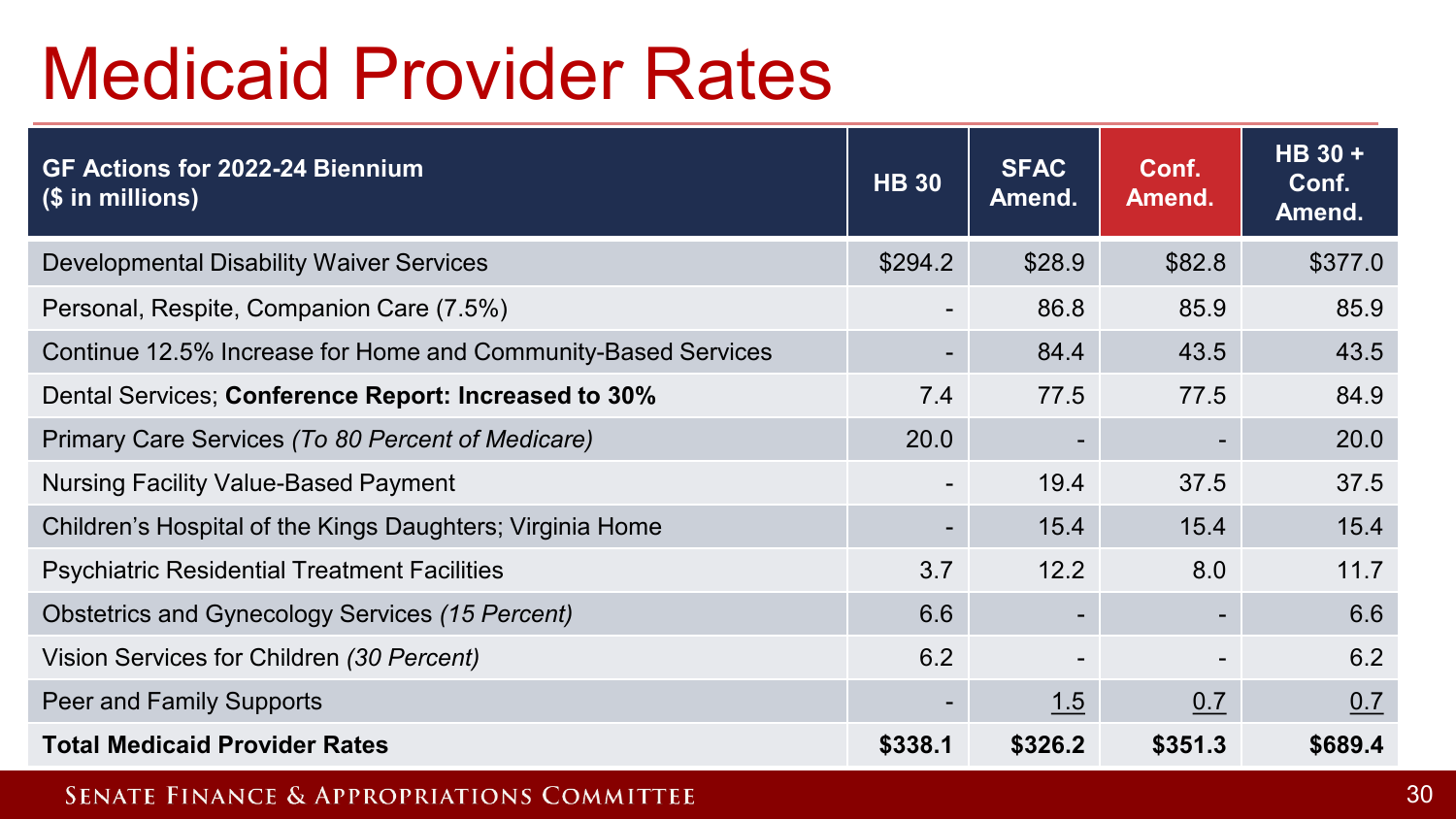## DMAS Forecasts and Other Items

| GF Actions for 2022-24 Biennium (\$ in millions)                                                                                                                                                                                      | <b>HB 30</b>                 | <b>SFAC</b><br>Amend. | Conf.<br>Amend. | HB 30 +<br>Conf.<br>Amend. |
|---------------------------------------------------------------------------------------------------------------------------------------------------------------------------------------------------------------------------------------|------------------------------|-----------------------|-----------------|----------------------------|
| Medicaid, CHIP, Health Care Fund Forecasts                                                                                                                                                                                            | \$914.8                      | (\$124.5)             | (\$666.3)       | \$248.5                    |
| Add 1,200 Developmental Disability Waiver Slots: Conference Report Defers 600                                                                                                                                                         | 39.0                         | (26.0)                | (26.0)          | (13.0)                     |
| <b>Establish Behavioral Health Homes</b>                                                                                                                                                                                              |                              | 6.0                   |                 |                            |
| Combine Assistive Tech., Environmental Mods, Home-Based Limits                                                                                                                                                                        | $\qquad \qquad \blacksquare$ | 5.0                   |                 |                            |
| Remove Limit on Local Match Rate for Public Nursing Homes                                                                                                                                                                             | -                            | 3.0                   |                 |                            |
| Re-entry Care Coordination for Inmates                                                                                                                                                                                                | 2.5                          | (2.5)                 | (2.5)           |                            |
| Preventative Services and Vaccine Coverage for Base Medicaid                                                                                                                                                                          | 2.3                          | ۰.                    |                 | 2.3                        |
| Exclude Excess Resources for Recipients; Eliminate Co-payments                                                                                                                                                                        | 2.4                          |                       |                 | 2.4                        |
| Remote Patient Monitoring; Psychiatric Residency Slots; Children's Dental<br>Anesthesia Coverage; Traumatic Brain Injury Waiver Study and Case<br>Management Services; and Study of the Over-the-Counter Medicine Purchases           |                              | 3.8                   | 7.5             | 7.5                        |
| DMAS Administrative (Federal Interoperability Requirements; Merger of Managed<br>Care Contracts; Study of Human Milk Bank Donation; External Quality Review;<br>and Six Positions for Financial Oversight and Provider Reimbursement) | 2.3                          | (1.0)                 | (1.0)           | 1.3                        |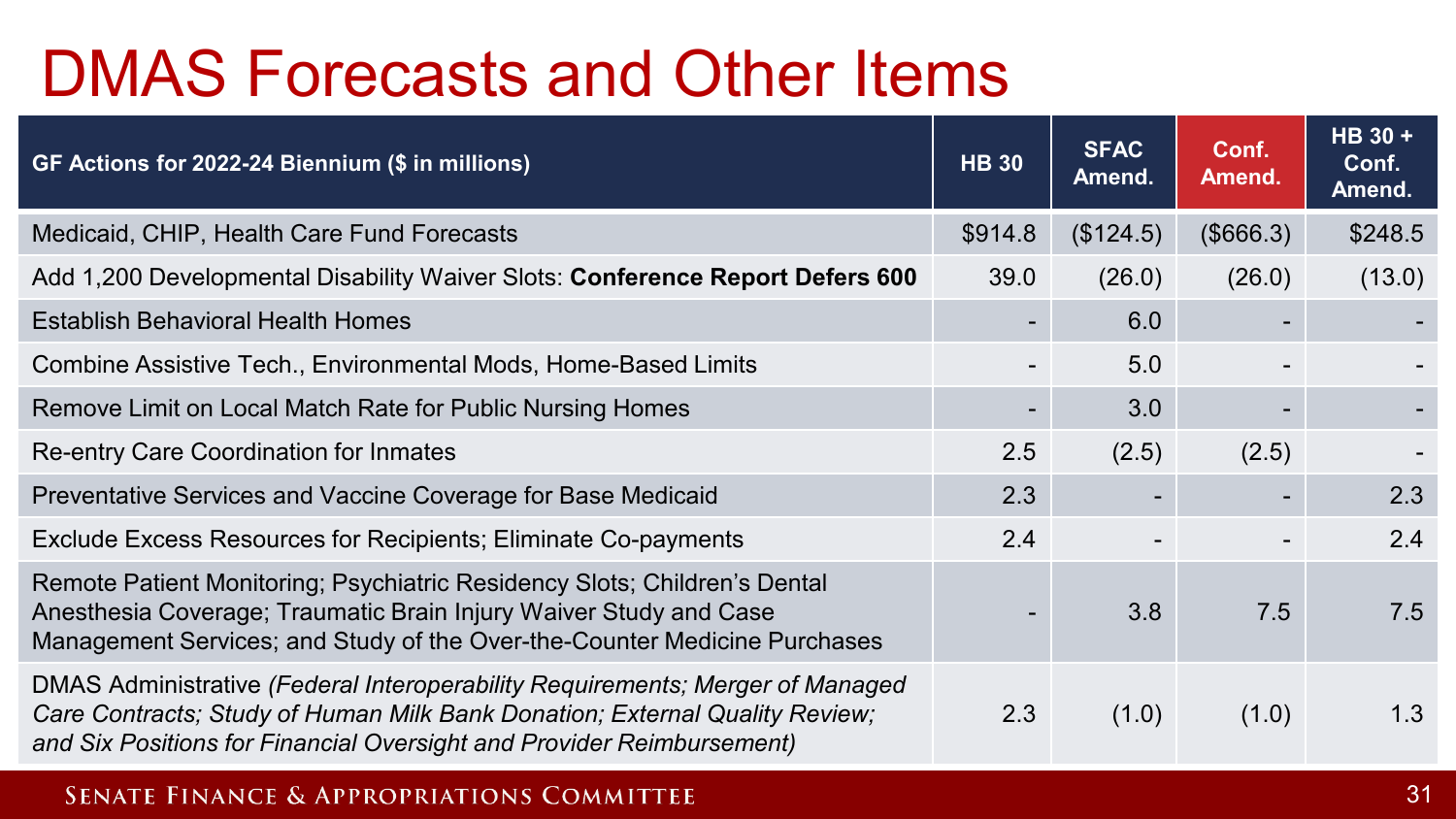# Community Behavioral Health

| GF Actions for 2022-24 Biennium (\$ in millions)                                                   | <b>HB 30</b> | <b>SFAC</b><br>Amend. | Conf.<br>Amend.          | HB 30 +<br>Conf.<br>Amend. |
|----------------------------------------------------------------------------------------------------|--------------|-----------------------|--------------------------|----------------------------|
| Fully Fund STEP-VA Initiative and Infrastructure Needs                                             | \$50.5       |                       | (\$22.2)                 | \$28.3                     |
| Community Services Boards (Retention and Recruitment Bonuses)                                      | -            | 37.8                  |                          |                            |
| School-Based Mental Health Integration Pilot                                                       | ۰.           | 10.0                  | 2.5                      | 2.5                        |
| Permanent Supportive Housing (Includes One Position)                                               | 34.0         |                       |                          | 34.0                       |
| Crisis System Transformation (Mobile Crisis and Receiving Centers)                                 | 24.0         |                       | 7.5                      | 31.5                       |
| Implementation of Local Marcus Alert Programs (Separate NGF Provided for 988 Call<br>Center Staff) | 6.0          | <b>NGF</b>            |                          | 6.0                        |
| Expand Virginia Mental Health Access Program                                                       | 5.8          |                       | (2.9)                    | 2.9                        |
| Part C Early Intervention                                                                          | ۰            | 5.8                   | 5.8                      | 5.8                        |
| Continue Support for Substance Use Disorder Programs                                               | 5.0          |                       | $\overline{\phantom{0}}$ | 5.0                        |
| Continue Dementia Pilot Program                                                                    | 1.7          |                       |                          | 1.7                        |
| <b>Mental Health Dockets; Outpatient Restoration Services</b>                                      | 1.6          |                       | $\blacksquare$           | 1.6                        |
| <b>Total Community Behavioral Health</b>                                                           | \$128.6      | \$53.6                | (\$9.3)                  | \$119.3                    |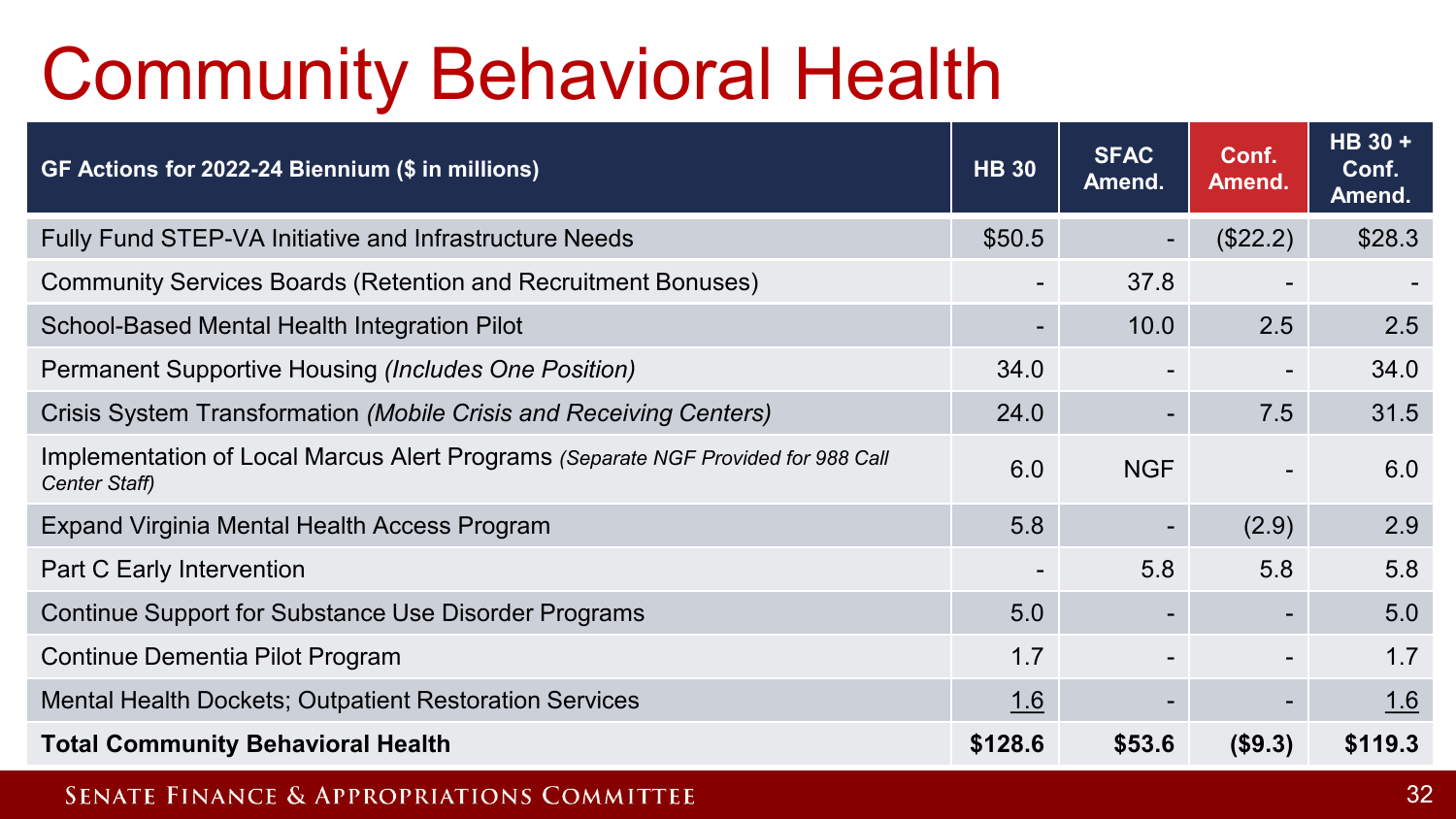# Behavioral Health Facilities

| GF Actions for 2022-24 Biennium (\$ in millions)                                                                           | <b>HB 30</b> | <b>SFAC</b><br>Amend. | Conf.<br>Amend. | HB 30+<br>Conf.<br>Amend. |
|----------------------------------------------------------------------------------------------------------------------------|--------------|-----------------------|-----------------|---------------------------|
| Direct Care Staff Compensation (50 Percent of Market Median)                                                               | \$80.1       |                       | (\$25.2)        | \$54.9                    |
| Pilot to Expand Therapeutic Intervention Services and Discharge<br>Planning (Central State & Southern Mental Health Inst.) | 10.2         |                       |                 | 10.2                      |
| Security Staff for Eastern State Hospital and Northern Virginia<br><b>Mental Health Institute</b>                          | 3.6          |                       |                 | 3.6                       |
| Overtime Costs at State Hospitals                                                                                          | 3.3          |                       |                 | 3.3                       |
| <b>Pharmacy Costs</b>                                                                                                      | 1.0          |                       | $\blacksquare$  | 1.0                       |
| <b>Benefit Positions at State Hospitals</b>                                                                                | 1.6          |                       | $\blacksquare$  | 1.6                       |
| Minimum Wage Impact                                                                                                        | 1.2          |                       | ۰.              | 1.2                       |
| <b>Expand Telehealth at State Hospitals</b>                                                                                | 0.2          |                       |                 | 0.2                       |
| <b>Total Behavioral Health Facilities</b>                                                                                  | \$101.2      | $\blacksquare$        | (\$25.2)        | \$76.0                    |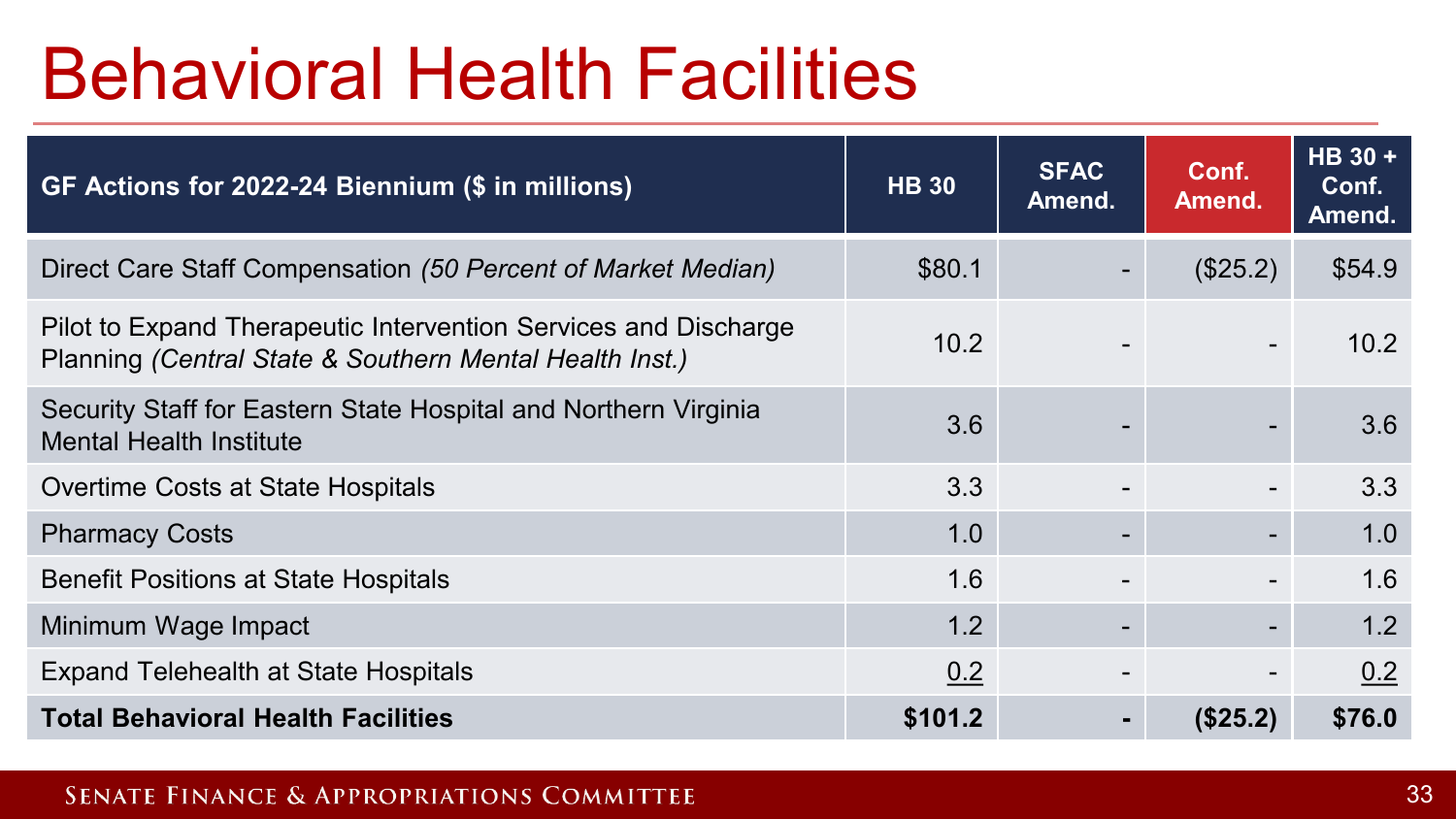### Other Dept. of Behavioral Health and Developmental Services

| GF Actions for 2022-24 Biennium (\$ in millions)                                 | <b>HB 30</b>             | <b>SFAC</b><br>Amend. | Conf.<br>Amend. | HB 30 +<br>Conf.<br>Amend. |
|----------------------------------------------------------------------------------|--------------------------|-----------------------|-----------------|----------------------------|
| <b>Recovery Residences Grants</b>                                                | \$4.4                    |                       | (\$2.0)         | \$2.4                      |
| State Rental Assistance Program (Rental Subsidies)                               | 3.8                      |                       |                 | 3.8                        |
| <b>Fully Fund Alternative Transportation Project</b>                             | 3.8                      |                       |                 | 3.8                        |
| Alternate Custody Options for Temporary Detention Orders                         | 3.4                      | 2.0                   | 2.0             | 5.4                        |
| <b>Supervision of Sexually Violent Predators</b>                                 | 3.1                      |                       | ۰               | 3.1                        |
| Pilot Project to Cover Licensure Supervisory Hours for Counselors                | 3.0                      |                       |                 | 3.0                        |
| <b>15 Licensing Positions</b>                                                    | 2.6                      | (1.2)                 | (1.2)           | 1.4                        |
| Regional Specialist Positions for Crisis & Diversion for Individuals w/ Dementia | 2.0                      |                       |                 | 2.0                        |
| Underage Marijuana Use and Prevention                                            | 2.0                      | (0.2)                 | (1.1)           | 0.9                        |
| Expand Discharge Transportation Program to All Facilities                        | 2.0                      |                       | 2.0             | 4.0                        |
| Study of State Behavioral Health System                                          | 1.0                      | (1.0)                 | (1.0)           |                            |
| Preserve Historic Records at Central State Hospital                              | $\overline{\phantom{a}}$ | 0.2                   | 0.2             | 0.2                        |
| <b>Restoration and Hope House</b>                                                | -                        | 0.1                   | 0.1             | 0.1                        |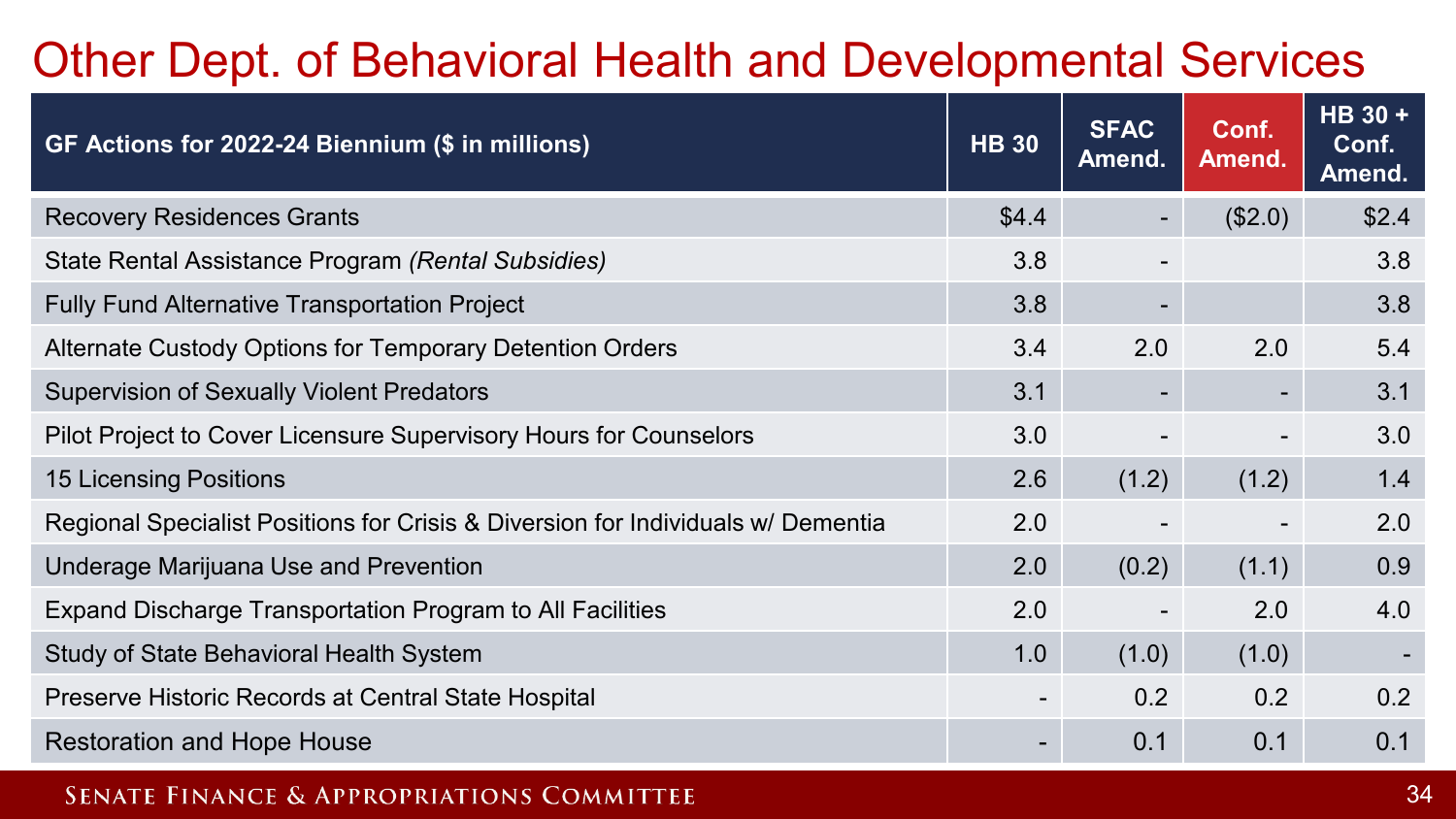### Dept. of Behavioral Health and Developmental Services - Administrative Items

| GF Actions for 2022-24 Biennium (\$ in millions)                                                                 | <b>HB 30</b> | <b>SFAC</b><br>Amend. | Conf.<br>Amend. | HB 30+<br>Conf.<br>Amend. |
|------------------------------------------------------------------------------------------------------------------|--------------|-----------------------|-----------------|---------------------------|
| Discharge Assistance Planning (Includes Rate Study and Tracking)                                                 | \$7.0        |                       |                 | \$7.0                     |
| <b>Modernize Critical Information Technology Systems</b>                                                         | 4.5          |                       |                 | 4.5                       |
| <b>Electronic Health Record Upgrades and Staff</b>                                                               | 4.2          |                       |                 | 4.2                       |
| Replace Accounts Receivable Billing System                                                                       | 2.9          |                       |                 | 2.9                       |
| Crisis System Positions (Two for Crisis System and Three for On-call<br><b>Behavioral Health Administrators)</b> | 1.4          | (0.3)                 | (0.3)           | 1.1                       |
| <b>Add Forensic Evaluators</b>                                                                                   | 1.0          |                       |                 | 1.0                       |
| Customized Rate Staff and Data Analyst for DOJ Compliance                                                        | 0.4          |                       |                 | 0.4                       |
| Electronic Health Records Informatics Manager                                                                    | 0.4          |                       |                 | 0.4                       |
| <b>Information Technology Security</b>                                                                           | 0.2          |                       |                 | 0.2                       |
| Increase Retail Tobacco Outlet Compliance (ABC Authority)                                                        | 0.2          |                       |                 | 0.2                       |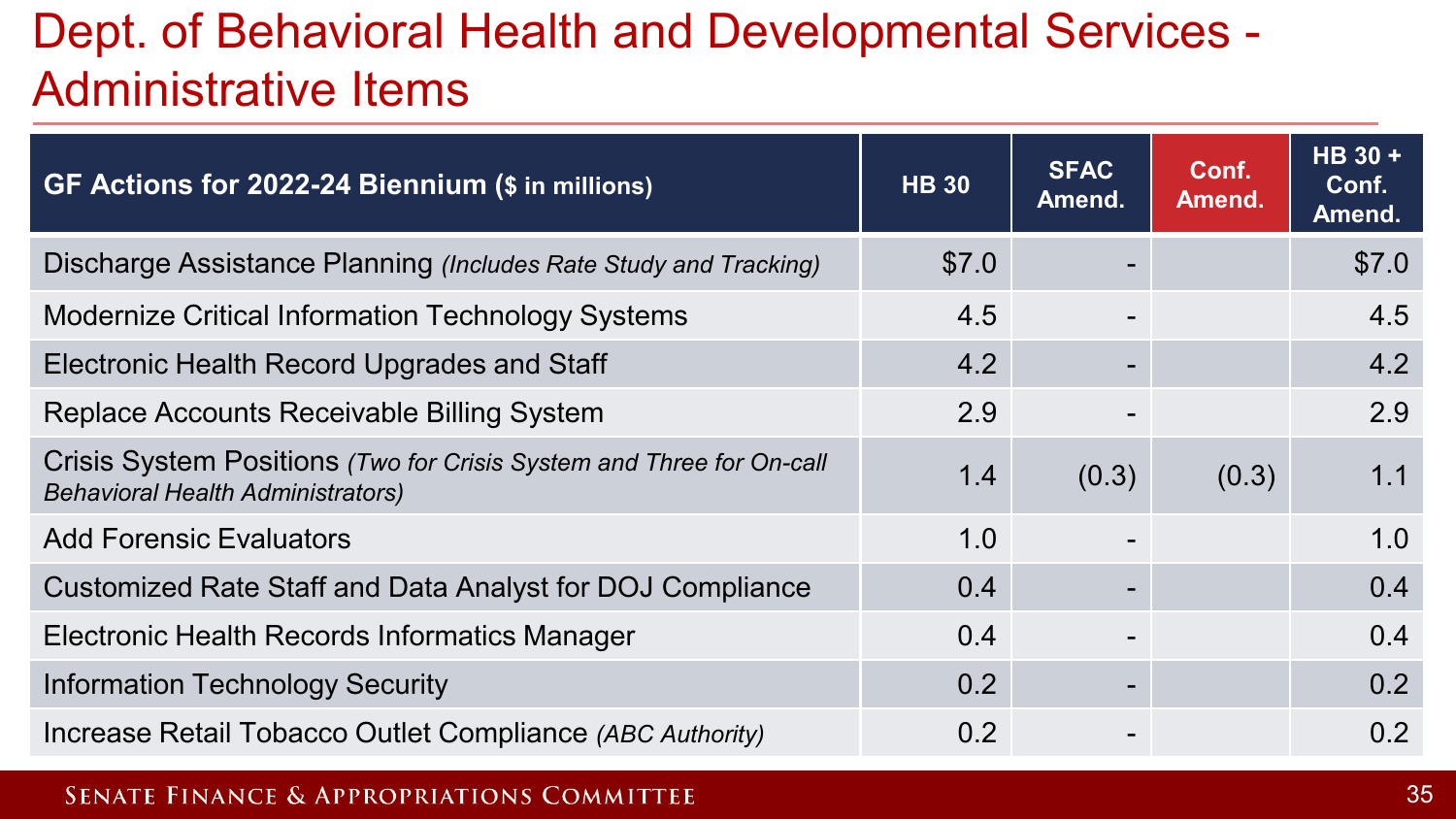### Department of Social Services

| GF Actions for 2022-24 Biennium (\$ in millions)                                                                                                  | <b>HB 30</b> | <b>SFAC</b><br>Amend. | Conf.<br>Amend. | <b>HB 30 + Conf.</b><br>Amend. |
|---------------------------------------------------------------------------------------------------------------------------------------------------|--------------|-----------------------|-----------------|--------------------------------|
| Foster Care and Adoption Subsidy Payments / COLA                                                                                                  | \$40.6       |                       |                 | \$40.6                         |
| Modernize the Child Support Information System                                                                                                    | 39.7 NGF     |                       |                 | 39.7 NGF                       |
| <b>Supplant TANF Funded Discretionary Programs</b>                                                                                                | 17.0         |                       | (9.5)           | 7.5                            |
| Replace the Virginia Case Management System                                                                                                       | 11.1         | (11.1)                | (11.1)          |                                |
| Replace Child Welfare System                                                                                                                      | 10.6         |                       |                 | 10.6                           |
| Public Benefit Navigator Pilot Program (Office of New Americans)                                                                                  | 8.0          |                       | (6.0)           | 2.0                            |
| Mandated Reinvestment in Child Welfare                                                                                                            | 5.0          |                       |                 | 5.0                            |
| Sexual and Domestic Violence Fund                                                                                                                 | 3.4          | 2.6                   | 2.6             | 6.0                            |
| Annualize Broad Based Categorical Eligibility and Facilitated Enrollment Program Costs                                                            | 2.0          | (2.0)                 |                 | 2.0                            |
| Other (Family First Monitoring and Evaluation; Fund Division of Licensing Salary Increase;<br>Re-evaluate State Shelter Sites; and SNAP Outreach) | 2.8          |                       |                 | 2.8                            |
| <b>CASA Welcome Center in Fairfax</b>                                                                                                             |              | 5.0                   | 5.0             | 5.0                            |
| Increase TANF Standards of Assistance 5%                                                                                                          |              | 2.3                   | 1.1             | 1.1                            |
| Foster Care Prevention Program                                                                                                                    |              | 2.3                   |                 |                                |
| <b>Establish Reentry Program</b>                                                                                                                  |              | 1.5                   | 0.5             | 0.5                            |
| Legislation: Assisted Living Facility Safeguards                                                                                                  |              | 0.9                   | 0.9             | 0.9                            |
| Children's Advocacy Centers                                                                                                                       |              | 0.7                   | <b>TANF</b>     | <b>TANF</b>                    |
| <b>Support for Laurel Center</b>                                                                                                                  |              | 0.5                   | <b>TANF</b>     | <b>TANF</b>                    |
| Legislation: Foster Care Related and Other Miscellaneous                                                                                          |              | 0.5                   | 1.1             | 1.1                            |
| Eastern Shore Coalition Against Domestic Violence                                                                                                 |              | 0.1                   | 0.1             | 0.1                            |
| Title IV-E Federal Match Change                                                                                                                   |              | (2.1)                 | (5.2)           | (5.2)                          |
| TANF Funding for: Children's Advocacy Centers, Northern Virginia Family Services; Good Shepherd<br>Housing; and Community Action Agencies         |              | <b>NGF</b>            |                 | <b>NGF</b>                     |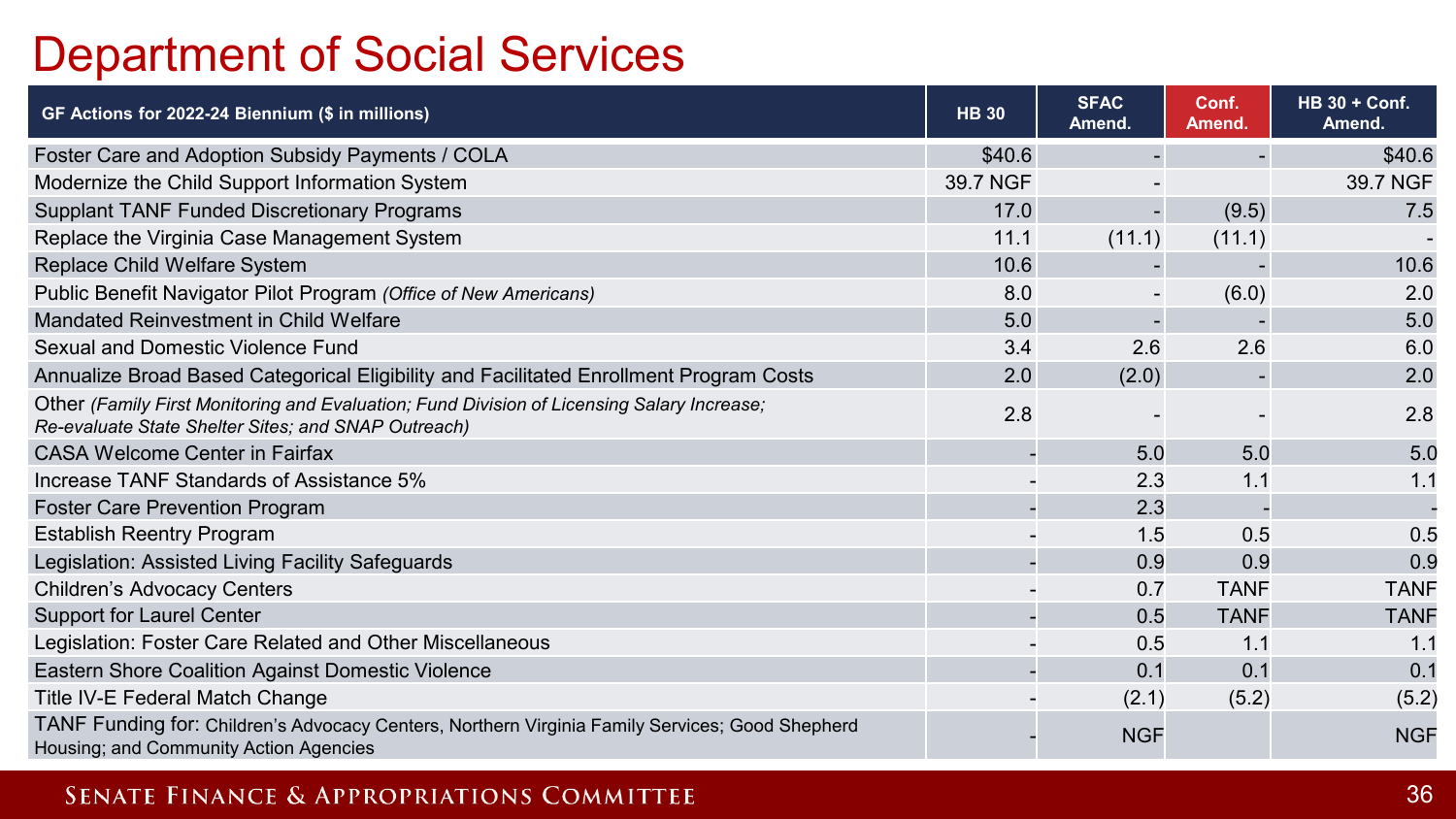## Department of Health

| GF Actions for 2022-24 Biennium (\$ in millions)          | <b>HB 30</b> | <b>SFAC</b><br>Amend. | Conf.<br>Amend. | <b>HB 30 + Conf.</b><br>Amend. |
|-----------------------------------------------------------|--------------|-----------------------|-----------------|--------------------------------|
| E-Referral System for Public Health and Social Services   | \$16.0       | (\$11.0)              | (\$13.5)        | \$2.5                          |
| Complete Three-Year Phase-In of Local Match Changes       | 8.5          |                       |                 | 8.5                            |
| Funding for Marijuana Prevention and Education            | 4.4          |                       | (4.0)           | 0.4                            |
| Create a Water Sampling Verification Program              | 3.0          | (0.5)                 | (0.5)           | 2.5                            |
| <b>Expand Comprehensive Harm Reduction Services</b>       | 2.8          | (0.6)                 | (0.6)           | 2.2                            |
| Assistant Chief Medical Examiners and Death Investigators | 2.8          |                       |                 | 2.8                            |
| Matching Funds for State Loan Repayment Program           | 2.4          |                       |                 | 2.4                            |
| Funds and Staff for Chesapeake Bay Septic Pilot Program   | 2.0          |                       |                 | 2.0                            |
| Supplant TANF for Resource Mothers Program                | 2.0          |                       | (0.2)           |                                |
| Equitable Access to Drinking Water                        | 2.0          |                       |                 | 2.0                            |
| Rent Increases for Local Health Departments               | 1.8          |                       |                 | 1.8                            |
| Data and Quality Management Software Licensing            | 1.6          |                       |                 | 1.6                            |
| <b>Trauma Center Fund</b>                                 | ۰            | 10.0                  |                 |                                |
| Backfill Deficit in Office of Drinking Water              |              | 1.0                   | 1.8             | 1.8                            |
| <b>Nursing Scholarships</b>                               |              | 1.1                   | 2.0             | 2.0                            |
| Rx Partnership                                            |              | 0.3                   | 0.3             | 0.3                            |
| Virginia Statewide Telehealth Plan                        |              | 0.1                   | 0.1             | 0.1                            |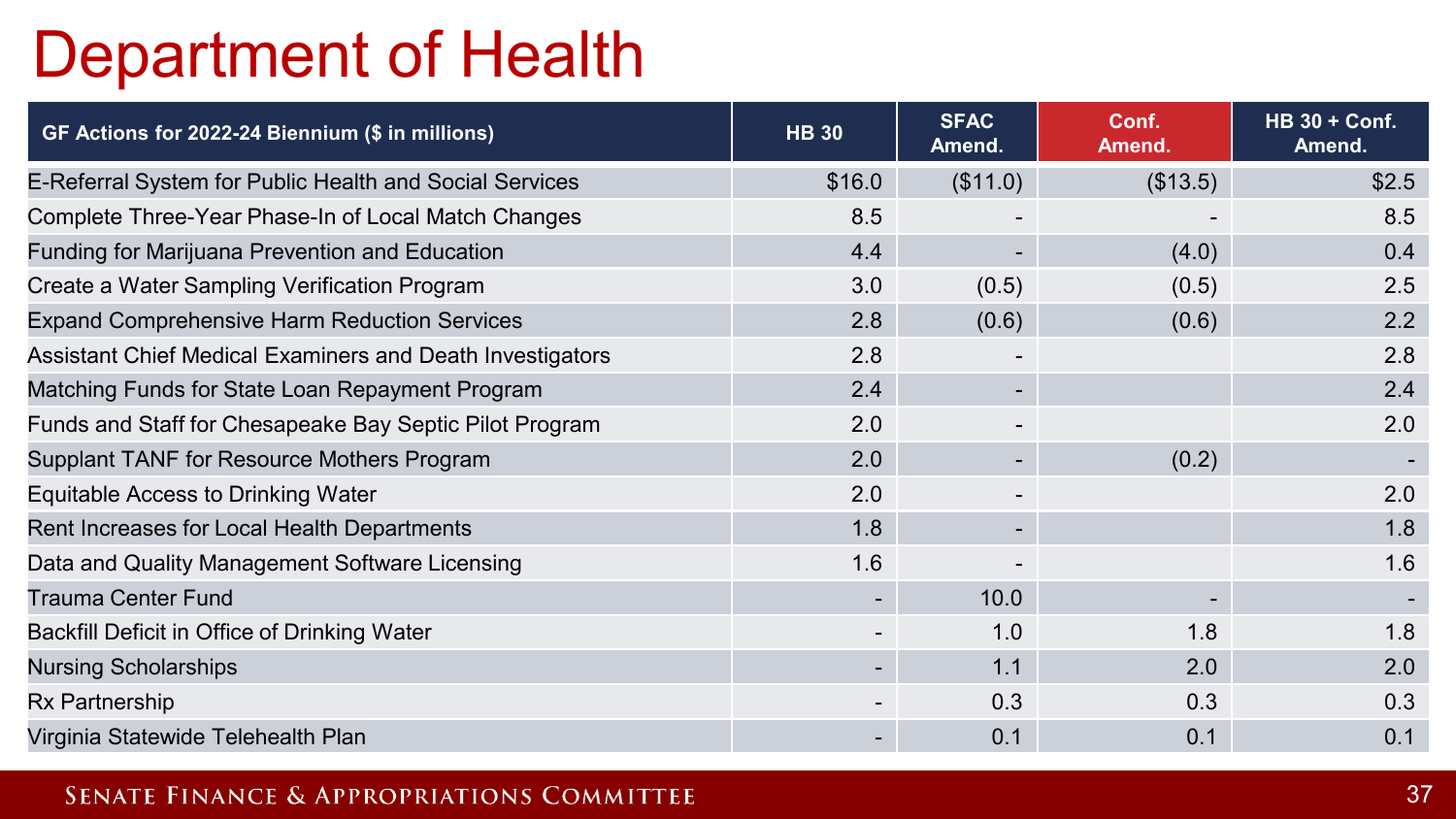# Department of Health (cont'd)

| GF Actions for 2022-24 Biennium (\$ in millions)                                                                                                                                                                                                        | <b>HB 30</b> | <b>SFAC</b><br>Amend. | Conf.<br>Amend.          | HB 30 +<br>Conf.<br>Amend. |
|---------------------------------------------------------------------------------------------------------------------------------------------------------------------------------------------------------------------------------------------------------|--------------|-----------------------|--------------------------|----------------------------|
| <b>Renal Disease Council</b>                                                                                                                                                                                                                            |              | \$0.1                 | \$0.1                    | \$0.1                      |
| Virginia Health Information Strategic Plan                                                                                                                                                                                                              |              | Language              | Language                 | Language                   |
| Virginia Sexual and Domestic Violence Prev. Fund; (Transfers the Funding to Social Services)                                                                                                                                                            | ۰.           | (1.3)                 | (1.3)                    | (1.3)                      |
| Behavioral Health Loan Repayment Program                                                                                                                                                                                                                |              | Language              | Language                 | Language                   |
| Support for ASK Childhood Cancer Foundation                                                                                                                                                                                                             | 1.4          |                       |                          | 1.4                        |
| State Match for Drinking Water Revolving Fund / Database                                                                                                                                                                                                | 1.4          | 6.5                   | 3.0                      | 4.4                        |
| Support for Virginia Health Workforce Development Authority                                                                                                                                                                                             | 1.1          | 0.1                   | 0.1                      | 1.2                        |
| Matching Funds for Rural Health Grant                                                                                                                                                                                                                   | 1.0          |                       |                          | 1.0                        |
| Hospital Plan Review and Reporting                                                                                                                                                                                                                      | 0.9          |                       | ۰.                       | 0.9                        |
| <b>Shellfish Safety (Positions and Assessments)</b>                                                                                                                                                                                                     | 0.8          |                       |                          | 0.8                        |
| Information Technology Management Positions                                                                                                                                                                                                             | 0.6          |                       | $\overline{\phantom{a}}$ | 0.6                        |
| Support for Pediatric Hospice and Palliative Care Program                                                                                                                                                                                               | 0.5          | 0.5                   | 1.5                      | 2.0                        |
| Special Olympics; Southwest Virginia Healthcare Authority; PFOAs Workgroup                                                                                                                                                                              | ٠            | 0.1                   | 0.6                      | 0.6                        |
| Other (Genomic Surveillance; Firearm Violence Data Sharing Position; 43 NGF positions for<br>Drinking Water and Disease Intervention; Internal Audit Positions; Regulatory Positions; Grade<br>A Milk Position; and Opioid Abatement Authority Support) | 1.8          |                       |                          | 1.8                        |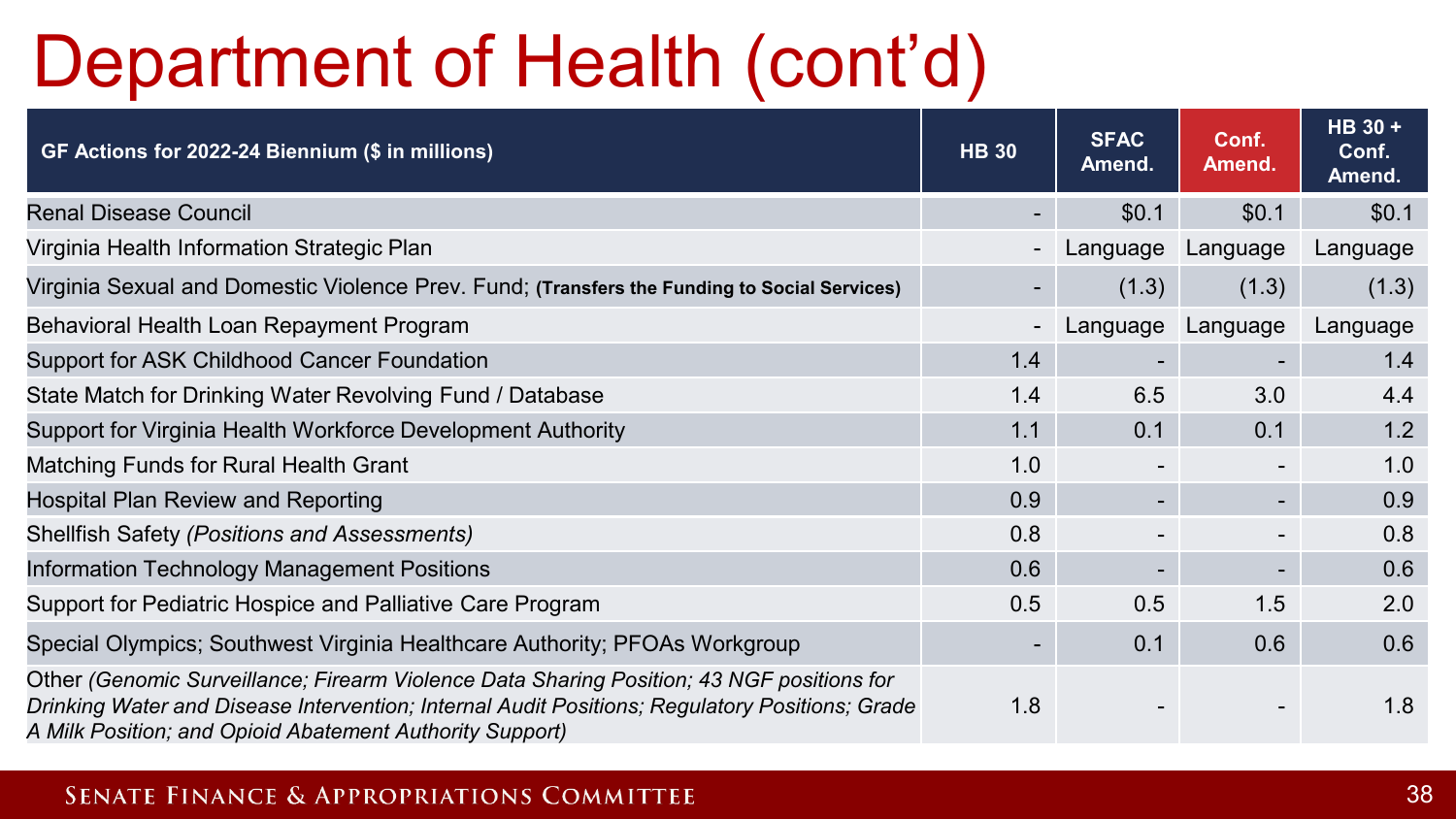### Other HHR Agencies

| GF Actions for 2022-24 Biennium (\$ in millions)                  | <b>HB 30</b> | <b>SFAC Amend.</b> | <b>Conf. Amend.</b> | HB 30 + Conf. Amend. |
|-------------------------------------------------------------------|--------------|--------------------|---------------------|----------------------|
| <b>Aging and Rehabilitative Services</b>                          |              |                    |                     |                      |
| <b>Public Guardianship</b>                                        | \$2.7        | \$3.3              |                     | \$2.7                |
| Centers for Independent Living                                    |              | 1.7                | 1.7                 | 1.7                  |
| <b>Brain Injury Case Management</b>                               |              | 1.1                | 1.1                 | 1.1                  |
| Long-Term Care Ombudsman Program                                  |              | 1.8                | 0.9                 | 0.9                  |
| Aging Services Assessment; Senior Nutrition; Dementia Case Mgmt.  |              | 0.9                | 0.7                 | 0.7                  |
| <b>Employment Services Org. COLA</b>                              |              | 0.4                |                     |                      |
| Virginia Insurance Counseling and Assistance Program              | 0.6          |                    |                     | 0.6                  |
| Administrative and Staffing                                       | 2.6          |                    |                     | 2.6                  |
| <b>Blind and Vision Impaired</b>                                  |              |                    |                     |                      |
| Workforce Services for Blind and Vision Impaired                  | 1.6          |                    |                     | 1.6                  |
| Enhance Campus Security / Two Education Coordinators for Students | 1.0          |                    |                     | 1.0                  |
| <b>Radio Reading Services</b>                                     |              | 0.3                | 0.3                 | 0.3                  |
| <b>Children's Services Act</b>                                    |              |                    |                     |                      |
| <b>Local Administrative Costs</b>                                 |              | 2.0                | 1.0                 | 1.0                  |
| Kinship Guardianship Assistance Program                           |              | 0.6                |                     |                      |
| IT Security and Staffing; Training                                | 1.1          |                    |                     | 1.1                  |
| Private Day Special Education Services (Delay One-Year)           |              | Lang.              | Lang.               | Lang.                |
| <b>Deaf and Hard of Hearing</b>                                   |              |                    |                     |                      |
| Deaf Mentor Program                                               | 0.4          |                    |                     | 0.4                  |
| <b>Secretary of Health and Human Resources</b>                    |              |                    |                     |                      |
| <b>Continue Primary Care Task Force</b>                           | Lang.        |                    | 1.3                 | 1.3                  |
| Task Force on Eligibility Redetermination                         |              | Lang.              | Lang.               | Lang.                |
| <b>DBHDS Restructuring Workgroup; Aging Services Workgroup</b>    |              | Lang.              | 0.8                 | 0.8                  |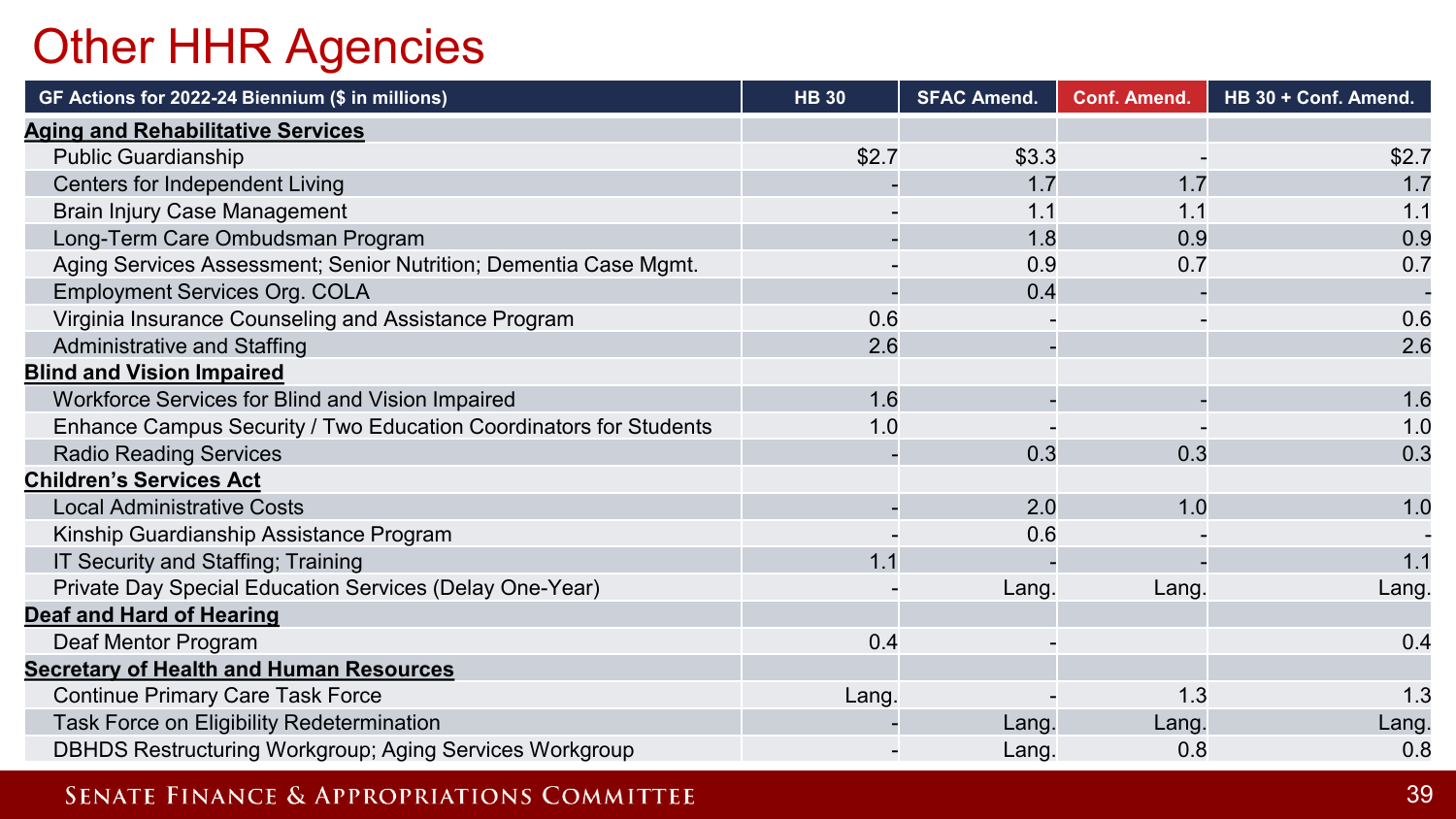## **Public Safety & Veterans**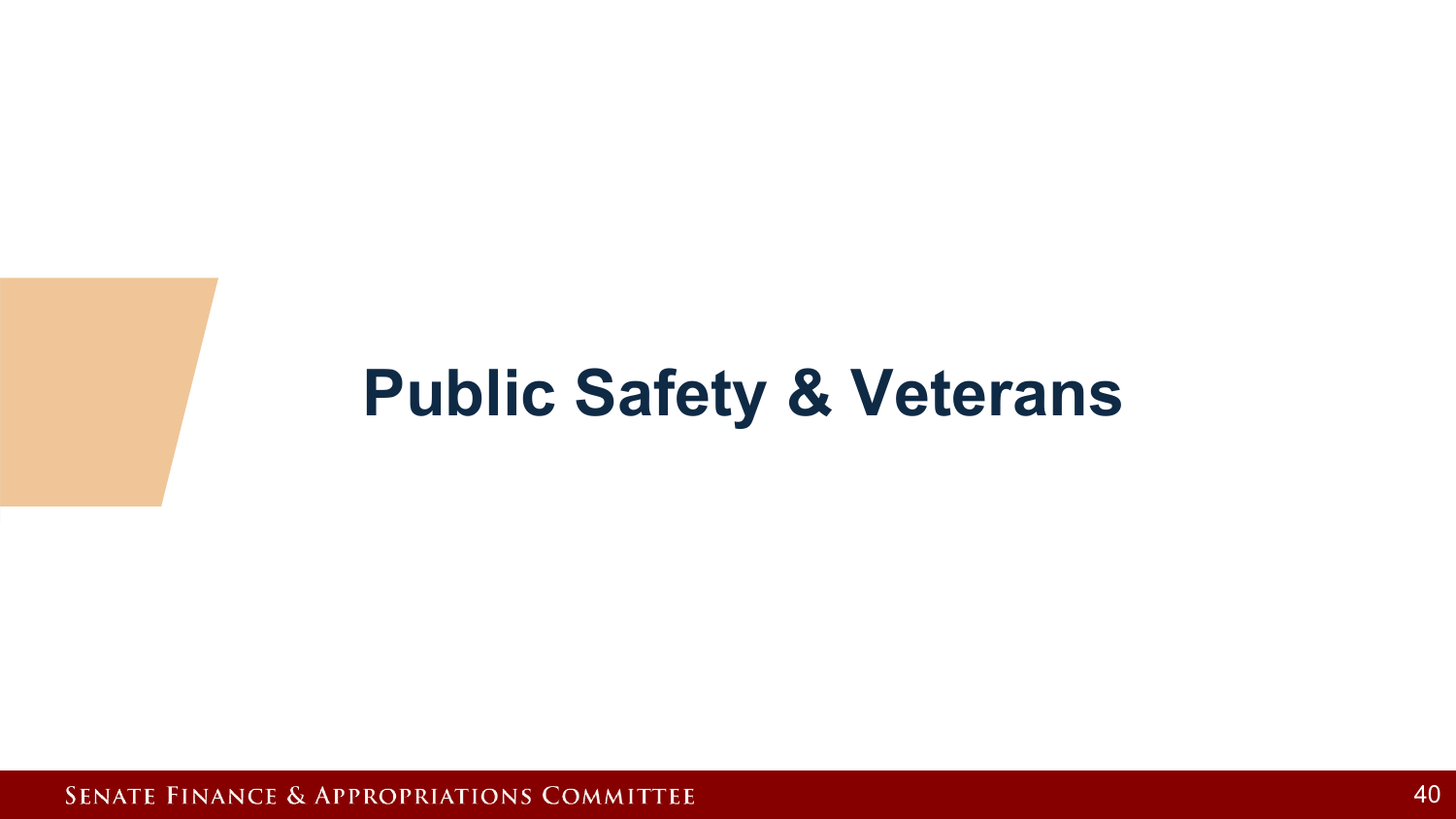### Overview of Public Safety & Homeland Security and Veterans and Defense Affairs

- **Conference Report:** Introduced budget plus Conference Report amendments result in a net increase of **\$332.6 GF million** over the biennium. Major GF and NGF spending items over the biennium include:
	- \$113.0 million GF for public safety officer compensation including \$63.6 million GF for employees at the Department of Corrections and \$46.5 million GF for sworn officers at the Virginia State Police;
	- \$47.0 million GF for the Aid to Local Police Departments ("599") Program;
	- \$15.0 million GF for firearm violence prevention community-based grants;
	- \$16.4 million GF for the Cannabis Control Authority operating budget, plus \$3.0 million GF for cannabis business loans;
	- \$45.0 million GF for the School Resource Officer Incentive Grant Fund; and
	- \$75.0 million NGF ARPA for law enforcement equipment and training.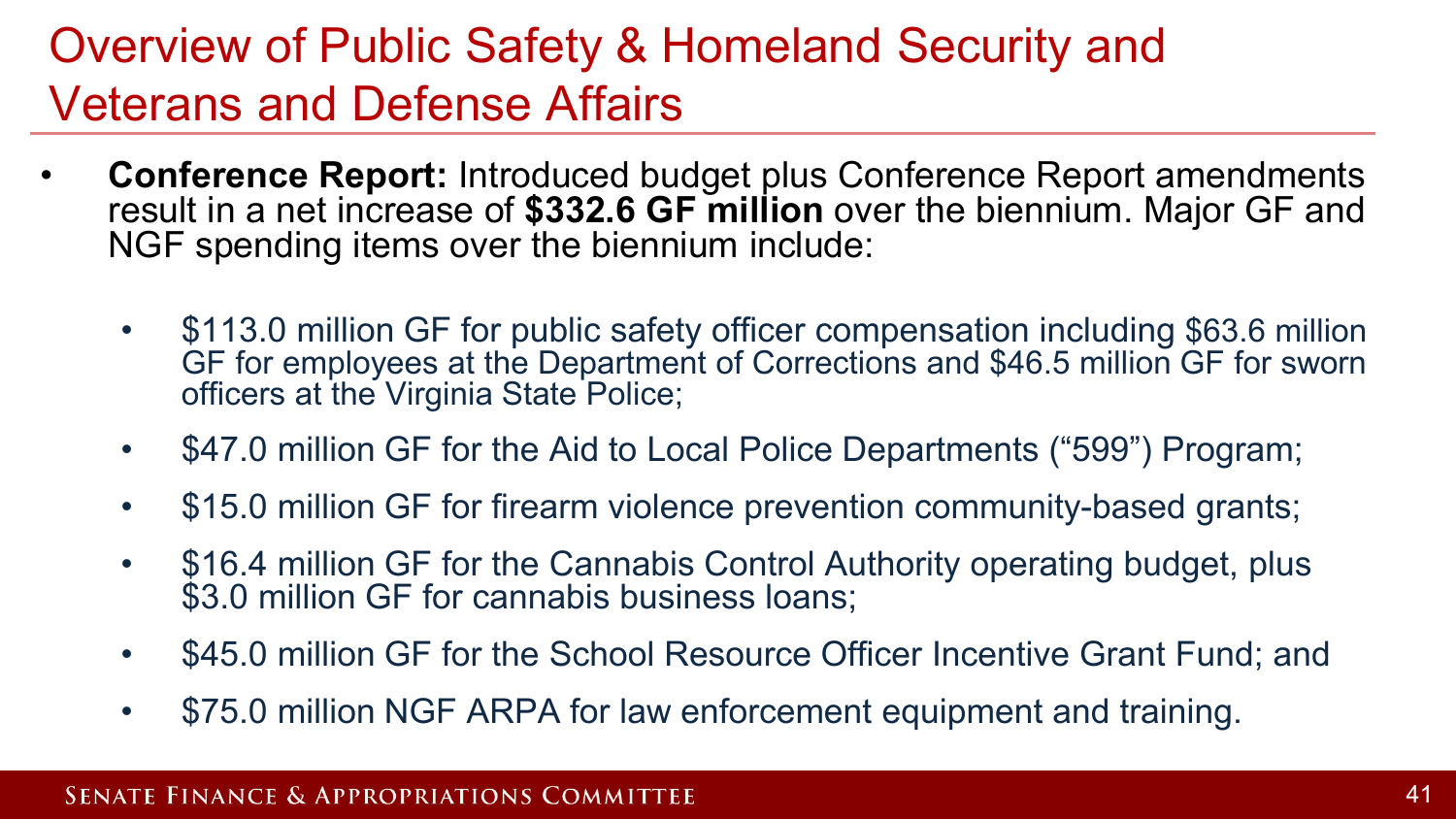## HB 29: Public Safety & Homeland Security

| GF Actions for 2022-24 Biennium (\$ in millions)         | <b>HB 29</b> | <b>SFAC</b><br>Amend. | Conf.<br>Amend. | HB 29 +<br>Conf.<br>Amend. |
|----------------------------------------------------------|--------------|-----------------------|-----------------|----------------------------|
| <b>DOC: Inmate Healthcare Costs</b>                      | \$6.8        |                       |                 | \$6.8                      |
| <b>DOC: Non-Security Employee Bonus</b>                  |              | 6.8                   |                 |                            |
| DCJS: Aid to Local Police Departments ("599") Program    |              | 2.3                   |                 |                            |
| <b>DCJS: Internet Crimes Against Children Task Force</b> |              | 0.5                   | 0.5             | 0.5                        |
| <b>VDEM: COVID-19 Response (Unobligated)</b>             |              |                       | (12.0)          | (12.0)                     |
| Department of Fire Programs: ImageTrend                  | < 0.1        |                       |                 | < 0.1                      |
| <b>Total</b>                                             | \$6.8        | \$9.5                 | (S11.5)         | (\$4.7)                    |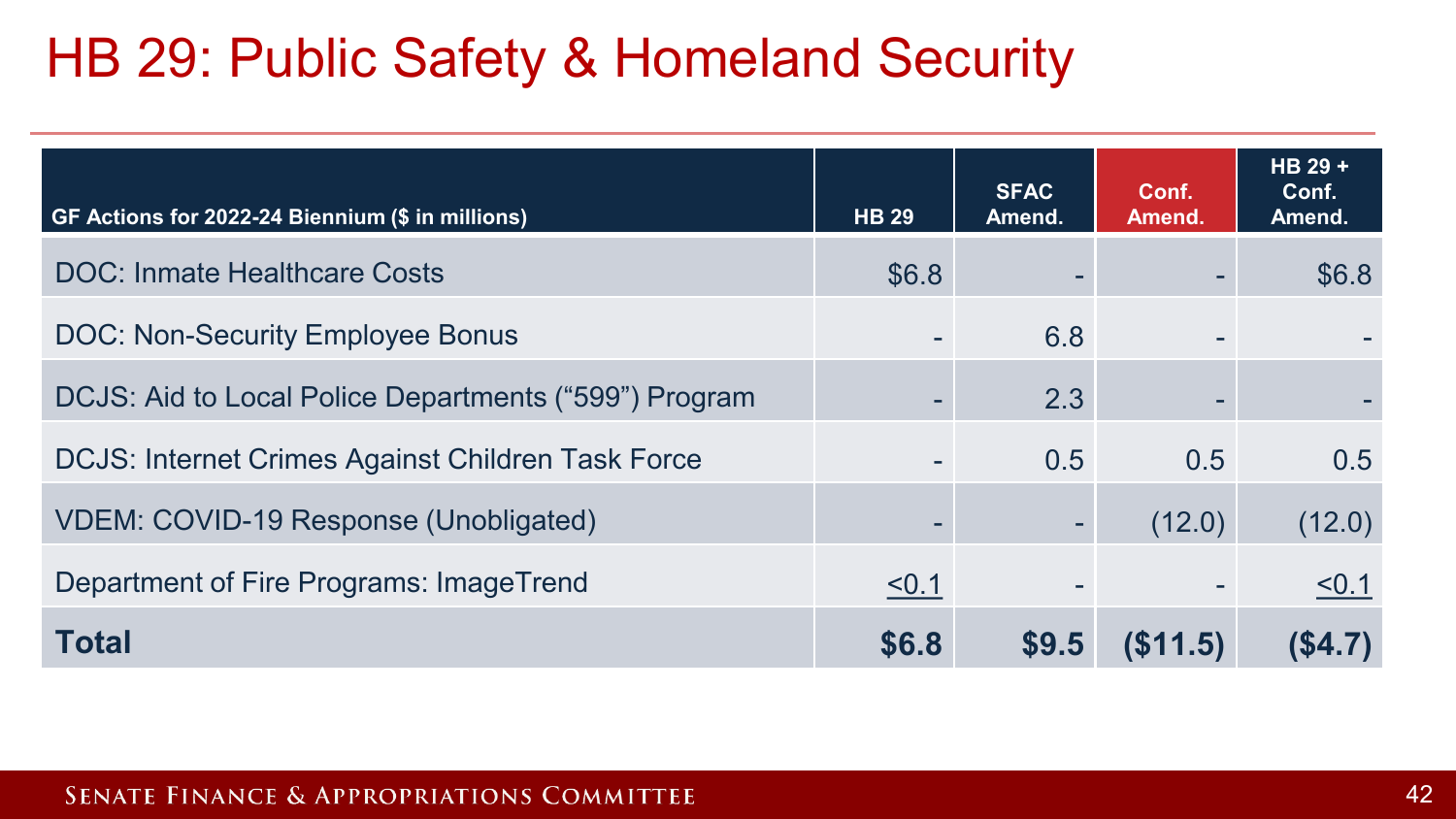### HB 30: Department of Corrections

| GF Actions for 2022-24 Biennium (\$ in millions)              | <b>HB 30</b>             | <b>SFAC</b><br>Amend. | Conf.<br>Amend. | <b>HB 30 + Conf.</b><br>Amend. |
|---------------------------------------------------------------|--------------------------|-----------------------|-----------------|--------------------------------|
| <b>Compensation for Security Staff</b>                        | \$85.2                   |                       | (\$28.6)        | \$56.6                         |
| <b>Conf: Compensation for Probation and Parole Officers</b>   | $\overline{\phantom{0}}$ | 11.7                  | 7.0             | 7.0                            |
| <b>Conf: Lawrenceville Correctional Center Salaries</b>       | ٠                        | 4.1                   | 3.0             | 3.0                            |
| Inmate Healthcare Cost Increases; Conf: Reporting Requirement | 20.6                     | Language              | Language        | 20.6                           |
| Legislation: Isolated Confinement (SB 108)                    | $\overline{\phantom{a}}$ | 1.6                   | ٠               |                                |
| Mental Health and Cognitive Counselors Positions              | 10.8                     | (1.5)                 | (1.5)           | 9.3                            |
| Earned Sentence Credit Implementation Positions               | 7.1                      |                       |                 | 7.1                            |
| <b>Community Residential Program</b>                          | 5.7                      |                       |                 | 5.7                            |
| <b>Sex Offender Caseloads Positions</b>                       | 5.7                      | (0.5)                 | (0.5)           | 5.3                            |
| <b>IT Positions</b>                                           | 2.7                      | (0.5)                 | (0.5)           | 2.2                            |
| <b>Career and Technical Education Positions</b>               | 1.2                      |                       |                 | 1.2                            |
| Capital Project Managers & HR Health and Safety Positions     | 1.6                      |                       |                 | 1.6                            |
| <b>Medicaid Enrollment</b>                                    | 0.7                      | (0.2)                 | (0.2)           | 0.5                            |
| Corrections Special Reserve Fund ("Woodrums")                 | 0.1                      | 0.5                   | 0.4             | 0.5                            |
| COVID-19 Positions; Conf replaces GF with ARPA                | 0.5                      | (0.5)                 | (0.5)           | (0.5)                          |
| <b>Conf: Air Conditioning Installation</b>                    |                          | 8.8                   | <b>ARPA</b>     | <b>ARPA</b>                    |
| <b>Total</b>                                                  | \$141.9                  | \$23.4                | (\$21.5)        | \$120.5                        |

SENATE FINANCE & APPROPRIATIONS COMMITTEE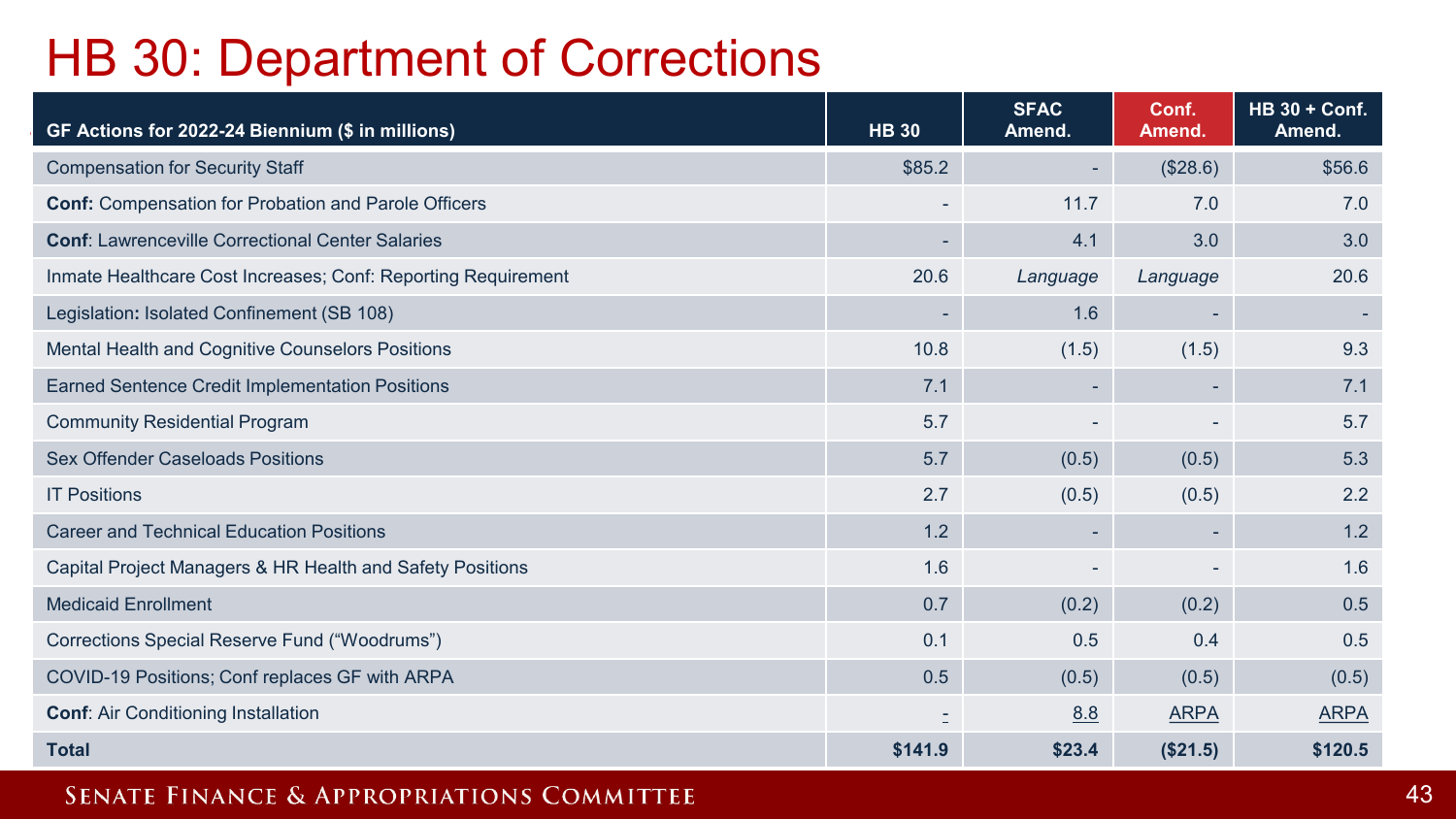## HB 30: Department of Criminal Justice Services

| GF Actions for 2022-24 Biennium (\$ in millions)                                                                                                  | <b>HB 30</b> | <b>SFAC</b><br>Amend. | Conf.<br>Amend. | <b>HB 30 + Conf.</b><br>Amend. |
|---------------------------------------------------------------------------------------------------------------------------------------------------|--------------|-----------------------|-----------------|--------------------------------|
| <b>Conf:</b> Increase Aid to Local Police Departments ("599") Program                                                                             |              | \$47.0                | \$47.0          | \$47.0                         |
| <b>Conf:</b> School Resource Officer Incentive Grant Fund                                                                                         |              |                       | 45.0            | 45.0                           |
| Center for Firearm Violence Intervention and Prevention; Conf: Firearm Violence<br>Intervention and Prevention & Operation Ceasefire Grant Funds* | 27.4         |                       | (14.4)          | 13.0                           |
| Big Heroes of Minorities in Every Society Program                                                                                                 | 1.5          |                       | 0.5             | 2.0                            |
| Pre- and Post-Incarceration Services (PAPIS)                                                                                                      | 2.0          | (1.0)                 | (1.0)           | 1.0                            |
| <b>Criminal Justice Regional Training Academies</b>                                                                                               | 1.1          |                       |                 | 1.1                            |
| <b>Conf: Internet Crimes Against Children Task Force</b>                                                                                          |              | 0.9                   | 0.9             | 0.9                            |
| Human Trafficking, Law Enforcement Agency Accreditation, and Finance Positions                                                                    | 1.4          |                       |                 | 1.4                            |
| <b>MARCUS Alert System</b>                                                                                                                        | 1.5          |                       | ۰               | 1.5                            |
| <b>Conf:</b> Sexual Assault Forensic Examiner Grants                                                                                              |              | 1.0                   | 2.8             | 2.8                            |
| <b>Conf: Pretrial and Community Corrections</b>                                                                                                   |              | 1.0                   | 1.0             | 1.0                            |
| <b>Conf:</b> Virginia Victim Assistance Network                                                                                                   |              |                       | 0.8             | 0.8                            |
| Legislation: Human Trafficking Training (HB 258)                                                                                                  |              |                       | 0.5             | 0.5                            |
| <b>Total</b>                                                                                                                                      | \$34.9       | \$48.5                | \$83.0          | \$117.9                        |

\*Budget also relocates \$387,316 GF in existing administrative funding to the Center.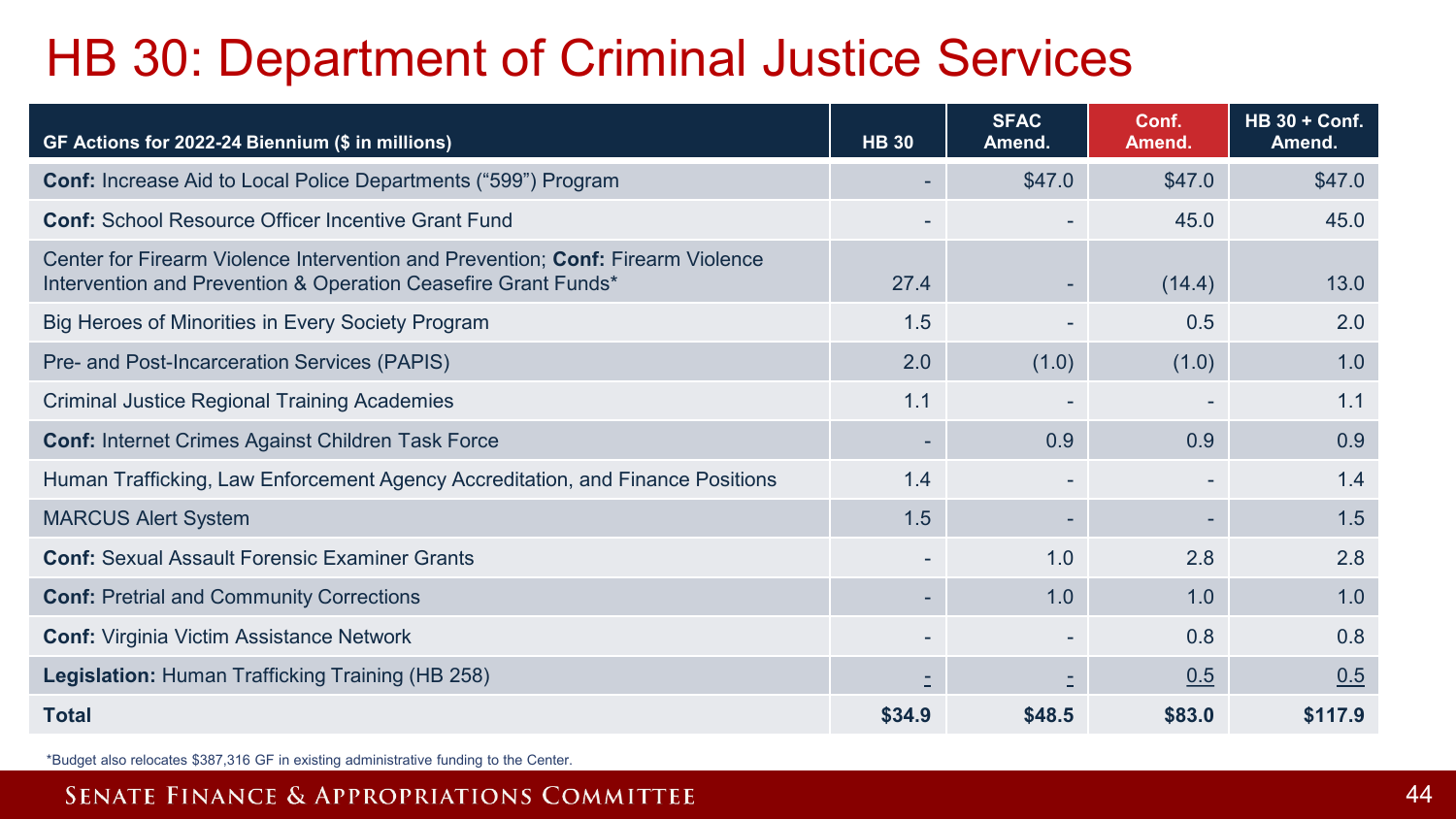## HB 30: Virginia State Police and Department of Emergency Management

| VA State Police GF Actions for 2022-24 Biennium (\$ in millions) | <b>HB 30</b> | <b>SFAC</b><br>Amend. | Conf. Amend.             | $HB 30 + Conf.$<br>Amend. |
|------------------------------------------------------------------|--------------|-----------------------|--------------------------|---------------------------|
| <b>Compensation for Sworn Officers</b>                           | \$48.4       |                       | (\$2.0)                  | \$46.5                    |
| Case and Records Management Systems                              | 14.5         | $\sim$                | $\overline{\phantom{a}}$ | 14.5                      |
| Live Scan Fingerprinting Machines                                | 0.7          |                       | $\overline{\phantom{a}}$ | 0.7                       |
| Legislation: Illegal Gaming Devices (SB 530 / HB 766)            | $\sim$       | 3.7                   | 3.7                      | 3.7                       |
| <b>Total</b>                                                     | \$63.7       | \$3.7                 | \$1.8                    | \$65.4                    |

| VA Dept. of Emergency Management GF Actions for 2022-24 Biennium (\$ in<br>millions) | <b>HB 30</b> | <b>SFAC</b><br>Amend. | <b>Conf. Amend.</b> | <b>HB 30 + Conf.</b><br>Amend. |
|--------------------------------------------------------------------------------------|--------------|-----------------------|---------------------|--------------------------------|
| Convert Positions NGF to GF                                                          | \$2.0        |                       | -                   | \$2.0                          |
| Hazardous Materials Training Space Lease                                             | 0.7          |                       | -                   | 0.7                            |
| Diversity, Equity, and Inclusion Position & COVID-19 Data Analytics Tool             | 0.7          | (0.4)                 | ٠                   | 0.7                            |
| Virginia Emergency Support Team (VEST) Readiness                                     | 0.6          |                       |                     | 0.6                            |
| <b>Vehicle Replacement</b>                                                           | 0.1          |                       | ٠                   | 0.1                            |
| VEST COVID-19 Positions; SFAC replaces GF with ARPA                                  | 0.4          | (0.4)                 | (0.4)               |                                |
| COVID-19 Response (Base Budget)                                                      |              |                       | (34.1)              | (34.1)                         |
| <b>Total</b>                                                                         | \$4.5        | (\$0.8)               | (\$34.5)            | (\$30.0)                       |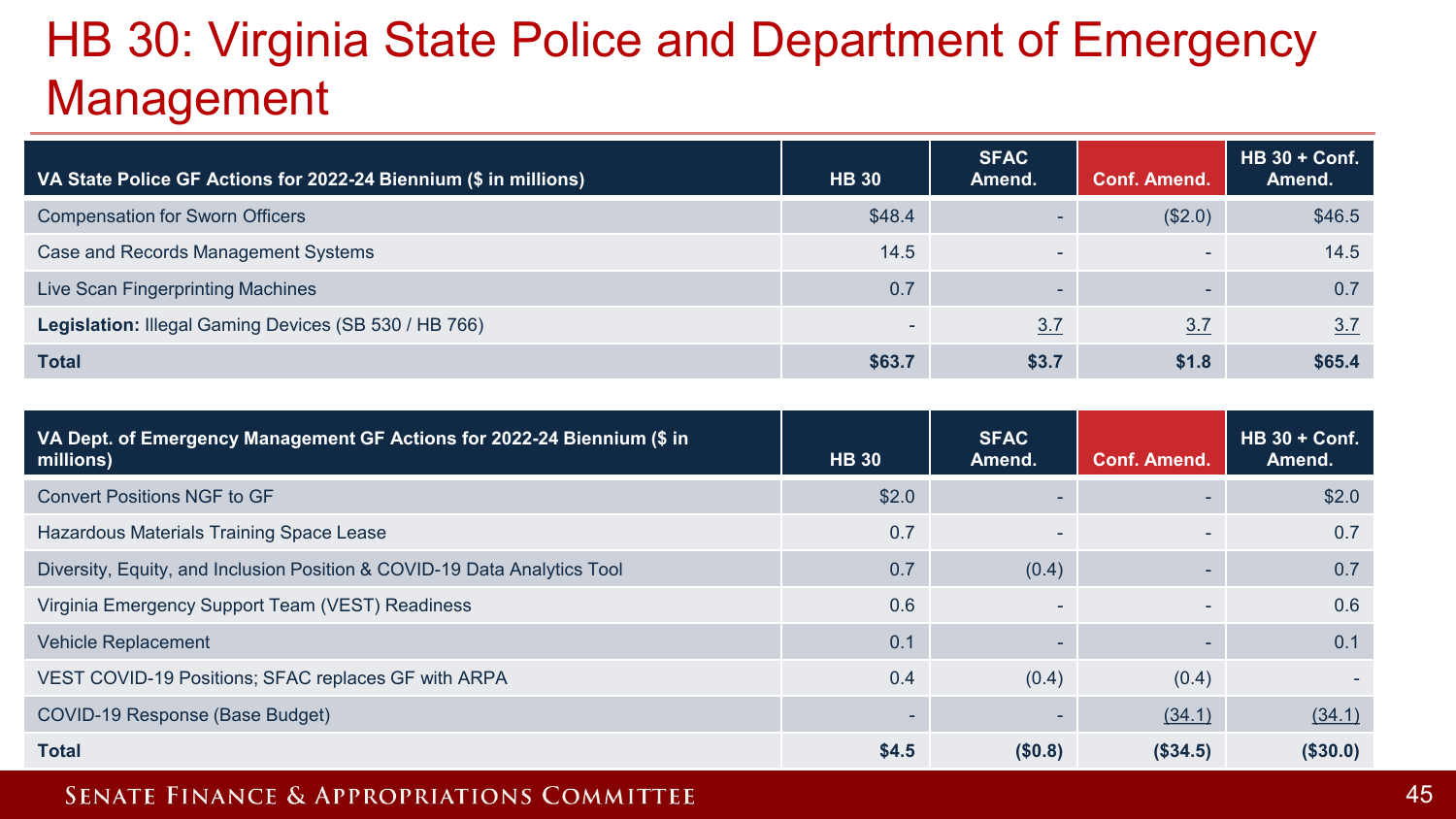## HB 30: Other Public Safety Agencies

| GF Actions for 2022-24 Biennium (\$ in millions)                                                                                                                                                | <b>HB 30</b> | <b>SFAC</b><br>Amend. | <b>Conf. Amend.</b>      | <b>HB 30 + Conf.</b><br>Amend. |
|-------------------------------------------------------------------------------------------------------------------------------------------------------------------------------------------------|--------------|-----------------------|--------------------------|--------------------------------|
| Cannabis Control Authority Operating Budget and Loan Fund; <b>SFAC:</b> Loan Fund<br>Adjustment to Account for Significant Additional Fee and Tax Revenue For Equity<br>Business Loans (SB 391) | \$33.6       | (\$6.0)               | (\$14.2)                 | \$19.4                         |
| <b>SFAC:</b> Department of Juvenile Justice (DJJ) Compensation Residential Specialists and<br><b>Probation Officers</b>                                                                         |              | 6.3                   | Language                 |                                |
| Toxicology Unit Positions for Forensic Scientists and THC Data Collection (DFS)                                                                                                                 | 3.6          |                       |                          | 3.6                            |
| Forensic Academy Trainer (DFS)                                                                                                                                                                  | 0.2          |                       |                          | 0.2                            |
| Department of Fire Programs: ImageTrend                                                                                                                                                         | 0.3          |                       |                          | 0.3                            |
| Commonwealth's Attorney Services Council Domestic Violence Training                                                                                                                             | < 0.1        |                       |                          | < 0.1                          |
| Parole Board: Victims Assistant                                                                                                                                                                 | 0.1          |                       |                          | 0.1                            |
| Legislation: Public Reporting Parole Board Member Votes (SB 5 / HB 1303)                                                                                                                        |              | 0.3                   | 0.1                      | 0.1                            |
| Legislation: DJJ Isolated Confinement (SB 108)                                                                                                                                                  |              | 3.3                   | $\overline{\phantom{a}}$ |                                |
| Report: Implementation of Senate Bill 134 (Raises Juvenile Delinquency Age)                                                                                                                     |              | Language              | Language                 | Language                       |
| <b>Total</b>                                                                                                                                                                                    | \$37.8       | \$3.9                 | (\$14.0)                 | \$23.8                         |

Other Public Safety and Homeland Security Items:

- Maintains NGF funding at the Virginia Alcoholic Beverage Authority (ABC), including \$107.3 million for the cost of goods sold, \$12.6 million for store growth, \$2.6 million for increasing full-time employment levels, \$8.6 million for E-Commerce technology improvements, \$763,225 NGF for Body-Worn Cameras;
- Maintains \$400,000 NGF at the Department of Forensic Science (DFS), \$20.7 million NGF each year at the Virginia State Police, and \$4.4 million NGF at the Department of Emergency Management to accommodate federal grant awards and dedicated special revenue funds; and
- Maintains \$54,898 GF each year in minimum wage adjustments.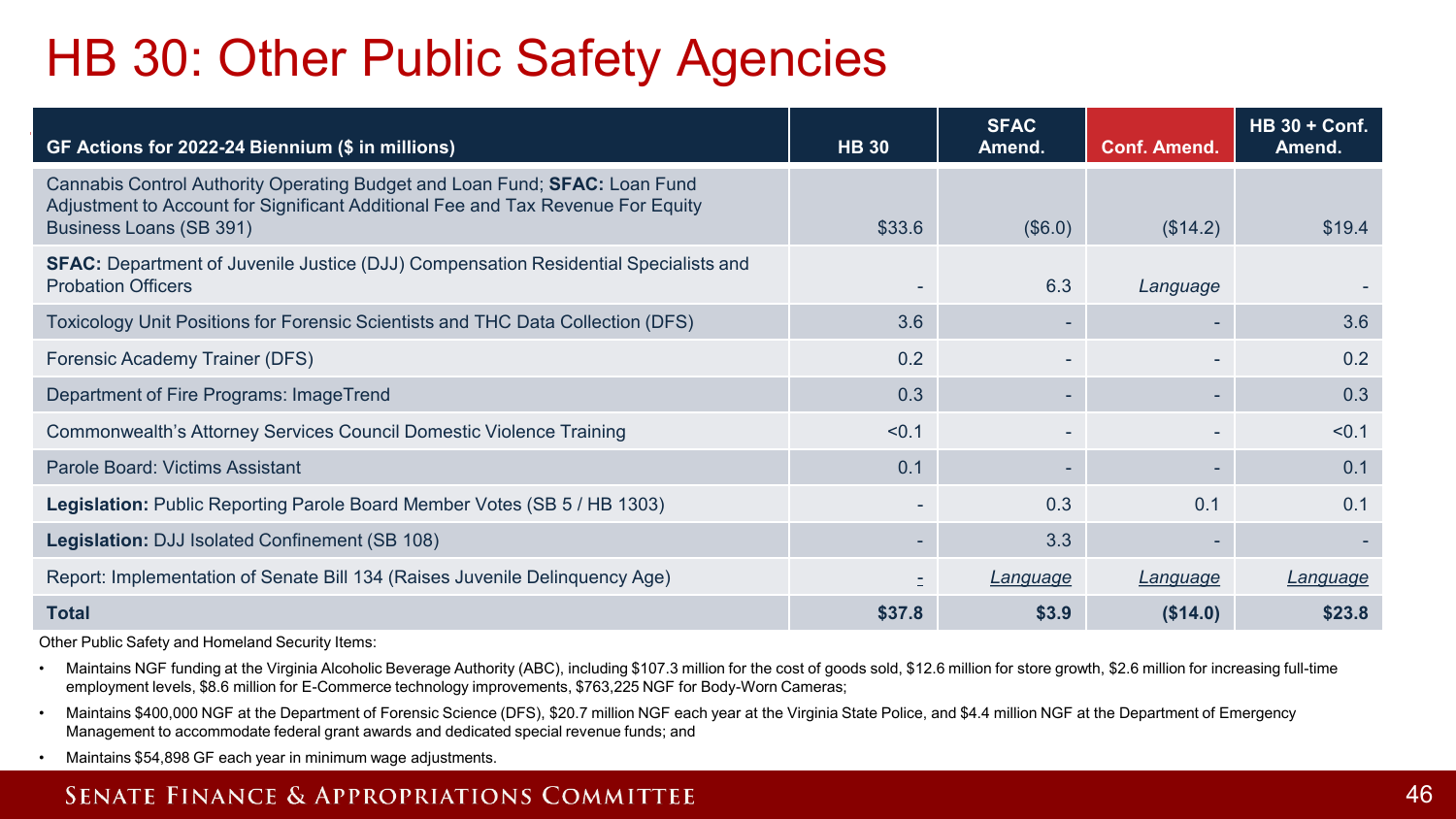### HB 30: Veterans and Defense Affairs

| GF Actions for 2022-24 Biennium (\$ in millions)                                                                                                                                                                              | <b>HB 30</b> | <b>SFAC</b><br>Amend. | Conf.<br>Amend. | <b>HB 30 + Conf.</b><br>Amend. |
|-------------------------------------------------------------------------------------------------------------------------------------------------------------------------------------------------------------------------------|--------------|-----------------------|-----------------|--------------------------------|
| Secretary of Veterans & Defense Affairs: VA Community Military Infrastructure Program                                                                                                                                         | \$10.0       | (\$5.0)               | (\$5.0)         | \$5.0                          |
| Veterans Suicide and Opiate Use Prevention (DVS); Conf language re: coordination                                                                                                                                              | 10.0         | Language              | Language        | 10.0                           |
| New DVS Positions in Multiple Program Areas (3 Virginia Values Veterans; 2 appeals attorneys; 2 resource<br>specialists; 3 veterans service representatives; info security officer, IT engineer; suicide prevention; housing) | 3.5          |                       |                 | 3.5                            |
| <b>Conf: Additional Support for Veterans</b>                                                                                                                                                                                  |              |                       | 6.3             | 6.3                            |
| Virginia Military Survivors and Dependents Education Program (DVS)                                                                                                                                                            | 1.3          |                       |                 | 1.3                            |
| Targeted Salary Increases (DVS Fairfax employees, DVS appeals attorneys, Veterans Services Foundation)                                                                                                                        | 1.4          |                       |                 | 1.4                            |
| Identity & Access Management System and IT Infrastructure (DVS)                                                                                                                                                               | 0.9          |                       |                 | 0.9                            |
| Customer Relationship Management System (DVS)                                                                                                                                                                                 | 1.3          | (1.3)                 |                 | 1.3                            |
| <b>Conf: Veteran Housing Fauquier County</b>                                                                                                                                                                                  |              | 0.3                   | 0.3             | 0.3                            |
| <b>SFAC:</b> Veteran Farmer Training Program Fairfax County                                                                                                                                                                   |              | 0.2                   |                 |                                |
| <b>National Guard Tuition Assistance (DMA)</b>                                                                                                                                                                                | 2.0          | (1.0)                 | (1.0)           | 1.0                            |
| Convert Positions NGF to GF and Part-Time to Full-Time Positions (DMA)                                                                                                                                                        | 2.7          |                       |                 | 2.7                            |
| <b>Conf: Joint Base Langley-Eustis Encroachment</b>                                                                                                                                                                           |              |                       | 0.7             | 0.7                            |
| National Guard State Active-Duty Healthcare Premiums (DMA)                                                                                                                                                                    | 0.5          |                       | (0.5)           | $\Omega$                       |
| Communications and State Agency Radio System (STARS) Equipment                                                                                                                                                                | 0.3          |                       |                 | 0.3                            |
| Cyber Security Audits for State and Local Gov't (DMA)                                                                                                                                                                         | 0.3          |                       |                 | 0.3                            |
| National Guard Referral Enlistment Program                                                                                                                                                                                    | 0.1          |                       |                 | 0.1                            |
| <b>Total</b>                                                                                                                                                                                                                  | \$34.4       | (\$6.9)               | \$0.7           | \$35.1                         |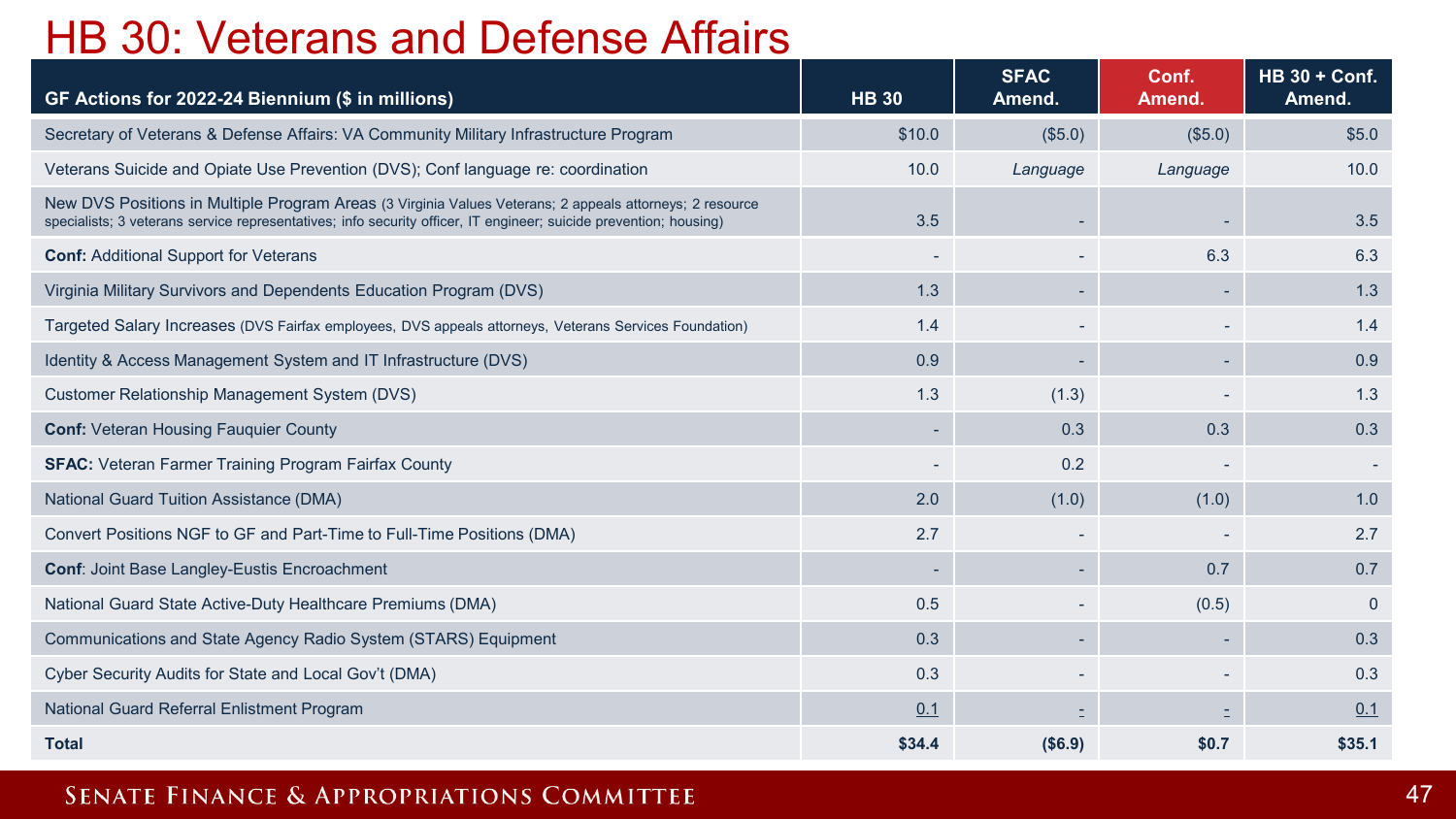# **Commerce & Trade – Economic Development**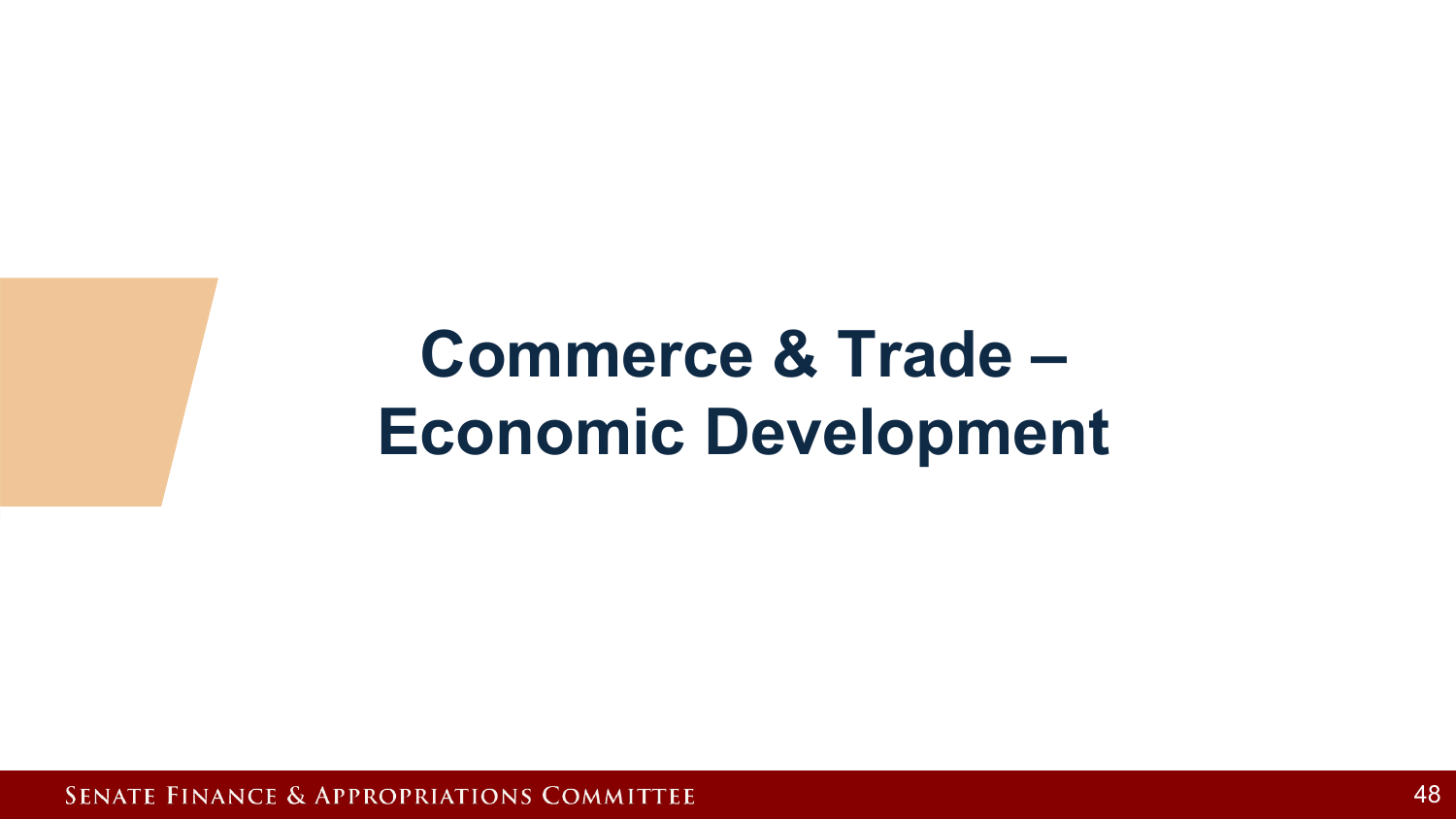# Overview of HB 29 – Commerce & Trade

- Provides approximately \$40.0 million GF to meet MEI-approved commitments for economic development initiatives, including:
	- \$15.0 million for infrastructure improvements in the City of Richmond to support an expansion of a property and data analytics firm;
	- \$15.0 million for infrastructure development at Wallops Island in support of a guided missile and space vehicle parts manufacturing facility;
	- \$8.5 million GF for infrastructure upgrades at Progress Park in Wythe County to support a nitrile butadiene rubber production plant and a medical-grade glove manufacturing facility; and
	- \$1.4 million GF for workforce training services for a nitrile glove manufacturing facility.
- Provides \$130.0 million in ARPA to fund all remaining applications for the Rebuild Virginia program.
- Redirects \$11.4 million in Regional Greenhouse Gas Initiative funding allocated to the Department of Housing and Community Development to assist flood victim recovery efforts to the residents of Hurley, Virginia.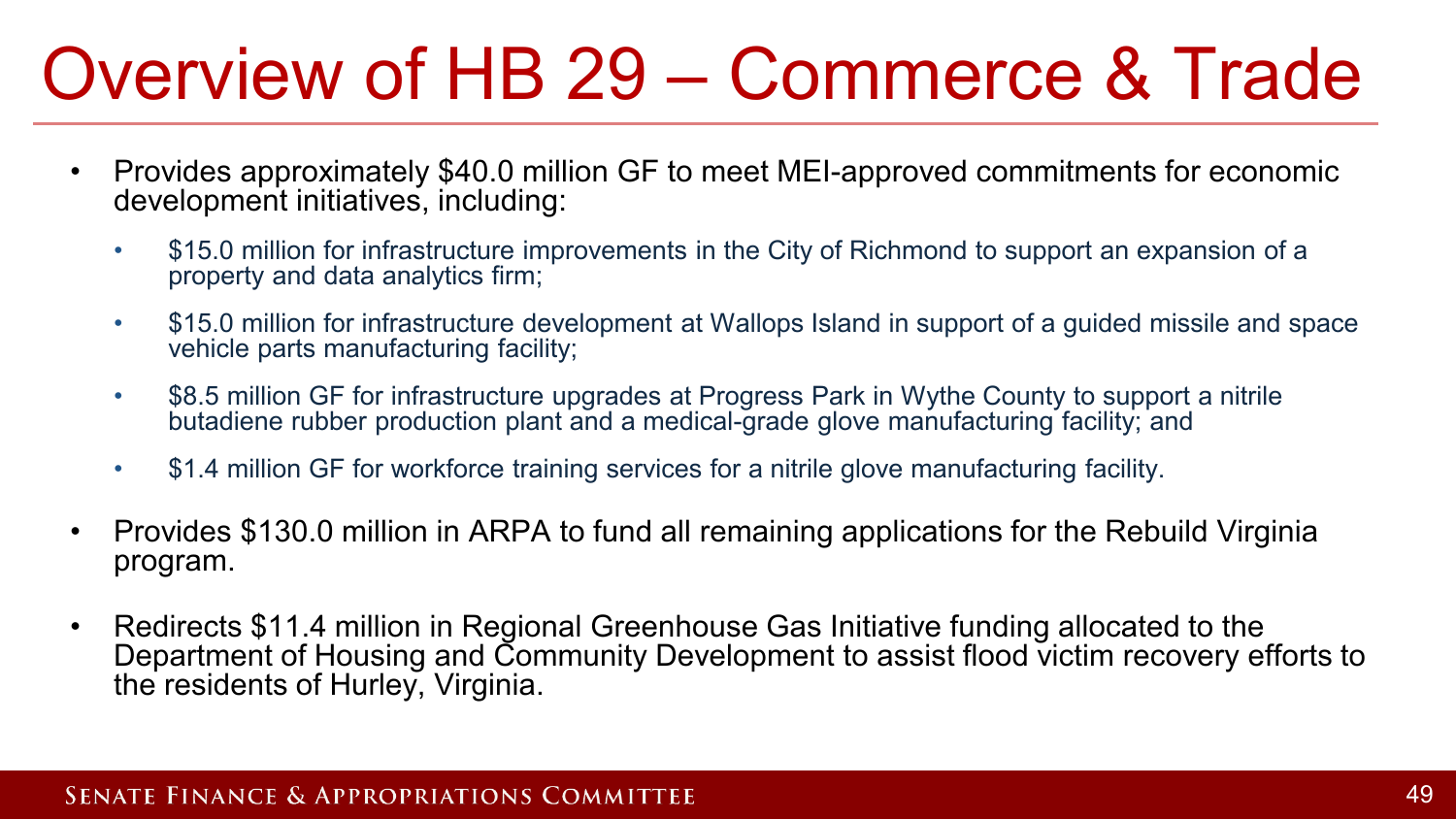# Overview of HB 30 – Commerce & Trade

- **Conference Report:** Introduced budget plus Conference Report amendments result in a net increase of **\$276.2 million GF** over the biennium. Major GF spending items include:
	- \$109.0 million GF for the Virginia Business Ready Sites program (\$50.0 million contingent);
	- \$150.0 million for the Virginia Housing Trust Fund;
	- \$85.0 million for the Major Headquarters Workforce Grant Fund (\$35.5 million contingent);
	- \$66.7 million for investments in Virginia's biotechnology, life sciences, and pharmaceutical manufacturing industries (includes \$15.0 million GF for a pharmaceutical manufacturing cluster in Central Virginia, \$36.0 million GF for a statewide biotechnology initiative in partnership with the University of Virginia, and \$15.7 million GF for biotechnology business acceleration in southwestern Virginia);
	- \$29.6 million in ARPA funds for water and wastewater improvements to support a pharmaceutical manufacturing cluster in Petersburg; and
	- An additional \$5.1 million in ARPA for deposit to the Industrial Revitalization Fund.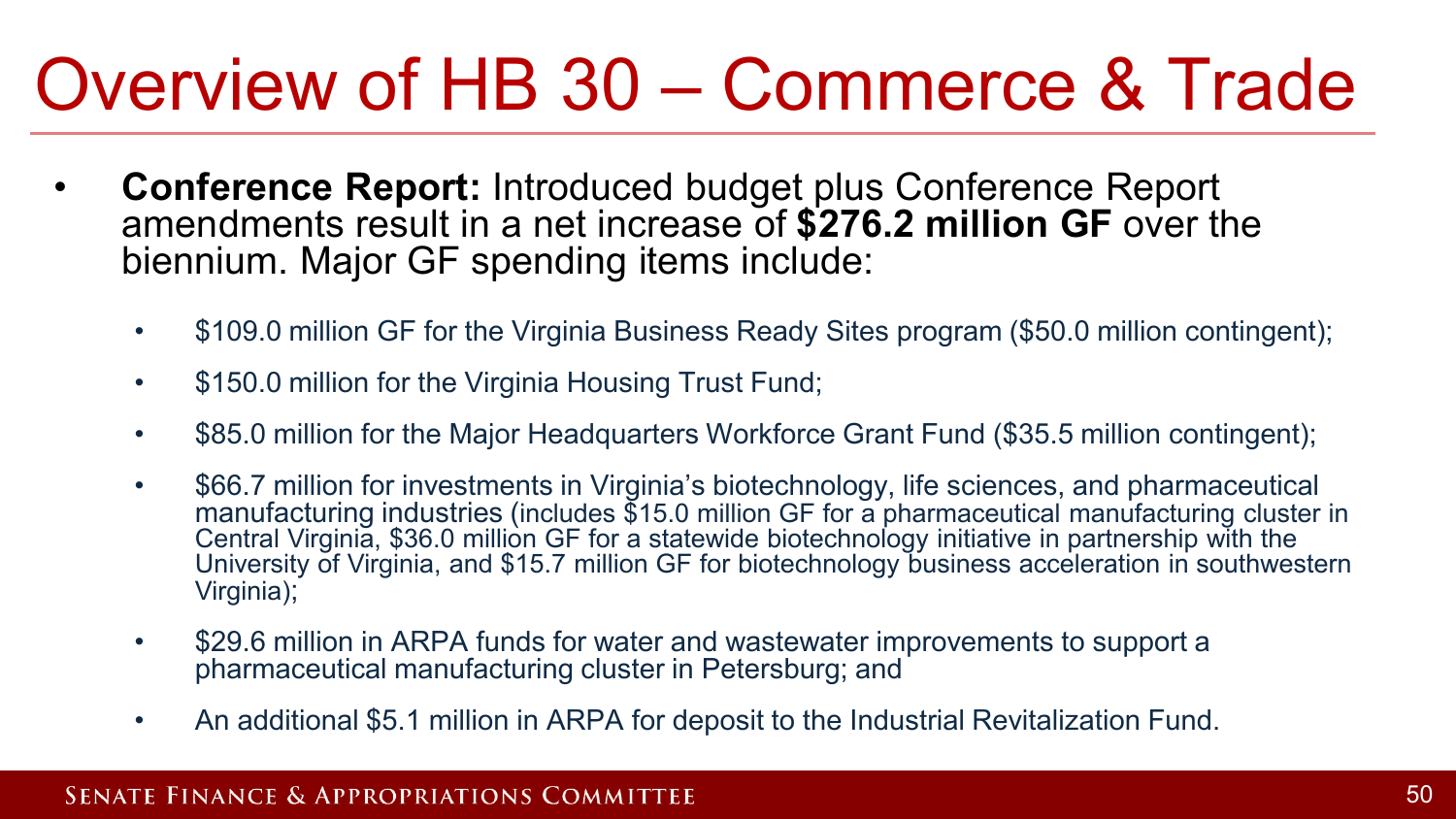### Commerce & Trade: Summary of Amendments

| GF Actions for 2022-24 Biennium (\$ in millions)                          | <b>HB</b> 30 | <b>SFAC Amend.</b> | <b>Conf. Amend.</b> | HB 30 + Conf. Amend. |
|---------------------------------------------------------------------------|--------------|--------------------|---------------------|----------------------|
| SCT: Office of Outdoor Recreation                                         | \$0.3\$      | (\$0.3)            | (\$0.3)             | \$0.0                |
| EDIP: Major Headquarters Workforce Grant Fund (\$35.5 million contingent) | 85.0         |                    |                     | 85.0                 |
| EDIP: Increase Gov's Motion Picture Opportunity Fund                      | 7.0          |                    | (6.0)               | 1.0                  |
| EDIP: Adjust Funding for VIP and VEDIG Grants                             | (2.7)        |                    |                     | (2.7)                |
| EDIP: Adjust Funding for Custom Grants                                    | (20.9)       |                    |                     | (20.9)               |
| <b>EDIP: Nitrile Glove Manufacturing</b>                                  |              | 1.3                |                     | 1.3                  |
| EDIP: Virginia Business Ready Sites Program (\$50 million contingent)     |              | 50.0               | 109.0               | 109.0                |
| EDIP: Frederick County Economic Development                               |              | 5.0                | 5.0                 | 5.0                  |
| DHCD: Increase Virginia Housing Trust Fund                                | 190.0        |                    | (150.0)             | 40.0                 |
| DHCD: Community Development Financial Inst. Fund                          | 5.6          | (2.5)              | (5.3)               | 0.3                  |
| DHCD: Infrastructure at the Virginia Int'l Raceway                        | 4.0          |                    |                     | 4.0                  |
| DHCD: Increase Enterprise Zone Program                                    | 7.4          | (2.0)              | (4.0)               | (3.4)                |
| DHCD: Hurley Flood Relief (NGF)                                           |              |                    | 11.4                | 11.4                 |
| DHCD: Main Street Program                                                 | 3.0          |                    | (3.0)               |                      |
| DHCD: Southeast Crescent Regional Commission                              | 0.4          |                    | (0.4)               |                      |
| DHCD: Increase Administrative Capacity                                    | 2.8          |                    |                     | 2.8                  |
| DHCD: State Building Codes Office                                         | 0.8          |                    | (0.4)               | 0.4                  |
| <b>DHCD: Coalfield Community Development</b>                              |              | 0.4                | 0.4                 | 0.4                  |
| DHCD: Derelict Structures Fund (ARPA)                                     |              | 5.0                | 5.1                 | 5.1                  |
| <b>DHCD: Foster Care Homelessness Assistance</b>                          |              |                    | 1.1                 | 1.1                  |
| <b>DHCD: VATI</b>                                                         |              | Language           |                     |                      |
| DHCD: Virginia Housing Stability Fund                                     |              | Language           |                     |                      |
| DHCD: Model Lot Lease                                                     |              | Language           |                     |                      |
| FMA: Maintenance Division (HB 1206)                                       |              |                    | 0.8                 | 0.8                  |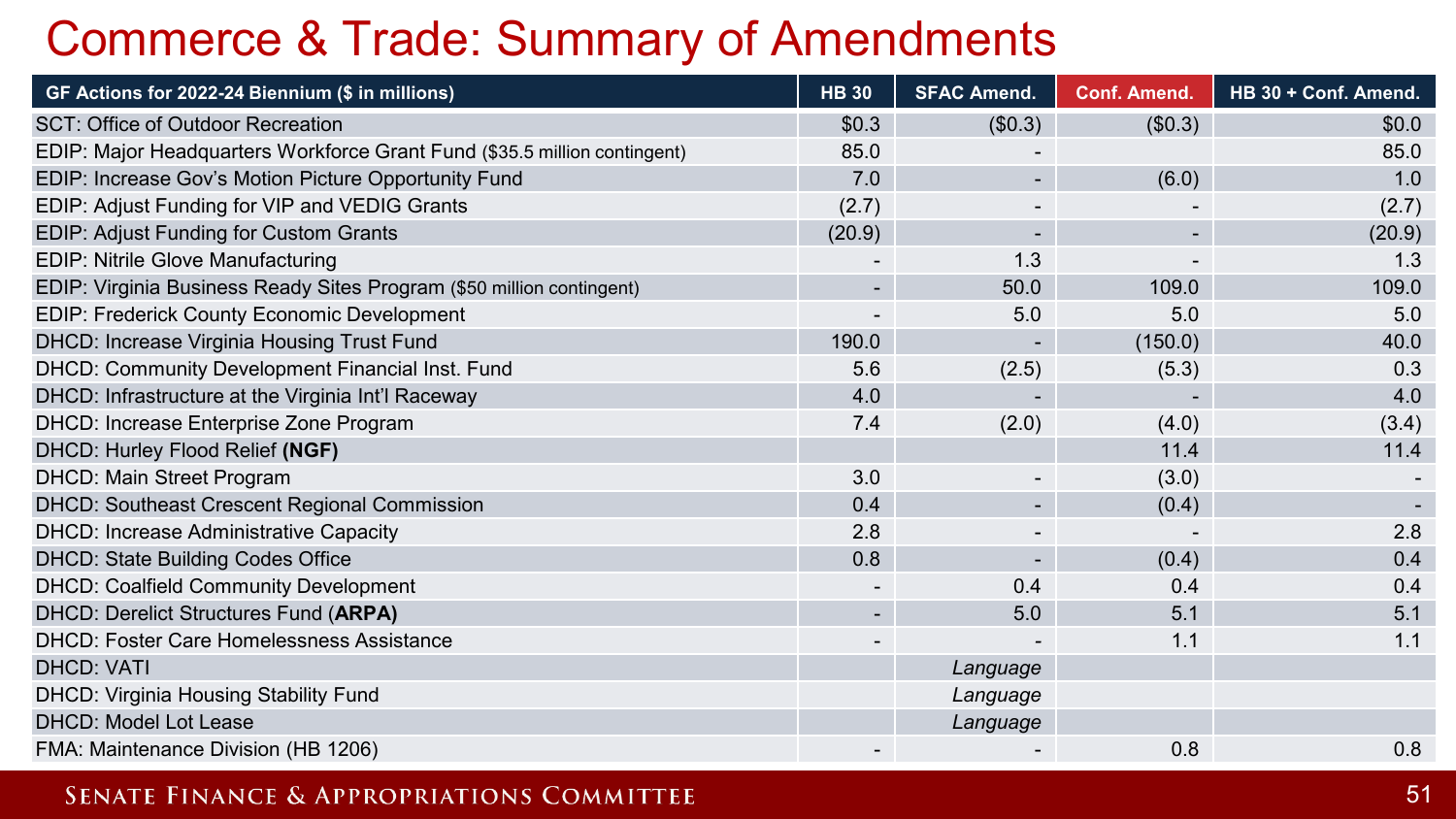### Commerce & Trade: Summary of Amendments (continued)

| GF Actions for 2022-24 Biennium (\$ in millions)     | <b>HB 30</b>             | <b>SFAC Amend.</b> | Conf. Amend.             | HB 30 + Conf. Amend. |
|------------------------------------------------------|--------------------------|--------------------|--------------------------|----------------------|
| Energy: Geologists Staff Positions                   | \$0.5                    |                    | $\blacksquare$           | \$0.5                |
| Energy: Solar Loan and Rebate Program                | 30.0                     | (20.0)             | (30.0)                   |                      |
| Energy: Driving Decarbonization                      |                          | 10.0               |                          |                      |
| Energy: Gold Mining Study                            | 0.3                      |                    |                          | 0.3                  |
| Energy: Electricity Generation Byproducts Assessment |                          | 0.5                | 0.25                     | 0.25                 |
| SBSD: IT Software / Disparity Study Implementation   | 0.6                      |                    | (0.6)                    |                      |
| VEDP: Expand Talent Accelerator Program              | 4.7                      |                    | (1.4)                    | 3.3                  |
| VEDP: Virginia International Trade Plan              | 10.5                     | (3.5)              | (3.5)                    | 7.0                  |
| <b>VEDP: Wind Industry Talent Attraction</b>         | $\blacksquare$           | 0.4                | 0.2                      | 0.2                  |
| VEDP: Wind Industry Supply Chain                     |                          | 2.5                | 2.5                      | 2.5                  |
| VEDP: Virginia Business Ready Sites (move to EDIP)   |                          | Language           | (9.0)                    | (9.0)                |
| <b>VEDP: WIOWA Consolidation Assessment</b>          |                          | 0.2                |                          |                      |
| VEDP: Inland Port Feasibility Assessment             | $\blacksquare$           | 0.2                | 0.2                      | 0.2                  |
| VEDP: Eastern Shore Gas Transmission Line            | $\overline{\phantom{a}}$ |                    | 0.2                      | 0.2                  |
| <b>VEDP: Operational Support</b>                     | $\overline{\phantom{a}}$ | ٠                  | 1.4                      | 1.4                  |
| Tourism: Increase Funding for Spearhead Trails       | 0.5                      |                    | $\overline{\phantom{a}}$ | 0.5                  |
| Tourism: Funding to Support Sail 250                 | 1.0                      | 1.0                | 2.0                      | 3.0                  |
| Tourism: Sports Hall of Fame                         | $\overline{\phantom{a}}$ |                    | 0.1                      | 0.1                  |
| Tourism: Green Book Trail                            |                          | Language           |                          |                      |
| Tourism: Danville Promotion (NGF)                    |                          |                    |                          |                      |
| <b>DHCD: Biotechnology</b>                           |                          | 100.7              | 66.7                     | 66.7                 |
| <b>VIPA: Regional Innovation Fund</b>                | 6.0                      | (4.0)              | (4.0)                    | 2.0                  |
| <b>VIPA: Regional Operations</b>                     |                          | Language           |                          |                      |
| <b>VIPA: CCAM</b>                                    |                          | Language           | 5.4                      | 5.4                  |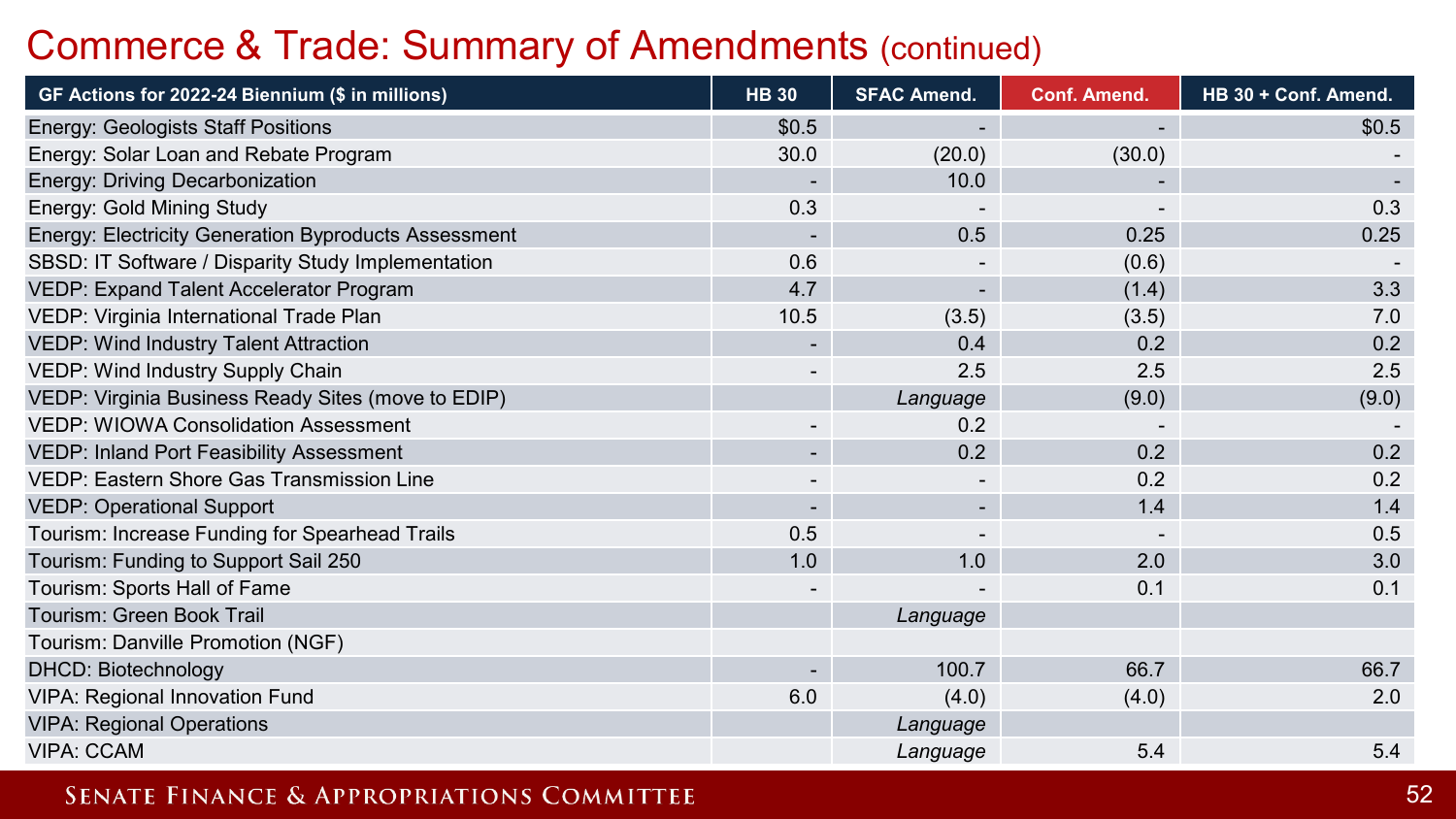## **Labor**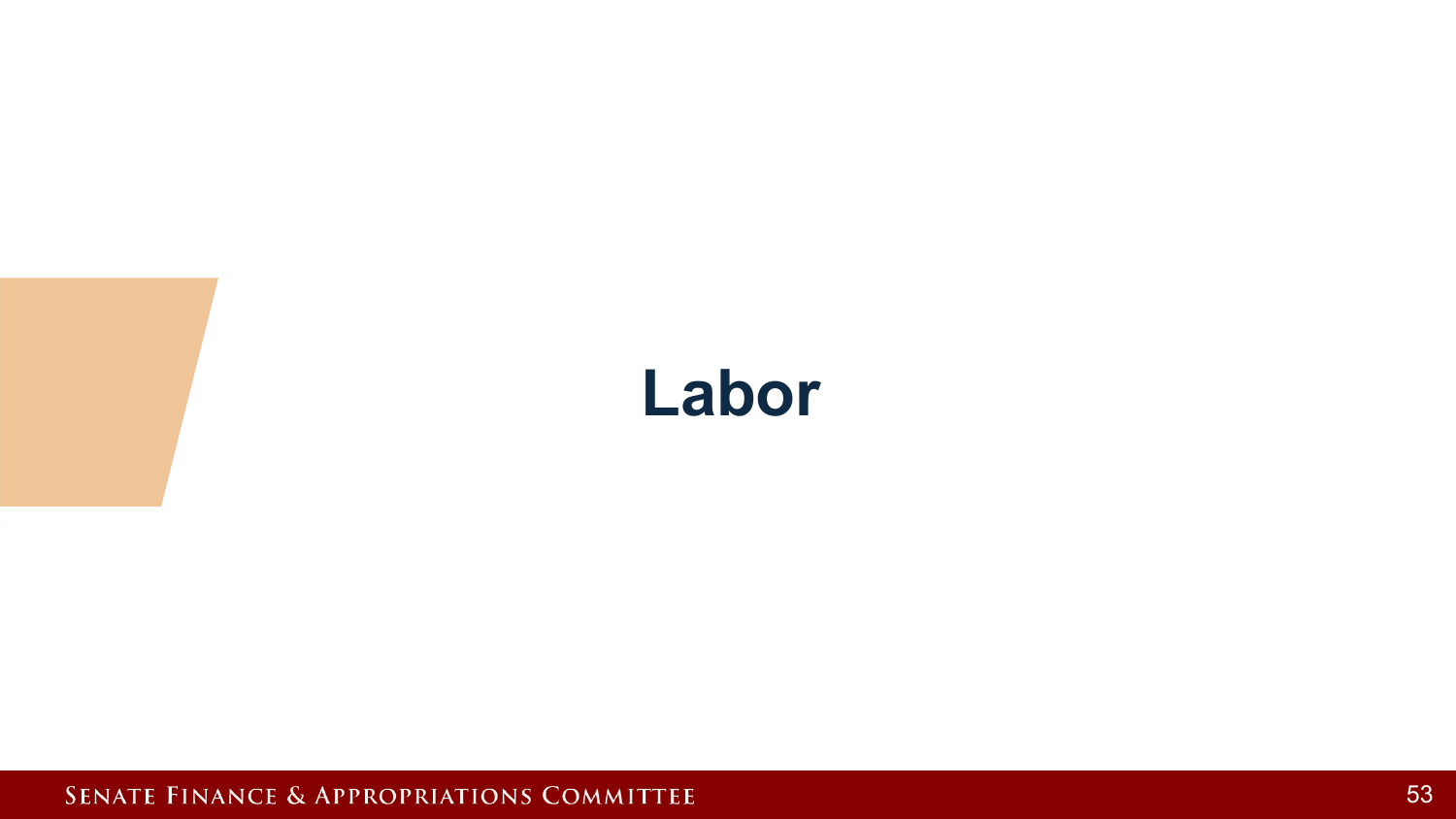# Overview of Labor

- **Caboose:** Eliminates the "fund builder" component of the unemployment insurance (UI) tax for all employers starting in calendar year 2023, which is supported with a deposit of \$180.0 million in remaining federal Coronavirus Relief Funds to the UI Trust Fund.
	- Includes language directing VEC to cap unemployment insurance tax rates at the Calendar Year 2020 level.
- **Caboose:** Directs the Virginia Employment Commission (VEC) to procure an external management consultant to conduct a comprehensive efficiency review of VEC operations, consistent with the recommendations of the Joint Legislative Audit and Review Commission.
- **HB 30 Conference Report:** The introduced budget plus the conference amendments provide a net general fund reduction of \$63.9 million GF below the base budget and nongeneral fund spending increases totaling **\$250.2 million NGF.**
	- \$232.2 million in additional federal funding for the administration of the UI program and anticipated benefit payments from the state UI Trust Fund.
	- Continues to hold employer Unemployment Insurance tax rates harmless from pandemic-related claims.

| GF Actions for 2022-24 Biennium (\$ in millions) | <b>HB 30</b>   | <b>SFAC</b><br>Amend. | Conf.<br>Amend. | <b>HB 30 + Conf.</b><br>Amend. |
|--------------------------------------------------|----------------|-----------------------|-----------------|--------------------------------|
| DOLI: IT Upgrades                                | \$4.3          |                       |                 | \$4.3                          |
| <b>DOLI: Payroll Certification Requirements</b>  | 1.6            |                       | (1.6)           | 0.0                            |
| VEC: Hold Harmless Requirements for UI Tax Rates |                | Language              |                 | Language                       |
| <b>VEC: Comprehensive Efficiency Review</b>      |                | 0.2                   |                 | Language                       |
| VEC: Appeals Ombudsman                           |                | 0.4                   |                 | Language                       |
| <b>VEC: IT Security</b>                          |                | 0.2                   |                 | Language                       |
| <b>VEC: VITA Transformation</b>                  |                | Language              |                 | Language                       |
| <b>VEC: Claims Adjudication</b>                  |                | Language              |                 | Language                       |
| VEC: UI System User Feedback                     |                | Language              |                 | Language                       |
| VEC: US Dept. of Labor Policies                  | $\blacksquare$ | Language              |                 | Language                       |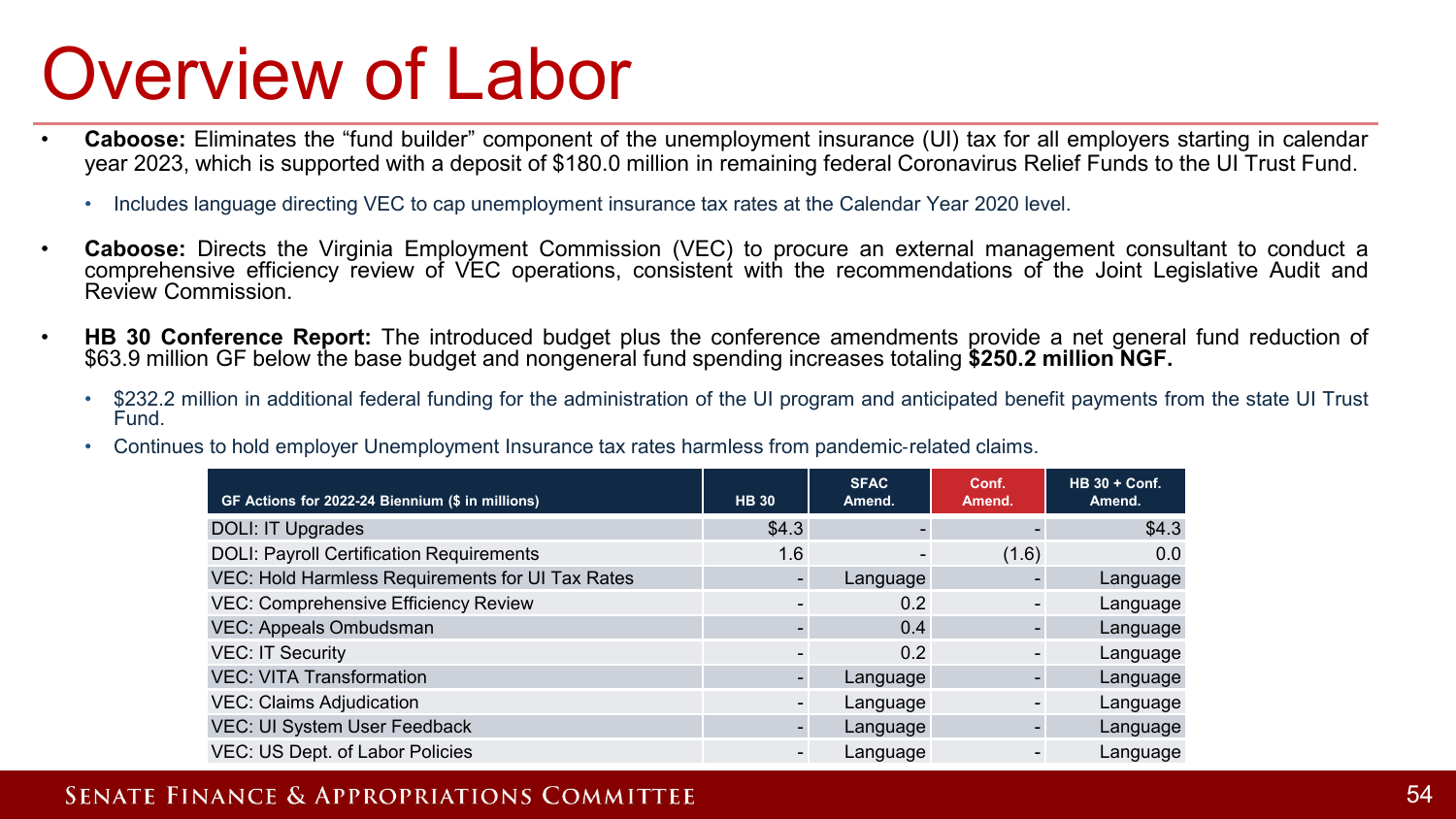## **Agriculture & Forestry**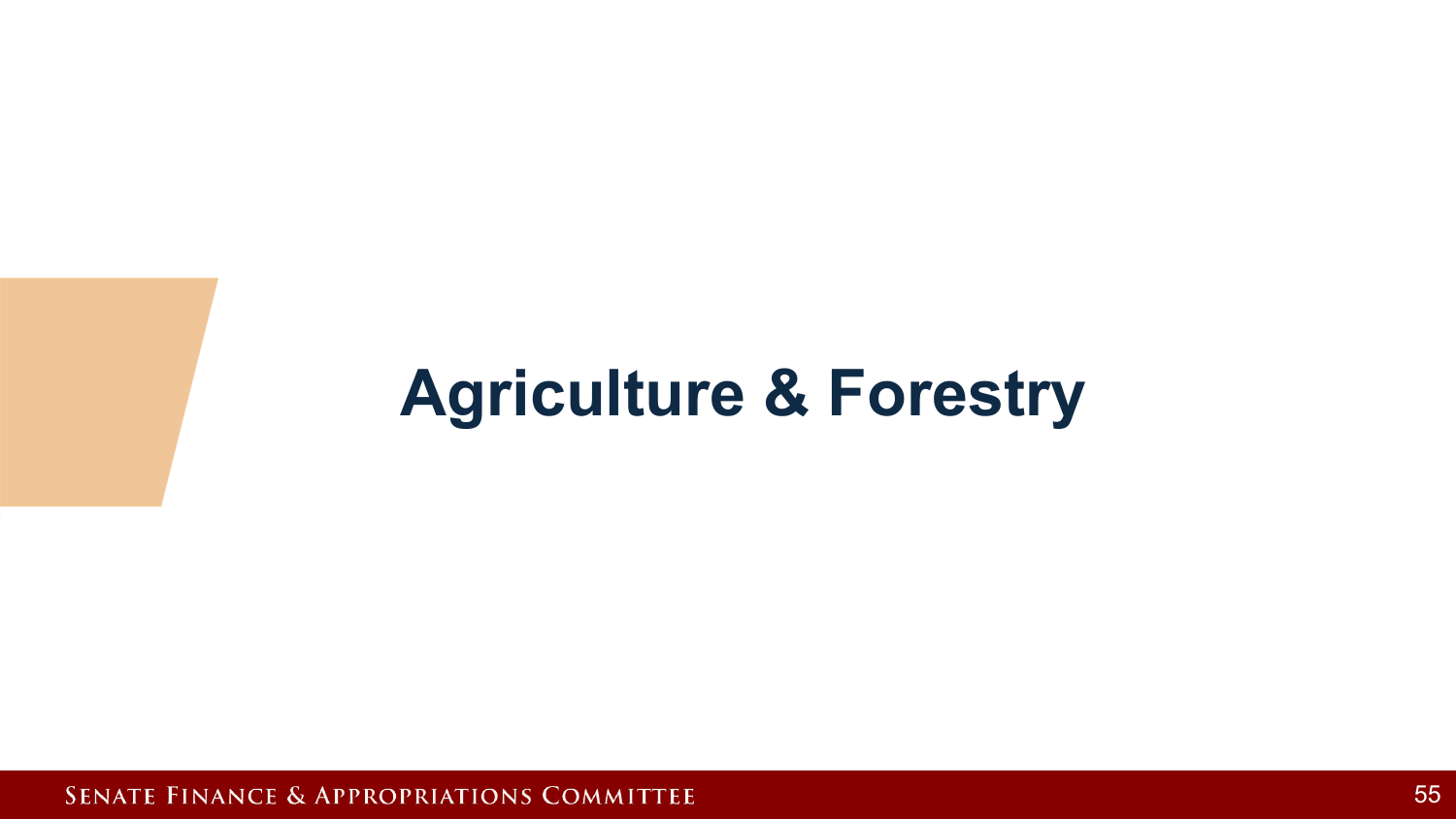# Overview of Agriculture & Forestry

- **Conference Report:** Introduced budget plus Conference Report amendments result in a net increase of **\$17.0 million GF** over the biennium. Major GF spending items include:
	- \$3.2 million GF to reestablish the New Kent Nursery;
	- \$2.9 million GF increase in the Agriculture & Forestry Industries Development Fund;
	- \$2.0 million for the Virginia Fresh Match food program;
	- \$1.4 million GF for cannabis food product regulation;
	- \$1.0 million GF to establish the Forest Sustainability Fund; and
	- \$0.9 million GF to establish the Virginia Spirits Promotion Fund.
- Provides \$1.0 million in federal ARPA funding to support operations of Virginia 4-H Centers.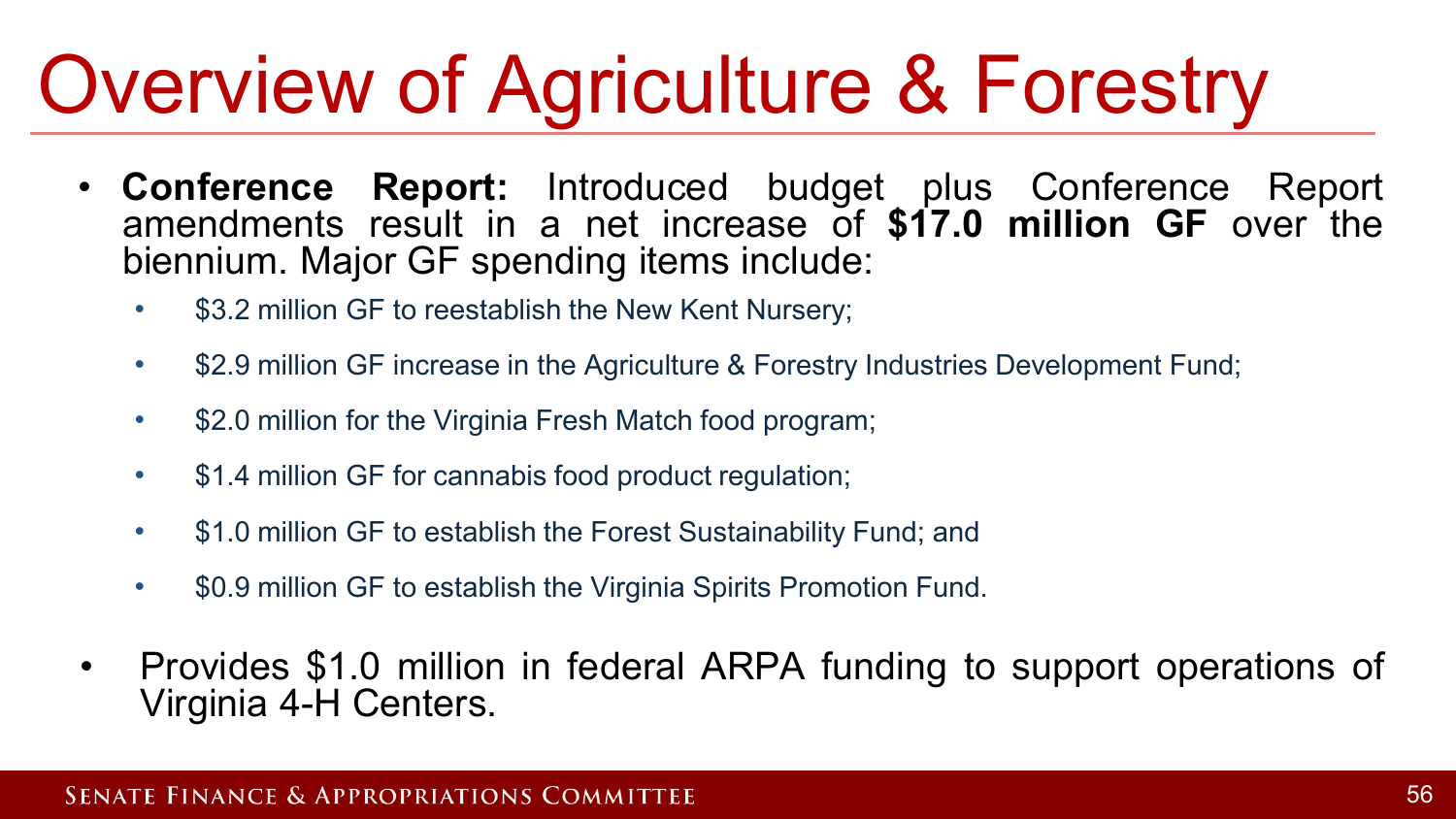### Agriculture & Forestry: Summary of Amendments

| GF Actions for 2022-24 Biennium (\$ in millions)            | <b>HB 30</b>             | <b>SFAC Amend.</b>       | <b>Conf. Amend.</b> | HB 30 + Conf. Amend. |
|-------------------------------------------------------------|--------------------------|--------------------------|---------------------|----------------------|
| <b>VDACS: Farmland Preservation Fund</b>                    | \$5.0                    | \$1.2                    | (\$5.0)             | \$0.0                |
| VDACS: Agriculture and Forestry Industries Development Fund | 2.9                      | (2.0)                    | (2.0)               | 0.9                  |
| <b>VDACS: Virginia Spirits Promotion Fund</b>               | 1.9                      |                          | (1.0)               | 0.9                  |
| VDACS: Invasive species detection and response              | 1.2                      | (0.6)                    | (0.6)               | 0.6                  |
| VDACS: Virginia Wine Promotion Fund (also in HB 29)         | 1.0                      |                          |                     | 1.0                  |
| VDACS: Environmental specialist recruitment and retention   | 0.7                      |                          |                     | 0.7                  |
| VDACS: Veterinarian recruitment and retention               | 0.6                      |                          |                     | 0.6                  |
| VDACS: Replace large capacity scale truck                   | 0.2                      |                          |                     | 0.2                  |
| VDACS: Policy, planning, and research staff                 | 0.2                      | (0.2)                    | (0.2)               |                      |
| <b>VDACS: Experimental Grape Research</b>                   | $\overline{\phantom{a}}$ |                          | 0.1                 | 0.1                  |
| <b>VDACS: Virginia Fresh Match</b>                          | ۰.                       | 2.0                      | 2.0                 | 2.0                  |
| <b>VDACS: Edible Cannabis and Hemp Product Regulation</b>   | $\overline{\phantom{a}}$ | 1.4                      |                     |                      |
| <b>VDACS: Animal Welfare Oversight Officer</b>              | $\overline{\phantom{0}}$ | 0.2                      |                     |                      |
| <b>VDACS: Farmland Assessment</b>                           |                          | Language                 | Language            | Language             |
| <b>VDACS: Industrial Hemp Extract</b>                       | $\blacksquare$           |                          | 1.4                 | 1.4                  |
| <b>VDACS: 4-H Educational Centers (NGF)</b>                 | -                        | 1.5                      | <b>ARPA</b>         | <b>ARPA</b>          |
| DOF: Forest Sustainability Fund                             | $\blacksquare$           | 1.0                      | 1.0                 | 1.0                  |
| DOF: Urban and Community Forestry Program                   | 6.0                      | (3.0)                    | (6.0)               |                      |
| DOF: Reestablish New Kent Nursery                           | 3.2                      |                          |                     | 3.2                  |
| DOF: Recreational opportunities in state forests            | 1.4                      | (1.0)                    | (1.0)               | 0.4                  |
| DOF: Replace emergency response radios                      | 1.0                      |                          |                     | 1.0                  |
| DOF: Regional first responder positions                     | 0.7                      |                          |                     | 0.7                  |
| DOF: Minimum wage increases                                 | 0.5                      | $\overline{\phantom{a}}$ |                     | 0.5                  |
| DOF: Upgrade field office connectivity                      | 0.5                      |                          |                     | 0.5                  |
| DOF: Emergency response ability and readiness               | 0.4                      | $\blacksquare$           |                     | 0.4                  |
| DOF: Information security enhancements                      | 0.3                      |                          |                     | 0.3                  |
| DOF: Integrated Forest Resource Information System          | 0.2                      | $\overline{\phantom{a}}$ |                     | 0.2                  |
| DOF: Develop fire tower removal plan                        | 0.08                     |                          |                     | 0.08                 |
| <b>VRC: Virginia Horse Center</b>                           |                          | Language                 | ۰.                  | Language             |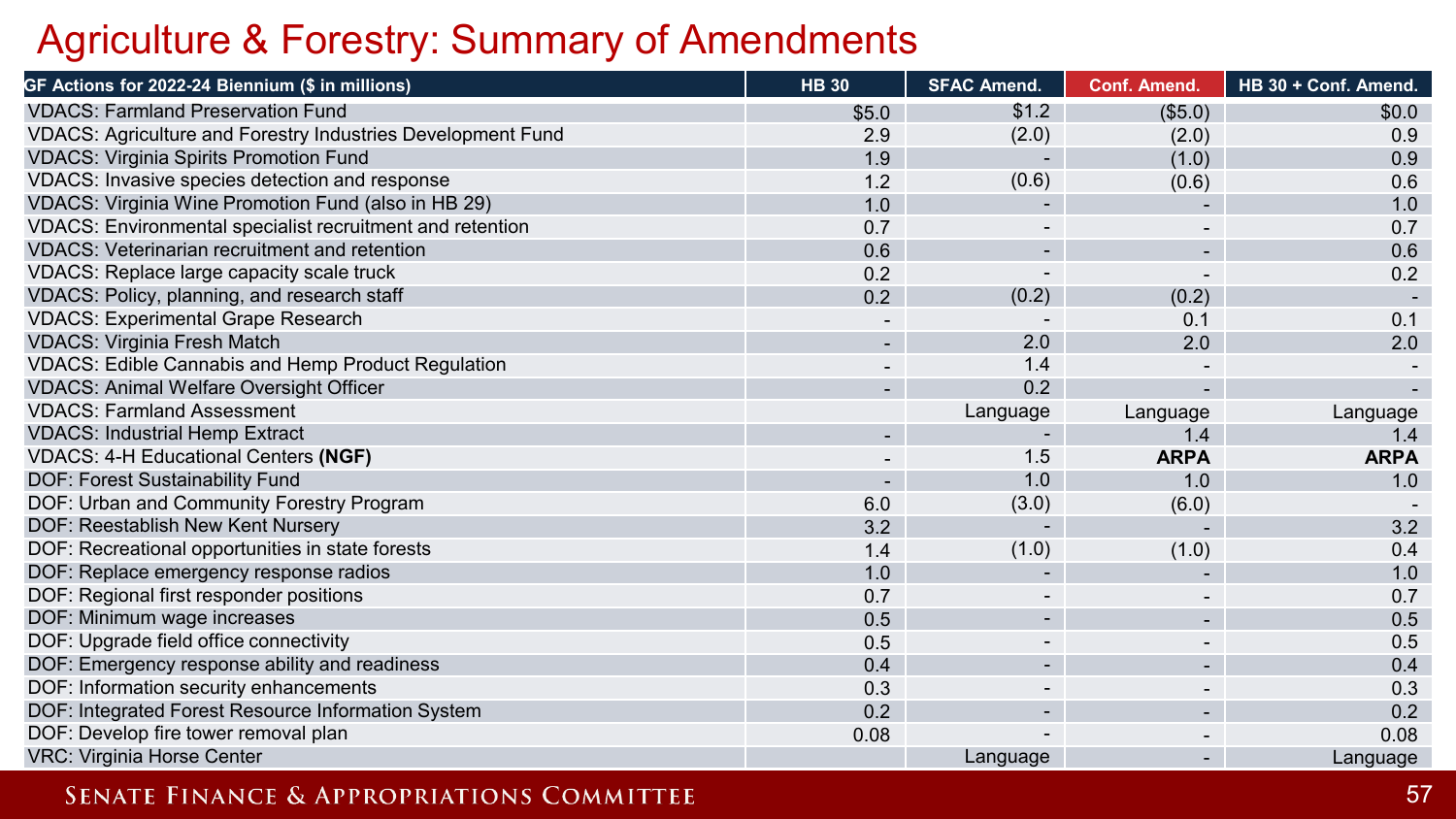## **Natural Resources**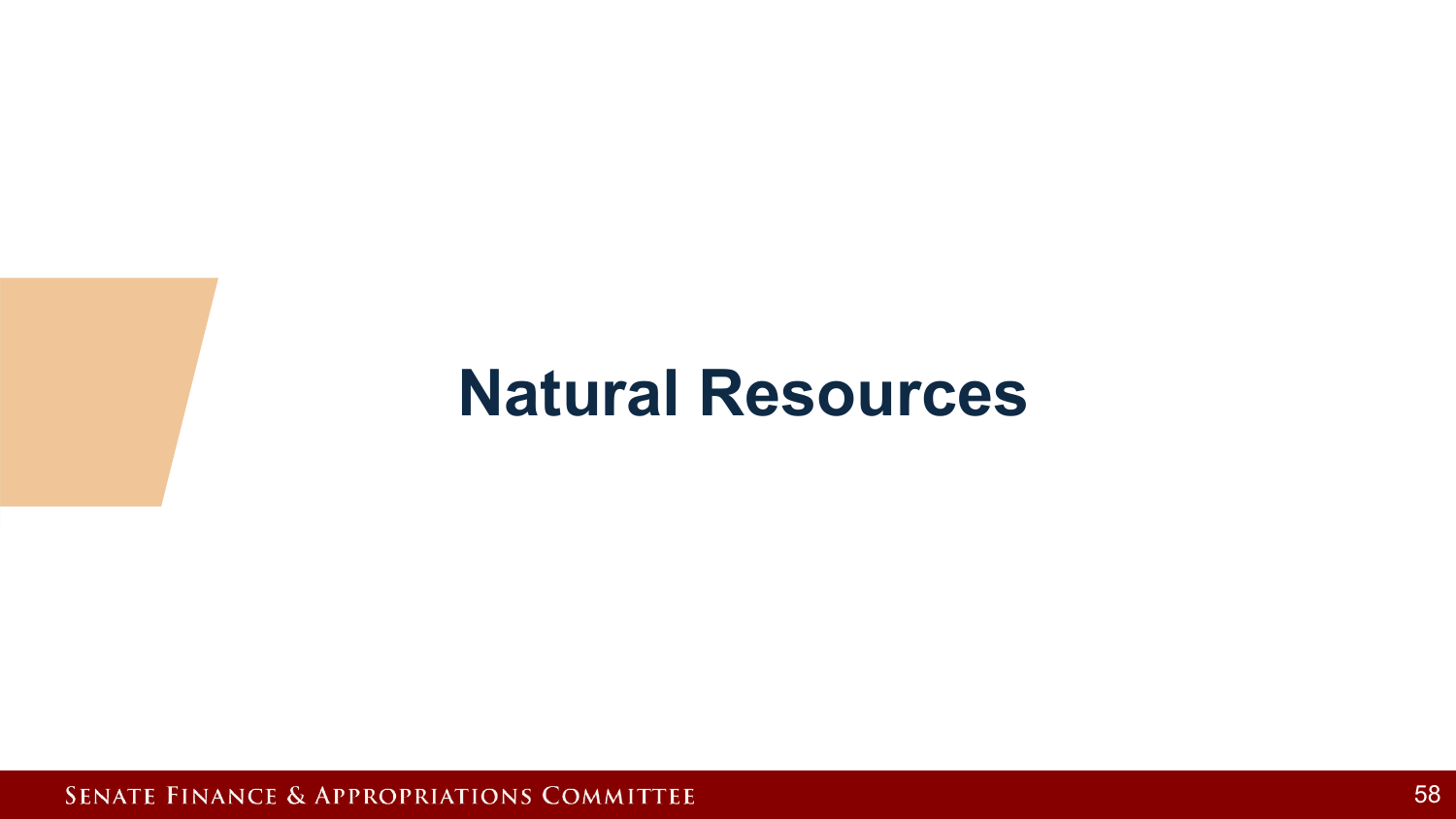## Overview of Natural & Historic Resources in HB 29

- Includes \$432,000 GF to address cost increases for renovations of the Chafin Lodge at Breaks Interstate Park.
- Authorizes the Department of Conservation and Recreation to use an existing \$2.0 million appropriation for accessibility improvements at River Farm.
- Directs DEQ to provide technical assistance to the City of Bristol to address landfill issues (\$2.0 million GF in HB 30).
- Capital Outlay authorization is included for the replacement of the Clermont Farm Barn and provides a one-time appropriation of approximately \$1.6 million NGF from insurance funds.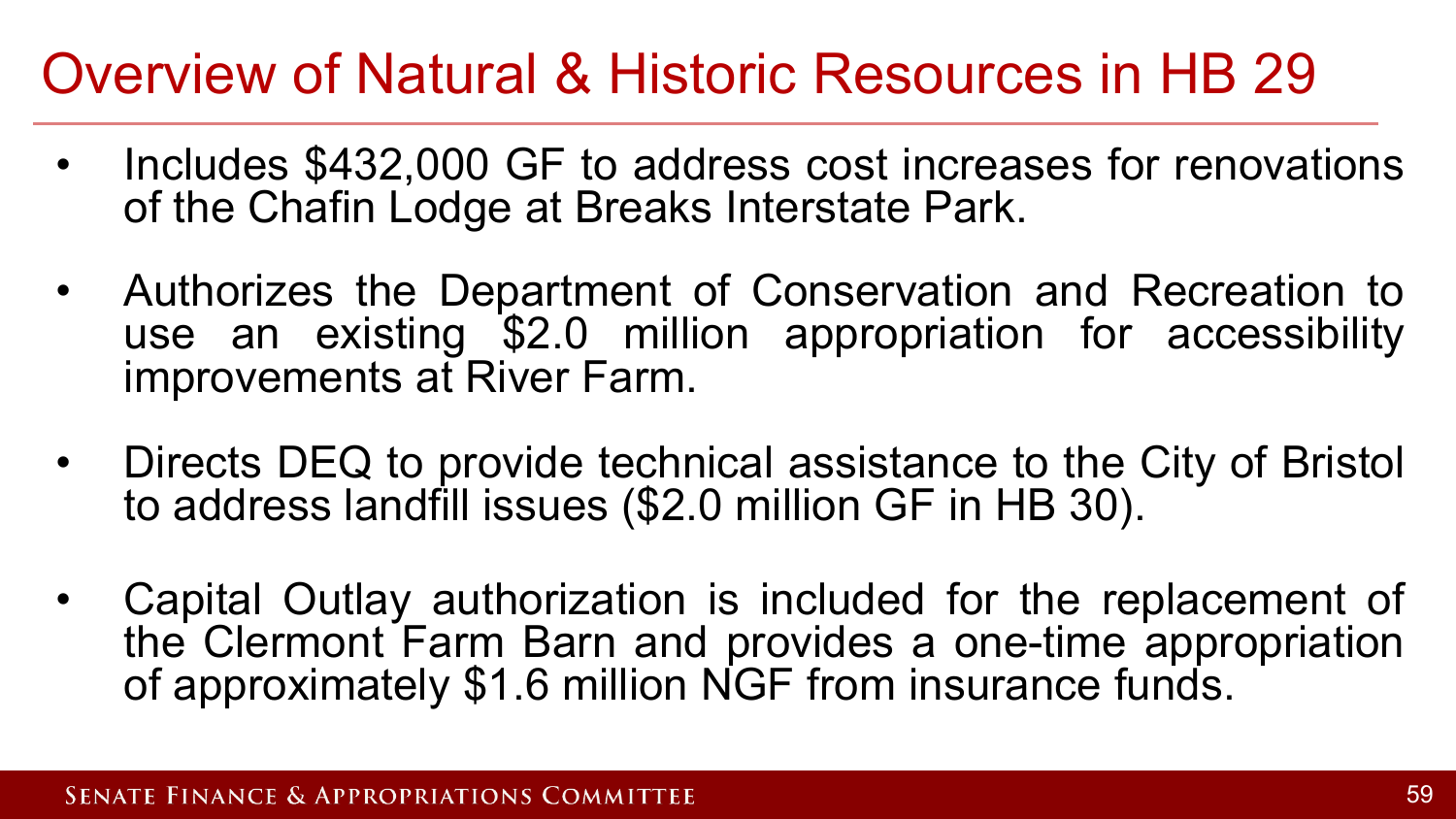## Overview of Natural & Historic Resources

- **Conference Report:** The introduced budget plus the Conference Report amendments result in a net increase of **\$444.8 million** GF over the biennium. Major GF spending items include:
	- \$313.0 million GF in increased support for the Water Quality Improvement Fund;
	- \$21.1 million GF in FY 2023 at the Department of Historic Resources to support 19 historic and cultural attractions across the Commonwealth;
	- \$17.6 million GF for a deposit to the Clean Water Revolving Loan Fund;
	- \$10.0 million GF + \$10.0 million in federal ARPA funds for high hazard dams;
	- \$10.0 million in additional State Park operating support;
	- \$12.0 million GF to increase support for the Virginia Land Conservation Fund; and
	- \$5.0 million GF to establish a fund for the preservation of archaeological sites associated with Black, Indigenous, and People of Color.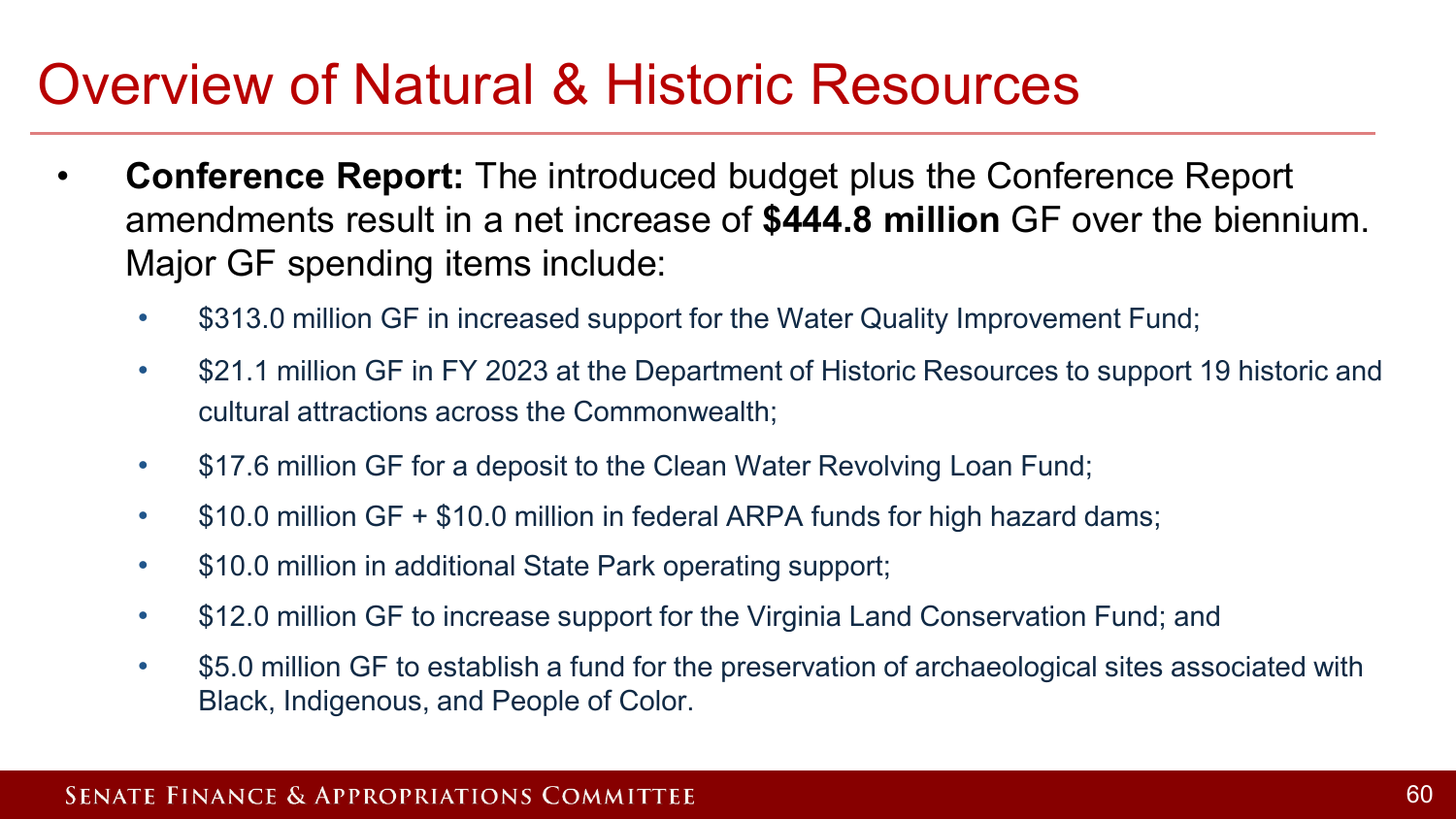### Natural Resources: Summary of Amendments

| GF Actions for 2022-24 Biennium (\$ in millions)            | * denotes NGF | <b>HB 30</b>             | <b>SFAC Amend.</b> | Conf. Amend.             | HB 30 + Conf. Amend. |
|-------------------------------------------------------------|---------------|--------------------------|--------------------|--------------------------|----------------------|
| <b>DCR: Water Quality Improvement Fund</b>                  |               | \$339.5                  | (\$26.5)           | (\$26.5)                 | \$313.0              |
| DCR: Community Flood Preparedness Fund (NGF RGGI)           |               | 170.0                    |                    | (25.0)                   | $145.0*$             |
| DCR: Dam Safety, Flood Prevention and Protection Assistance |               | 20.0                     |                    | (10.0)                   | 10.0                 |
| DCR: Conservation of Tribal Land                            |               | 12.0                     | (12.0)             | (12.0)                   |                      |
| DCR: Virginia Land Conservation Fund                        |               | 10.0                     | 22.0               | 2.0                      | 12.0                 |
| DCR: Minimum wage increases                                 |               | 1.1                      |                    |                          | 1.1                  |
| <b>DCR: Supplant VACS positions</b>                         |               | 1.0                      | ٠                  | $\overline{\phantom{a}}$ | 1.0                  |
| <b>DCR: Environmental Education</b>                         |               |                          | 0.7                | 0.7                      | 0.7                  |
| DCR: SWCD Administration & Operations                       |               | $\sim$                   | 7.2                | 7.2                      | 7.2                  |
| DCR: SWCD Dam Monitoring Equipment                          |               |                          | (0.1)              | (0.1)                    | (0.1)                |
| DCR: Resilient Virginia Revolving Loan (NGF RGGI)           |               | $\overline{\phantom{a}}$ | 10.0               | $25.0*$                  | $25.0*$              |
| DCR: Harmful Algal Blooms (WQIF)                            |               | 2.5                      | 1.0                | 1.0                      | 3.5                  |
| DCR: Small Herd Initiative (WQIF)                           |               | 8.0                      | (1.0)              | (1.0)                    | 7.0                  |
| <b>DCR: Cuffee Community Pool</b>                           |               |                          |                    | 9.0                      | 9.0                  |
| DCR: SWCD dam inspector                                     |               | 0.3                      |                    |                          | 0.3                  |
| DCR: SWCD architectural engineer                            |               | 0.3                      |                    |                          | 0.3                  |
| DCR: Dam safety program support position                    |               | 0.3                      | ۰.                 | $\blacksquare$           | 0.3                  |
| DCR: State park system positions                            |               | 1.8                      | 10.0               | 7.7                      | 9.5                  |
| DCR: State park maintenance                                 |               | 1.0                      | $\blacksquare$     | $\blacksquare$           | 1.0                  |
| DCR: New River Trail Inn at Foster Falls                    |               | 0.9                      |                    |                          | 0.9                  |
| DCR: Machicomoco State Park operations                      |               | 0.8                      | $\blacksquare$     | ٠                        | 0.8                  |
| DCR: Pocahontas State Park operations                       |               | 0.4                      |                    |                          | 0.4                  |
| DCR: Natural Tunnel Interpretive Center                     |               | 0.3                      |                    |                          | 0.3                  |
| <b>DCR: Mendota Trail</b>                                   |               | $\overline{\phantom{a}}$ | 0.5                | 0.5                      | 0.5                  |
| <b>DCR: Sweet Run State Park</b>                            |               | $\sim$                   |                    | 1.4                      | 1.4                  |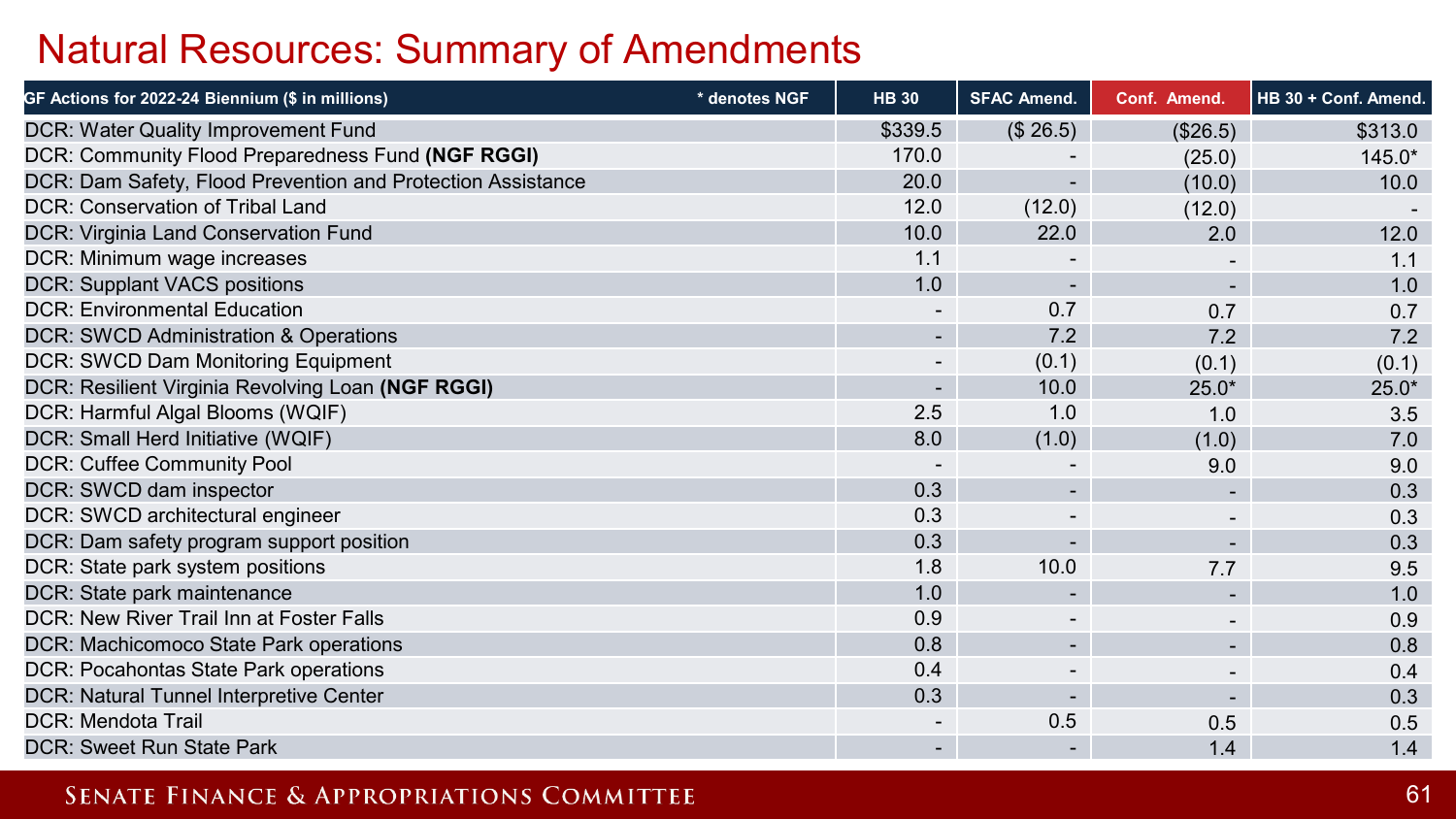### Natural Resources: Summary of Amendments (continued)

| GF Actions for 2022-24 Biennium (\$ in millions)       | <b>HB 30</b>             | <b>SFAC Amend.</b>       | <b>Conf. Amend.</b> | HB 30 + Conf. Amend. |
|--------------------------------------------------------|--------------------------|--------------------------|---------------------|----------------------|
| <b>DCR: Powhattan State Park</b>                       | $\blacksquare$           | ۰.                       | \$0.5               | \$0.5                |
| DCR: Big Cedar Creek ADA Improvements                  |                          |                          | 0.3                 | 0.3                  |
| DCR: Va. Beach Boat Ramp Maintenance                   |                          |                          | 6.6                 | 6.6                  |
| DCR: First Landing State Park                          |                          |                          | 0.7                 | 0.7                  |
| DCR: Hayfields Farm Transfer from VOF                  |                          | Language                 |                     |                      |
| DCR: Hazard pay for law enforcement personnel          | 0.3                      |                          | (0.3)               |                      |
| DCR: Design and construction project manager           | 0.3                      | ٠                        |                     | 0.3                  |
| DCR: Real property stewardship position                | 0.3                      |                          |                     | 0.3                  |
| DCR: Dam safety enforcement support position           | 0.3                      |                          |                     | 0.3                  |
| DEQ: Virginia Clean Water Revolving Loan Fund          | 17.6                     |                          |                     | 17.6                 |
| DEQ: RGGI administration and planning activities (NGF) | 11.2                     | ۰                        |                     | 11.2                 |
| <b>DEQ: Bristol Landfill Assistance</b>                |                          | $\overline{\phantom{a}}$ | 2.0                 | 2.0                  |
| DEQ: MS4 permit obligations - Town of Dumfries         | 3.0                      | (3.0)                    | (3.0)               | <b>ARPA</b>          |
| DEQ: Agency ombuds positions                           | 0.7                      |                          |                     | 0.7                  |
| DEQ: E&S permitting for solar projects                 | 0.5                      | ۰                        | (0.5)               |                      |
| DEQ: Stormwater activities - Town of Occoquan          | 0.3                      | (0.3)                    | (0.3)               | <b>ARPA</b>          |
| DEQ: Water quality programs administrative position    | 0.2                      |                          |                     | 0.2                  |
| <b>DEQ: PFAS Monitoring</b>                            | $\overline{\phantom{a}}$ | 0.3                      | 0.3                 | 0.3                  |
| <b>DEQ: Poor Creek Wastewater</b>                      | $\overline{\phantom{a}}$ | 16.7                     |                     | <b>ARPA</b>          |
| DEQ: Poor Creek Water                                  | $\overline{\phantom{a}}$ | 3.3                      |                     | <b>ARPA</b>          |
| DEQ: Polystyrene Ban                                   | $\overline{\phantom{a}}$ | 0.1                      | Language            | Language             |
| <b>DEQ: Groundwater Monitoring Equipment</b>           |                          | Language                 |                     | Language             |
| DEQ: Hydrofluorocarbon Rule                            |                          | Language                 |                     | Language             |
| <b>DEQ: ENRC Reporting</b>                             |                          | Language                 |                     | Language             |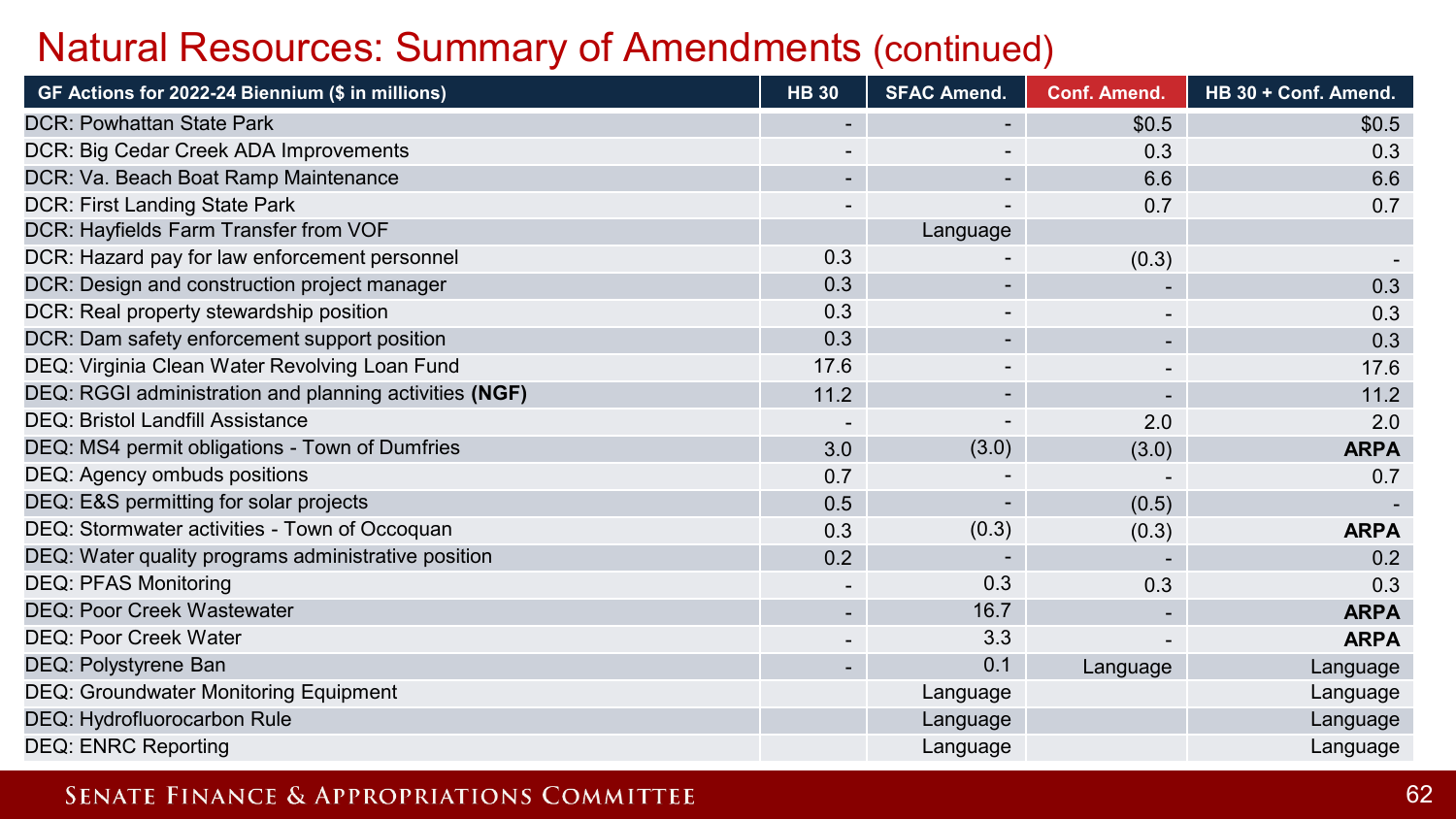### Natural Resources: Summary of Amendments (continued)

| GF Actions for 2022-24 Biennium (\$ in millions)                   | <b>HB 30</b>             | <b>SFAC Amend.</b> | <b>Conf. Amend.</b> | HB 30 + Conf. Amend. |
|--------------------------------------------------------------------|--------------------------|--------------------|---------------------|----------------------|
| <b>DHR: BIPOC Preservation Fund</b>                                | \$10.0                   | (\$5.0)            | (\$5.0)             | \$5.0                |
| DHR: One-time Grants to Historical Institutions                    | 6.9                      | 4.8                | 14.2                | 21.1                 |
| DHR: Archaeological collections space shelving                     | 0.4                      |                    |                     | 0.4                  |
| DHR: Grant project coordinator position                            | 0.2                      |                    |                     | 0.2                  |
| DHR: Preservation of threatened archaeological sites               | 0.1                      | ۰.                 |                     | 0.1                  |
| DHR: Provide funds for legal expenses                              | 0.04                     |                    |                     | 0.04                 |
| DHR: Statewide survey of Underground Railroad sites                | 0.04                     | ۰.                 |                     | 0.04                 |
| DHR: Minimum wage increases                                        | 0.01                     |                    |                     | 0.01                 |
| <b>DHR: Tribal Nations Outreach</b>                                |                          | 0.5                | 0.5                 | 0.5                  |
| DHR: Historical African American Graves & Cemeteries               | $\overline{\phantom{a}}$ | 0.2                | 0.2                 | 0.2                  |
| DHR: Virginia Battlefield Preservation Fund                        | ٠                        | 7.8                | 7.8                 | 7.8                  |
| DWR: Deposit Watercraft Sales and Use Tax revenue (NGF)            | 3.6                      |                    | 3.6                 | 3.6                  |
| DWR: Deposit hunting and fishing equipment sales tax revenue (NGF) | 1.0                      |                    | 1.0                 | 1.0                  |
| <b>DWR: Freshwater Mussel Restoration</b>                          | $\overline{\phantom{a}}$ | 0.4                | 0.4                 | 0.4                  |
| DWR: Wildlife Corridor Grant Fund                                  | ٠                        | 5.0                |                     |                      |
| <b>VMRC: Chincoteague Inlet Study</b>                              | 1.5                      | (1.5)              |                     | 1.5                  |
| <b>VMRC: Supplant Waterways Improvement Fund staffing</b>          | 0.3                      |                    |                     | 0.3                  |
| <b>VMRC: Habitat management</b>                                    | 0.3                      |                    |                     | 0.3                  |
| VMRC: Information technology staffing                              | 0.2                      | ٠                  |                     | 0.2                  |
| VMRC: One-time bonuses to marine police officers                   | 0.2                      |                    | (0.2)               |                      |
| VMRC: Fisheries observer position                                  | 0.1                      |                    | 0.1                 | 0.1                  |
| <b>VMRC: Derelict Boat Removal</b>                                 |                          |                    | 3.0                 | 3.0                  |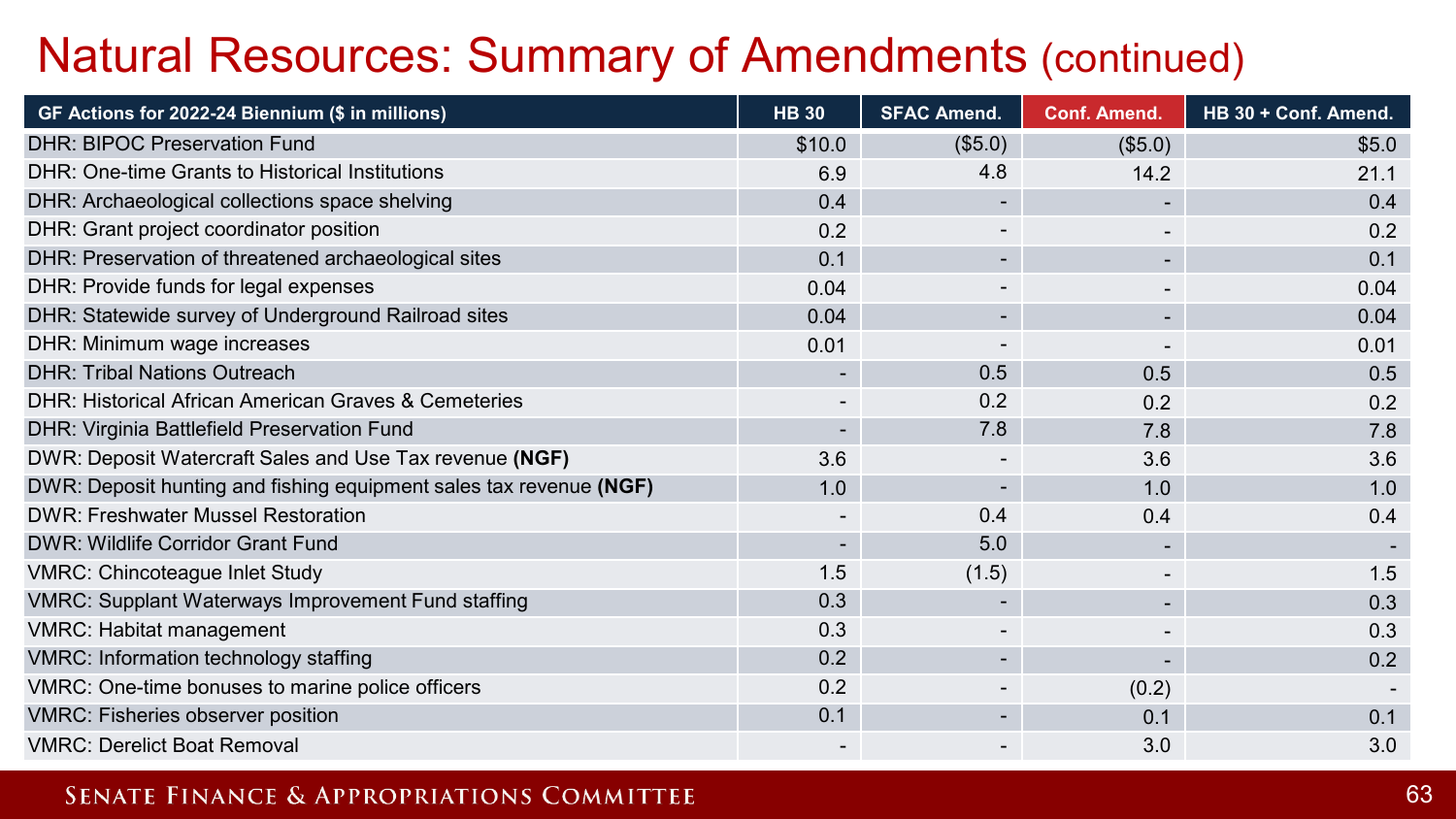## **Transportation**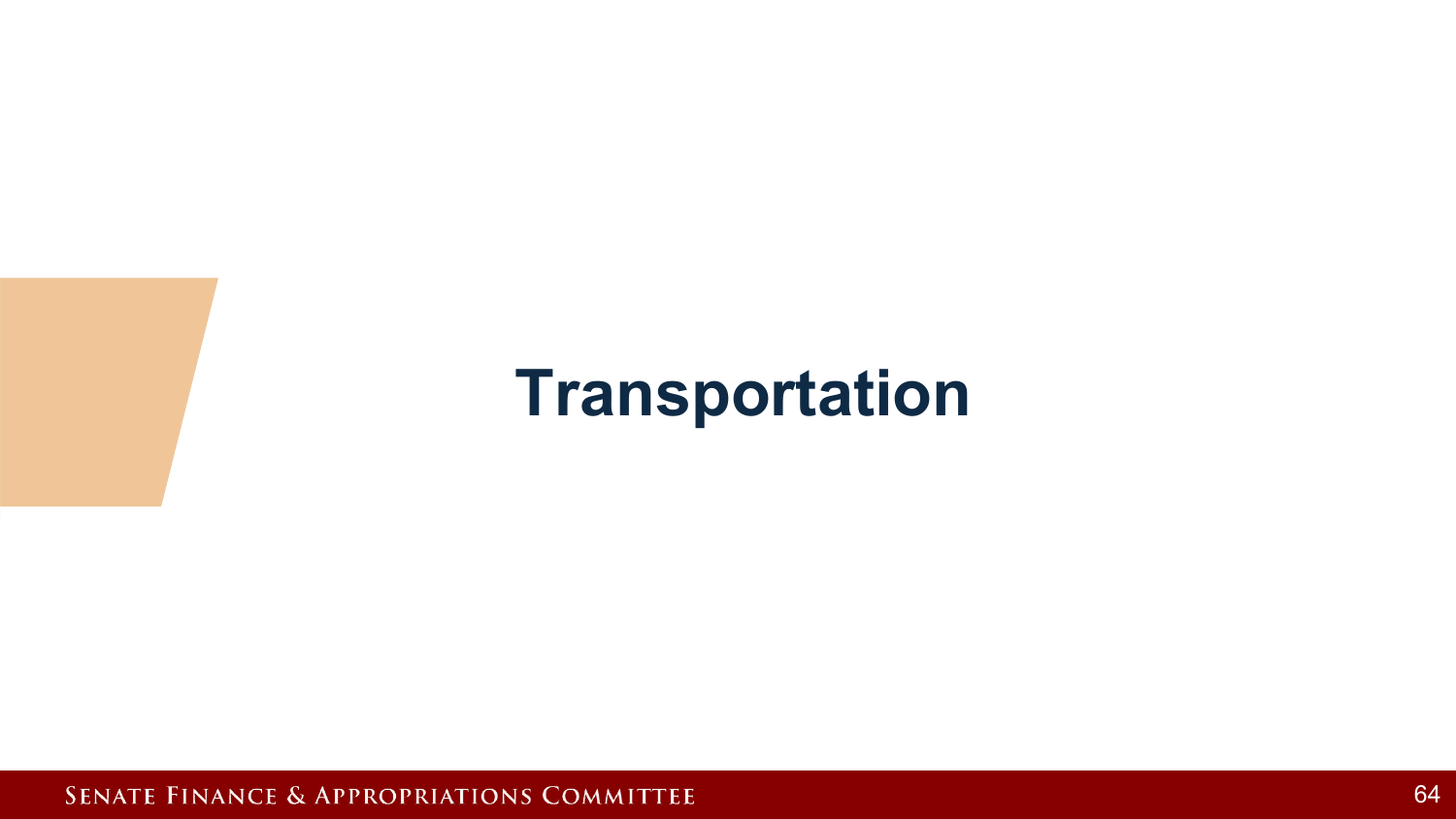# Overview of Transportation in HB 29

- Includes a one-time appropriation of \$287.5 million GF in FY 2022 in surplus revenues statutorily dedicated to transportation expenditures to be distributed as follows:
	- \$210.0 million for improvements to I-64 between New Kent and James City County;
	- \$37.5 million to establish the State Trails Office and support the planning, development, construction and maintenance of multi-use trails across the Commonwealth;
	- \$30.0 million for improvements to the Mid-Atlantic Regional Spaceport; and
	- \$10.0 million to support the extension of Nimmo Parkway in the City of Virginia Beach.
- Increases VDOT's appropriation by \$647.4 million NGF to reflect anticipated increases in state revenues from the December Commonwealth Transportation Fund (CTF) forecast and increases in federal formula funding under the Infrastructure Investment and Jobs Act (IIJA).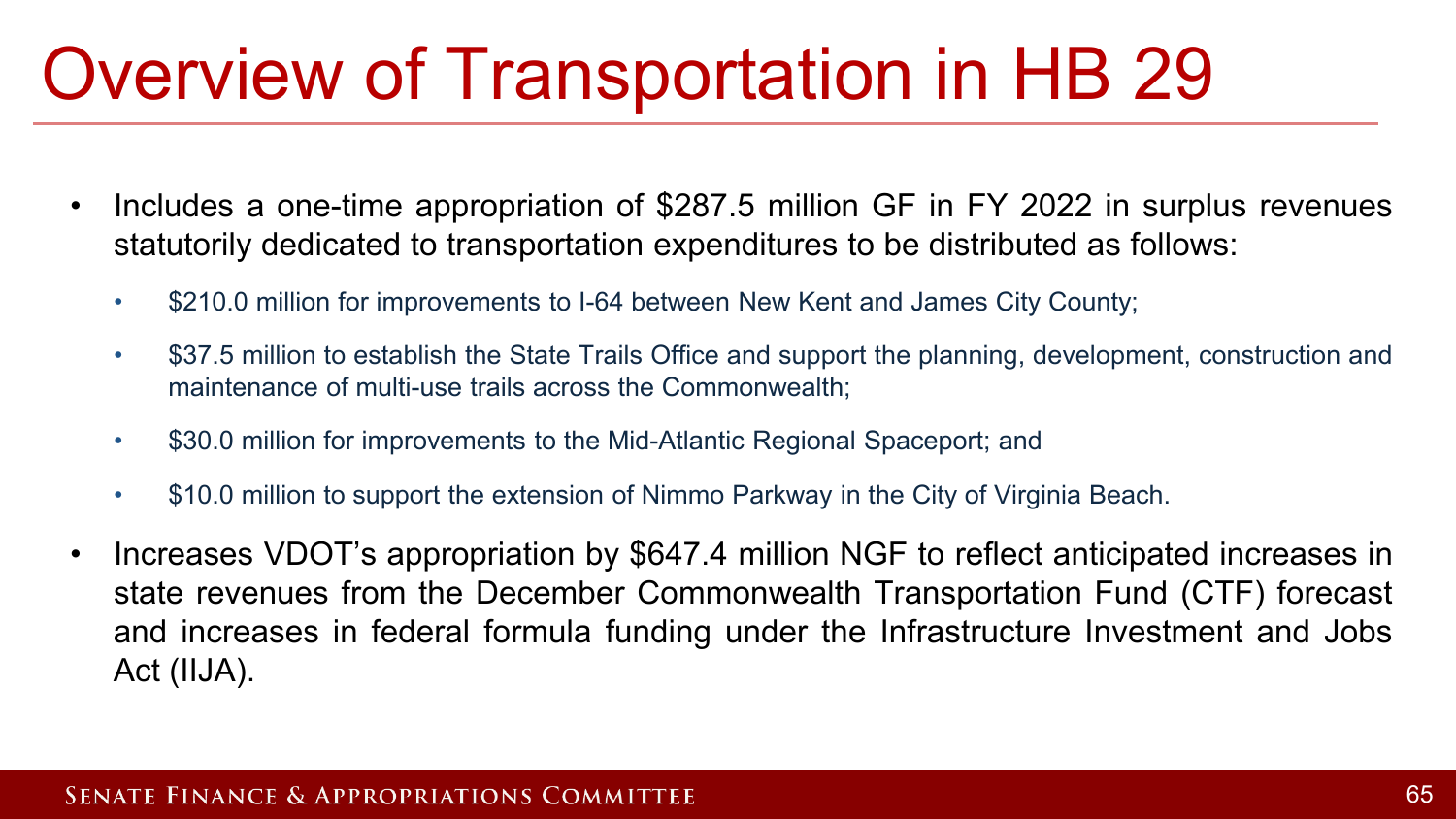# Overview of Transportation in HB 30

- Includes \$161.5 million GF over the biennium to sustain investments in the Transportation Initiatives identified in HB 29, including:
	- \$110.0 million in FY 2024 to support the widening of I-64 to three lanes between Hampton Roads and Richmond;
	- \$41.5 million GF the first year to establish a State Trails Office to support the planning, development and construction of multi-use trails projects across the Commonwealth;
	- \$5.0 million GF to expedite replacement of the Robert O. Norris Bridge; and
	- \$5.0 million GF to support long-distance commuter transit services through the Transit Ridership Incentive Fund.
- Increases VDOT's appropriation by \$686.4 million NGF in FY 2023 and \$864.7 million NGF in FY 2024 to reflect the revised December CTF forecast, and the increased formula funding anticipated under the IIJA.
	- Reduces biennial revenue by \$190.1 million NGF to account for the repeal of the state sales tax on personal hygiene products and food for human consumption.
- Provides a total of \$1.03 billion in Capital Outlay investments at the Port of Virginia over the biennium. These amounts include \$266.0 million GF and \$618.0 million NGF the first year and \$150.0 million NGF the second year for projects including:
	- \$266.0 million GF and \$166.0 million NGF the first year to modernize and enhance capacity to the Norfolk International Terminal-North;
	- \$192.0 million NGF the first year to support improvements to the Portsmouth Marine Terminal to accommodate the handling and staging of offshore wind components, dredging, and development of a manufacturing facility in support of the partnership with Siemens Gamesa; and
	- \$120.0 million NGF the first year to procure container handling equipment.
- Includes \$10.0 million additional funding for shallow water dredging projects including \$2.5 million each year for the Waterway Maintenance Fund within the Port of Virginia and \$5.0 million in one-time funding under capital outlay.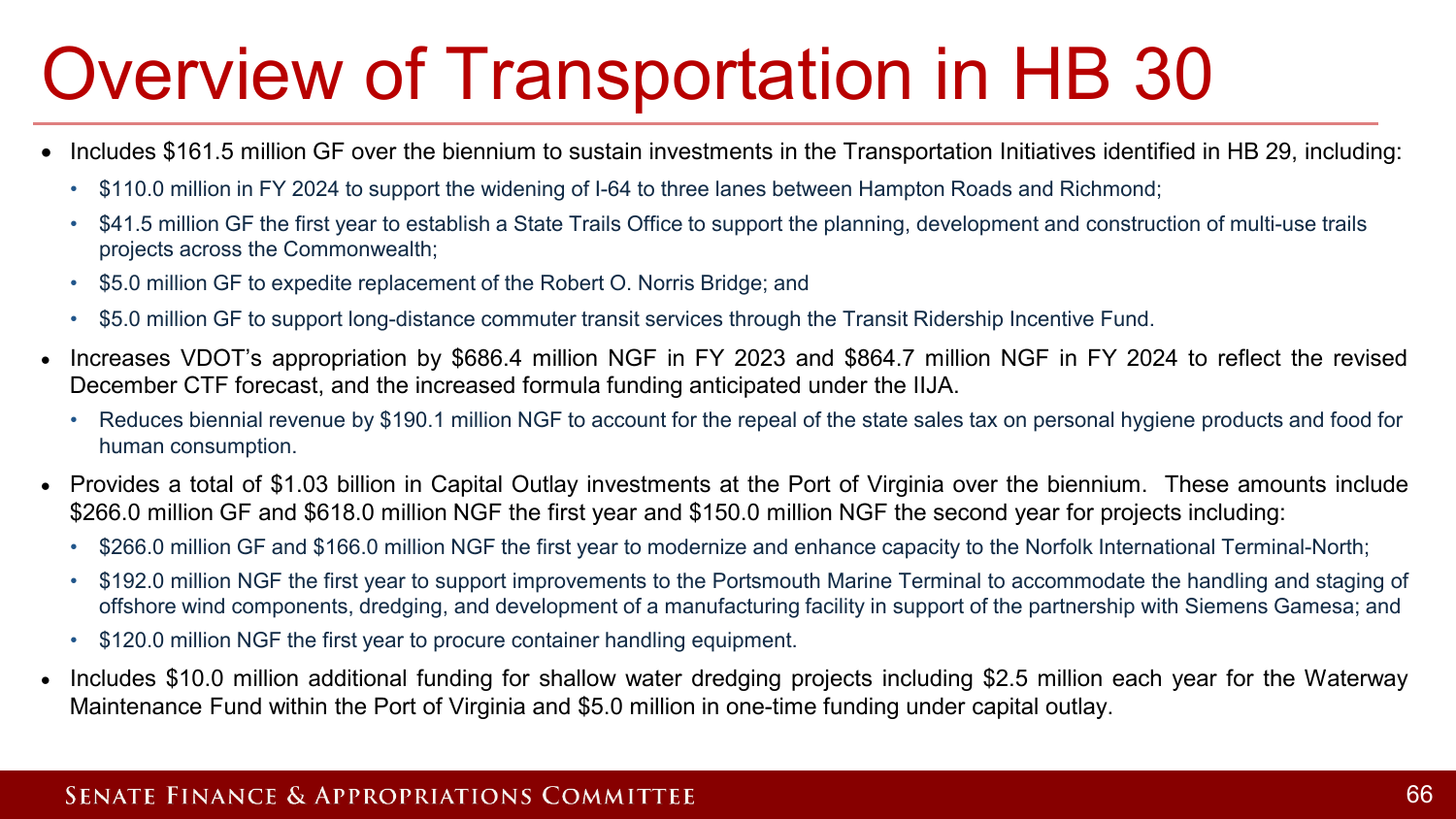# Transportation Language

- Language amendments across multiple agencies reflect the changes in federal programs included in the IIJA, including:
	- Planning for the allocation of funds made available for bridge replacement, rehabilitation, preservation, protection and constriction program without regard to state or local maintenance responsibility;
	- Planning for the funds made available through the National Electric Vehicle formula program with consideration for public-private partnerships and designated national electric vehicle charging corridors;
	- Establishing an appropriation of \$43.5 million NGF for the Promoting Resilient Operations for Transformative, Efficient and Cost-saving Transportation (PROTECT) Program; and
	- Establishing an appropriation of \$34.1 million NGF for the Carbon Reduction Program.
	- Includes language directing VDOT to conduct an evaluation of the conditions of city streets including current pavement and bridge conditions, allocation formulae, and additional partnership opportunities (JLARC Recommendation) and requires that funding for local maintenance payments not be reduced to pay for the evaluation.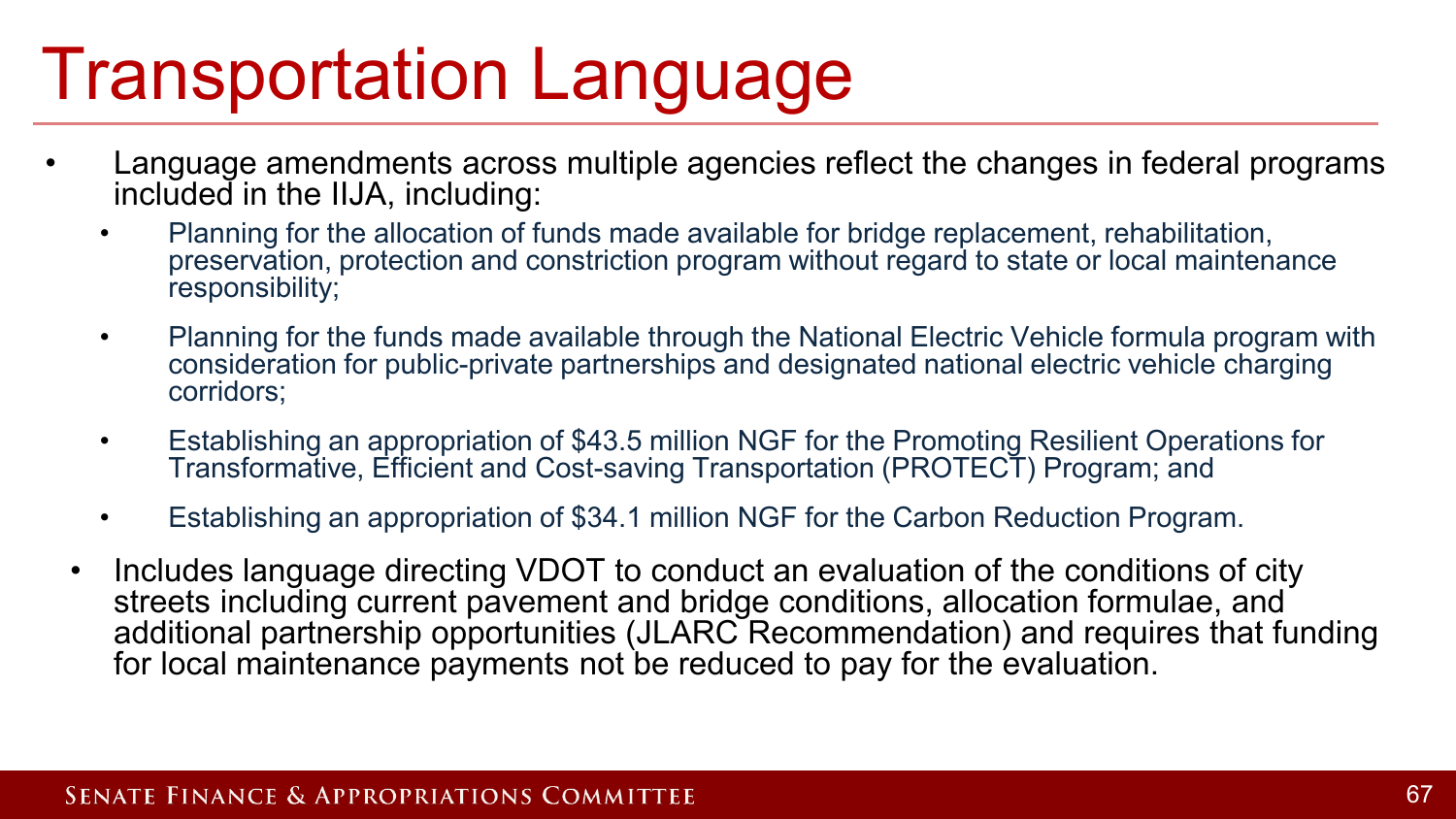## **General Government**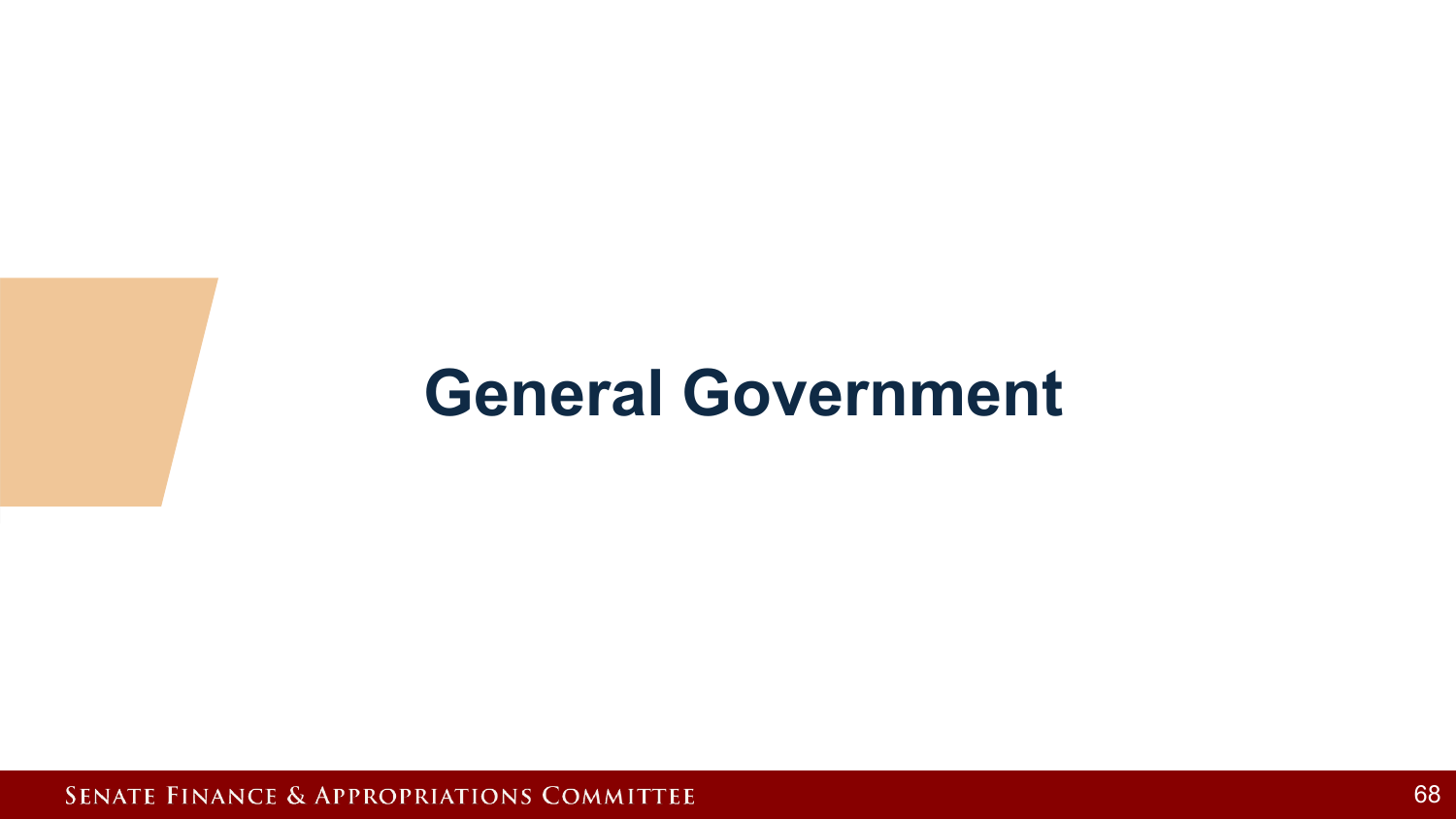## Summary of Actions in HB 29 – General Government

| GF Actions for 2020-22 Biennium (\$ in millions)                                                | <b>HB 29</b> | <b>SFAC Amend.</b> | <b>Conf. Amend.</b> | HB 29 + Conf. Amend. |
|-------------------------------------------------------------------------------------------------|--------------|--------------------|---------------------|----------------------|
| Supplemental Revenue Reserve Deposit                                                            | \$563.9      | \$0.0\$            | (\$563.9)           | \$0.0                |
| Appropriate Rainy Day Fund Deposit for FY 2024                                                  | 0.0          | 0.0                | 498.7               | 498.7                |
| DOA Transfer Pmts. - Lump Sum VRS Deposit                                                       | 0.0          | 0.0                | 750.0               | 750.0                |
| One-time Bonus for State Employees (moved to FY 2023)                                           | 0.0          | 102.5              | 0.0                 | 0.0                  |
| Central App. - One-time Economic Contingency Funding                                            | 2.5          | 0.0                | 0.0                 | 2.5                  |
| DLAS - IT System Infrastructure, Security, and Operations                                       | 0.0          | 1.2                | 1.2                 | 1.2                  |
| TAX - Additional Funding for Tax Policy Implementation                                          | 0.6          | 0.0                | 0.3                 | 0.9                  |
| JLARC - Retain Consultant for Petersburg Casino Review                                          | 0.0          | 0.1                | 0.1                 | 0.1                  |
| OES - Judicial Workload and Time Study (NCSC)                                                   | 0.0          | 0.0                | 0.5                 | 0.5                  |
| Supreme Court - Revert Criminal Fund Balances<br>(\$33.5 million to GF) - Reflected in revenues | Language     | 0.0                | Language            | Language             |
| OAG - Phase-in Attorney Staff Support Positions (13.0 FTEs)                                     | 0.0          | 0.3                | 0.3                 | 0.3                  |
| Locality Bonuses or Salary Increases                                                            | 0.0          | Language           | Language            | Language             |
| VITA - State/Local Cybersecurity Grant                                                          | 0.0          | Language           | Language            | Language             |
| DHRM - Upgrade Learning Center Systems                                                          | 0.1          | 0.0                | 0.0                 | 0.1                  |
| ELECT - Staff New Voter Registration System                                                     | >0.0         | 0.0                | 0.0                 | >0.0                 |
| Comp Board - Fund IT Disaster Recovery (VITA)                                                   | >0.0         | 0.0                | 0.0                 | >0.0                 |
| Treasury Board - Debt Service Savings                                                           | (9.8)        | 0.0                | 0.0                 | (9.8)                |
| Central App. - Higher Ed Credit Card/Interest Earnings Savings                                  | (3.3)        | 0.0                | 0.0                 | (3.3)                |
| <b>Total</b>                                                                                    | \$554.0      | \$1.6              | \$687.2             | \$1,241.2            |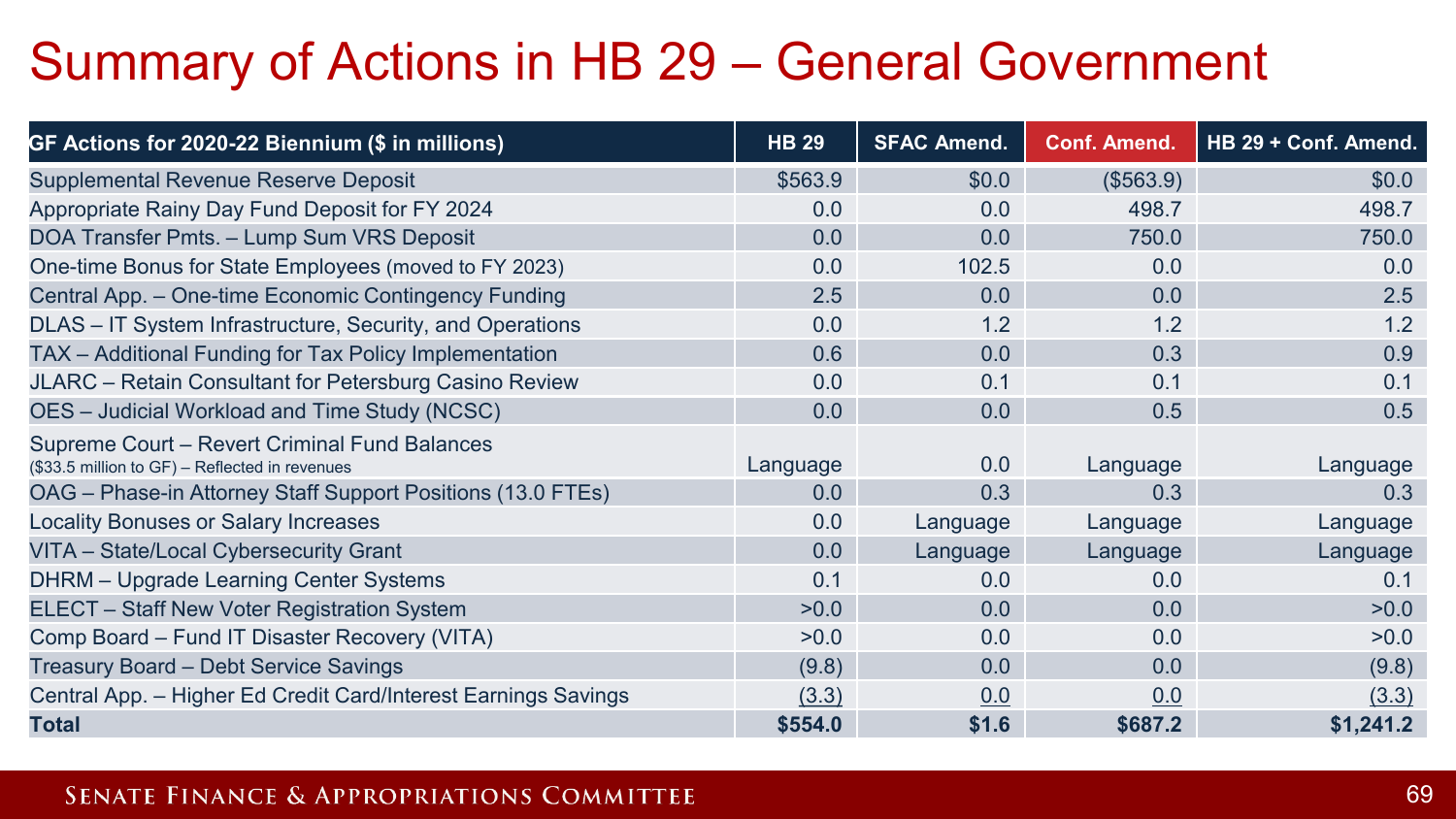## Employee Compensation

• **The Conference Report includes over \$1.8 billion GF over the 2022-24 biennium in one- time bonuses, across-the-board, and targeted compensation actions for state and state-supported employees.** 

| GF Actions for 2022-24 Biennium (\$ in millions)                             | <b>HB 30</b> | <b>SFAC</b><br>Amend. | Conf.<br>Amend. | HB 30 +<br>Conf.<br>Amend. |
|------------------------------------------------------------------------------|--------------|-----------------------|-----------------|----------------------------|
| State Employees \$1,000 Bonus (FY23); (5% + 5%)*                             | \$595.9      | \$102.5               | \$30.3          | \$626.2                    |
| Adjunct Faculty/Grad Teaching Assts. (5% + 5%)                               | 29.8         | 0.0                   | (0.8)           | 29.0                       |
| State-Supported Local Employees (5% + 5%)                                    | 181.1        | 0.0                   | (23.1)          | 158.0                      |
| Teachers/SOQ Positions \$1,000 Bonus (FY23)**; (5% + 5%)***                  | 749.6        | <b>NGF</b>            | $(20.0)$ , NGF  | 729.6                      |
| Targeted: VSP, DOC, DJJ, Sheriffs/RJ, DCP, DLS, DBHDS,<br>Magistrates, et al | 318.2        | 38.2                  | (40.3)          | 277.9                      |
| <b>Total</b>                                                                 | \$1,874.6    | \$144.7               | (\$53.9)        | \$1,820.7                  |

\*Includes \$66.5 million for a \$1,000 bonus for state employees on Dec. 1, 2022. Across-the-board raise effective July 10, 2022 for State employees (for the Aug. 1, 2022 payday), and Aug. 1, 2022 for state-supported local employees. Select employees receiving targeted pay adjustments equal to or greater than 7.5% in FY 2023 will receive a 2.5% across the board increase in the first year.

\*\*\$124.7 million NGF in American Rescue Plan Act (ARPA) funds.

\*\*\*Local school divisions must provide 2.5% or more in the first year to qualify for state funding up to 5% for the salary adjustments in both years.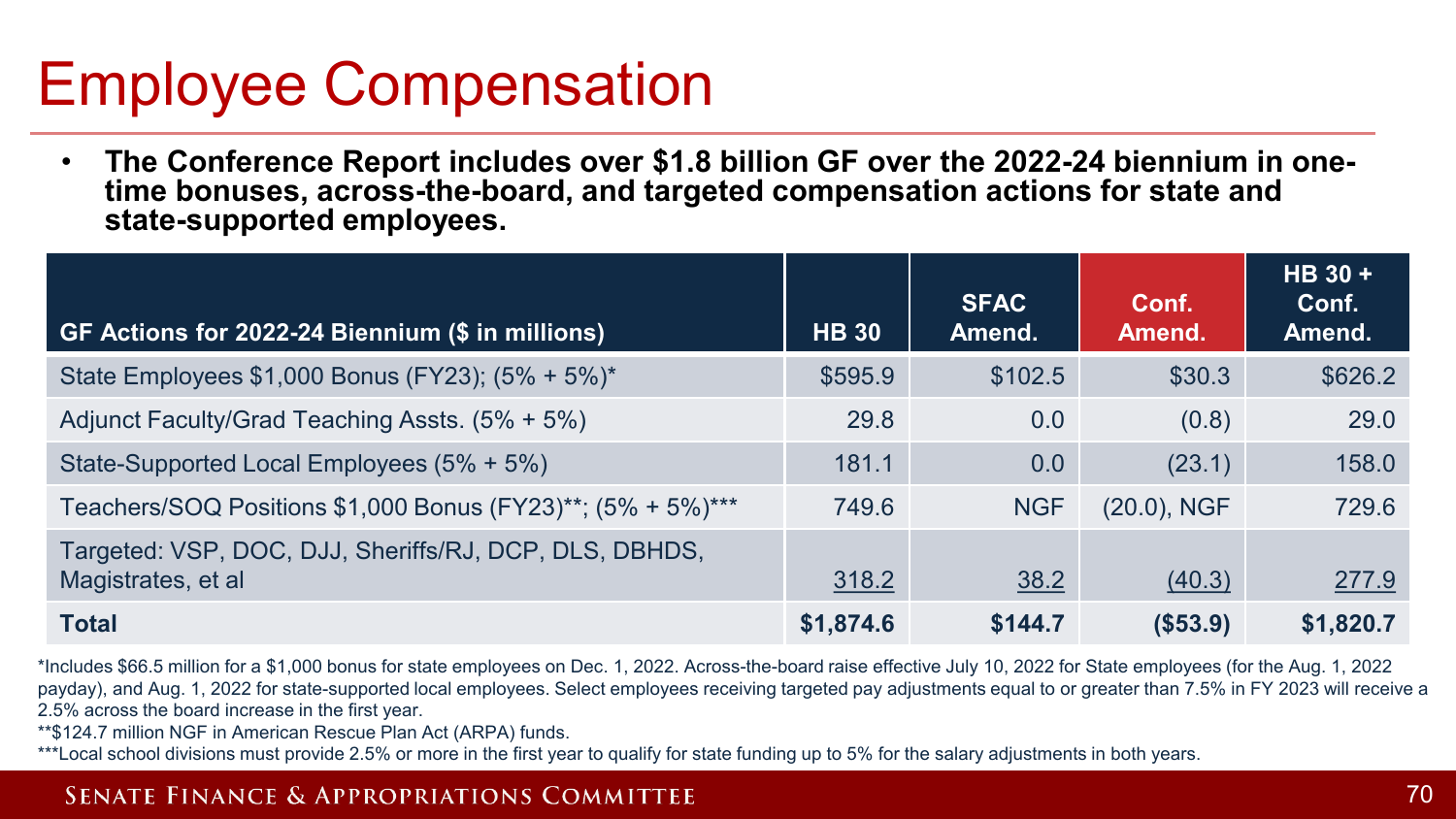## Targeted Compensation Overview

• **The Conference Report includes \$277.9 million GF in targeted compensation actions for state and state-supported employees. Effective July 10, 2022 (state) and August 1, 2022 (state-supported).**

| <b>Employee Group</b>                                                      | <b>Salary Increase</b>                                                                                                                                                                                                                                | <b>Compression Adjustment</b>                                                                                                                                                                                                                        | <b>Biennial Total</b><br>(\$ in millions)           |
|----------------------------------------------------------------------------|-------------------------------------------------------------------------------------------------------------------------------------------------------------------------------------------------------------------------------------------------------|------------------------------------------------------------------------------------------------------------------------------------------------------------------------------------------------------------------------------------------------------|-----------------------------------------------------|
| <b>State Police</b>                                                        | Increase the starting salaries of new<br>troopers from \$47,843 to \$51,500 statewide<br>and \$64,383 in Northern Virginia (7.7%).                                                                                                                    | Based on rank and years of service:<br>10% salary separation between ranks,<br>1.4 percent increase in salary per year<br>of service.                                                                                                                | \$46.5                                              |
| <b>DOC Correctional</b><br>Officers (CO); Probation<br>and Parole Officers | Increase starting salaries from \$35,064 to<br>\$42,000 (19.8%); Increase minimum<br>salaries for supervisory staff (20 percent for<br>all ranks); Salary increase of \$3,000<br>(probation/parole) from \$39,628 to \$42,628<br>(7.6%) and Language. | Based on rank and years of service:<br>COs w/ 3-5 years of service - $$300 +$<br>$$50$ /year of service; >5 years + \$600 +<br>\$50/year of service; Supervisory staff -<br>\$1,500 + \$100/year of service (up to 30<br>years); Adjustment by rank. | \$63.6 and<br>Language<br>(Probation and<br>Parole) |
| <b>DJJ Court</b><br>Service/Residential<br><b>Specialist Staff</b>         | Language                                                                                                                                                                                                                                              | N/A                                                                                                                                                                                                                                                  | Language                                            |
| <b>Capitol Police</b><br>(Sworn)                                           | 7.7% increase (\$48,465); 10% increase after<br>academy (\$53,312). Provides funding for<br>certified recruitment.                                                                                                                                    | $$100/year$ of service (up to 30 years) –<br>for those with three or more years of<br>service.                                                                                                                                                       | 1.9                                                 |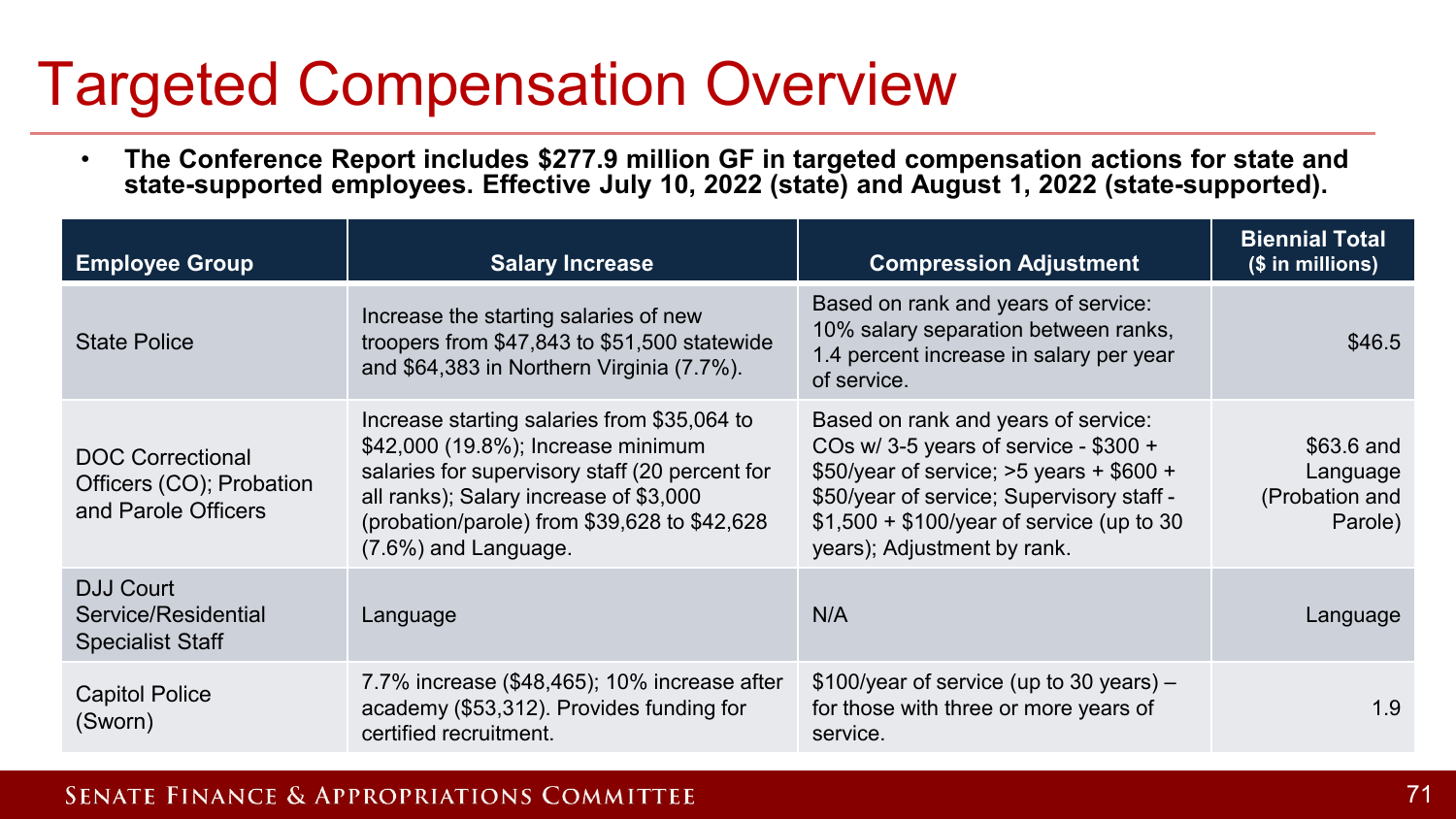## Targeted Compensation Overview (continued)

| <b>Employee Group</b>                                  | <b>Salary Increase</b>                                      | <b>Compression Adjustment</b>                                                              | <b>Biennial Total</b><br>(\$ in millions) |
|--------------------------------------------------------|-------------------------------------------------------------|--------------------------------------------------------------------------------------------|-------------------------------------------|
| Legislative Services                                   | 6% increase (\$73,140)                                      | 6% increase to all existing attorneys; career<br>progression of 6% every four years.       | \$0.6                                     |
| Deputy Sheriffs/Regional<br><b>Jail Officers</b>       | Increase state-funded salary from<br>\$35,149 to \$42,000.  | \$100/year of service (up to 30 years) – for<br>those with three or more years of service. | \$85.7                                    |
| <b>DBHDS</b> - Direct Care<br><b>Associates</b>        | Increase salaries to 50%<br>of market median wage.          | Current staff receive adjustment to 50% of<br>market median.                               | $$54.6*$                                  |
| Magistrates                                            | Increase salaries to \$54,000.                              | Salary enhancement based on years of<br>service.                                           | \$8.0                                     |
| <b>District Court Clerks</b>                           | \$2,000 to existing wage/salary                             | N/A                                                                                        | \$8.4                                     |
| <b>Circuit Court Clerks</b>                            | \$1,250 to existing wage/salary                             | N/A                                                                                        | \$2.8                                     |
| Division of Consolidated<br><b>Laboratory Services</b> | Increase starting salaries for scientists<br>(varies)       | Varying in-band adjustments for existing<br>scientists based on qualifications/experience. | \$3.7                                     |
| <b>State Mail Services</b>                             | Increase starting salaries for State Mail<br>Services staff | Varying salary adjustments for existing staff.                                             | \$0.3                                     |
| <b>DVS, VDACS</b>                                      | Salary adjustments                                          | N/A                                                                                        | \$1.9                                     |
| <b>Total</b>                                           |                                                             |                                                                                            | \$277.9                                   |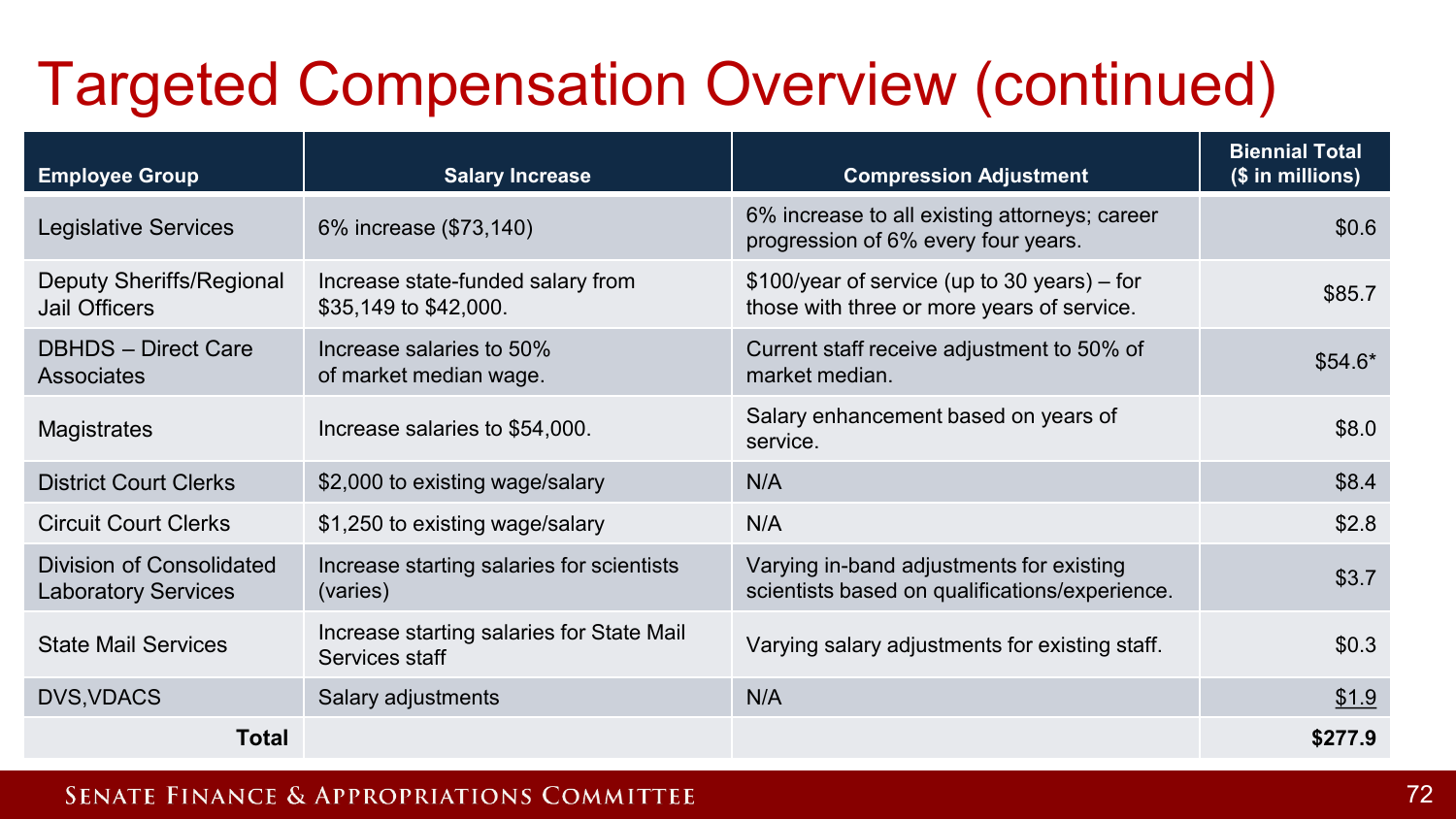## Overview of Legislative

| GF Actions for 2022-24 Biennium (\$ in millions)                                                                                                                                                                                                                                                                                                                 | <b>HB 30</b> | <b>SFAC</b><br>Amend. | Conf.<br>Amend. | HB 30 +<br>Conf.<br>Amend. |
|------------------------------------------------------------------------------------------------------------------------------------------------------------------------------------------------------------------------------------------------------------------------------------------------------------------------------------------------------------------|--------------|-----------------------|-----------------|----------------------------|
| Division of Capitol Police Compensation Plan                                                                                                                                                                                                                                                                                                                     | \$0.0        | \$5.0                 | \$1.9           | \$1.9                      |
| DLAS – IT System Infrastructure, Security, and Operations (2.0 FTEs)                                                                                                                                                                                                                                                                                             | 0.0          | 3.2                   | 2.8             | 2.8                        |
| GA – Legislative Ops., New General Assembly Building Operating Costs                                                                                                                                                                                                                                                                                             | 0.0          | 4.4                   | 4.8             | 4.8                        |
| Virginia Housing Commission (3.0 FTEs)                                                                                                                                                                                                                                                                                                                           | 0.0          | 0.8                   | 0.8             | 0.8                        |
| DLS Attorney Compensation Plan, Lang. Admin Support for other Comm.                                                                                                                                                                                                                                                                                              | 0.0          | 0.6                   | 0.6             | 0.6                        |
| Behavioral Health Commission Annualization; Net Zero Transfer of Position - JLARC to<br>Comm. on Healthcare (\$300,000, 1.0 FTE); Leg. Commissions to Item 1 (\$429,354).                                                                                                                                                                                        | 0.0          | 0.5                   | 0.5             | 0.5                        |
| School Health Services Committee (SB 62), Additional Funding for FOIA Council, Virginia<br>Elections Commission (SB 744), Expand Joint Subcommittee on Coastal Flooding (SJ 33, Jt. Sub<br>to Study Pandemic Response (SJ 10), Comm. Updating VA Tribes Laws (HB 1136), Amer<br>Revolution 250 Comm (SB 22/HB 6); SB 475 (JLARC); Virginia Israel Advisory Board | 0.0          | 0.3                   | 0.7             | 0.7                        |
| Office/Rental Expenses (Chesapeake Bay/Comm on Youth/Cap Square)                                                                                                                                                                                                                                                                                                 | 0.0          | 0.1                   | 0.1             | 0.1                        |
| Chesapeake Bay Grant Funds (\$265,323 NGF)                                                                                                                                                                                                                                                                                                                       | 0.0          | <b>NGF</b>            | <b>NGF</b>      | <b>NGF</b>                 |
| <b>ASAP Organization Costs</b>                                                                                                                                                                                                                                                                                                                                   | 0.0          | Language              | Language        | Language                   |
| <b>Total</b>                                                                                                                                                                                                                                                                                                                                                     | \$0.0        | \$14.9                | \$12.2          | \$12.2                     |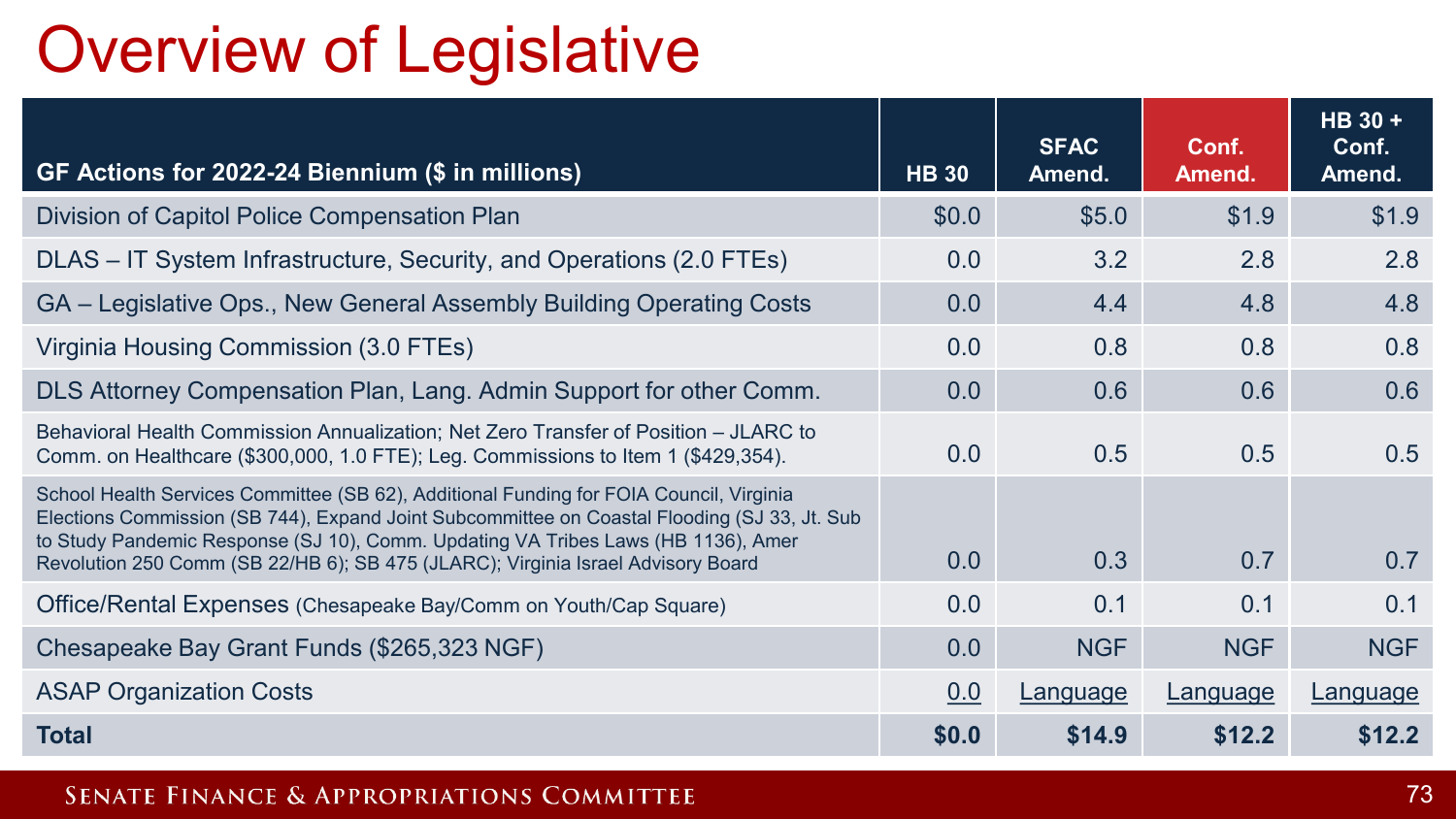### Overview of Judicial and Executive Offices

| Judicial GF Actions for 2022-24 Biennium (\$ in millions)        | <b>HB 30</b> | <b>SFAC Amend.</b> | Conf.<br>Amend. | <b>HB 30 + Conf.</b><br>Amend. |
|------------------------------------------------------------------|--------------|--------------------|-----------------|--------------------------------|
| General District Court Clerk Positions (120.0)                   | \$15.7       | \$0.0\$            | \$0.0           | \$15.7                         |
| <b>District Court Clerk Pay Increase</b>                         | 0.0          | 10.6               | 8.4             | 8.4                            |
| <b>Magistrate Retention Plan</b>                                 | 8.0          | 0.0                | 0.0             | 8.0                            |
| Salary Enhancements for Legal Aid Positions                      | 4.0          | 0.0                | 0.0             | 4.0                            |
| Language Interpreter, Administrative Positions                   | 3.2          | 0.0                | 0.0             | 3.2                            |
| Additional IDC Attorney Positions (8.0) and Language (Appellate) | 0.0          | 0.0                | 1.7             | 1.7                            |
| Court Expert Compensation (SB 191), Hope Card (HB 671)           | 0.0          | 2.0                | 2.2             | 2.2                            |
| Judicial Evaluation, Dispute Resolution                          | 1.6          | 0.0                | 0.0             | 1.6                            |
| Additional Judgeship for 31 <sup>st</sup> Circuit                | 0.3          | 0.0                | 0.0             | 0.3                            |
| IDC, Courts, VSB - Technical Adjustments                         | (1.8)        | 0.0                | 0.0             | (1.8)                          |
| Promote Accessibility for Veterans Treatment Dockets             | 0.0          | Language           | Language        | Language                       |
| <b>Total</b>                                                     | \$31.0       | \$12.6             | \$12.3          | \$43.3                         |

| <b>Executive Offices GF Actions for 2022-24 Biennium (\$ in millions)</b>                                                                                                   | <b>HB 30</b> | <b>SFAC Amend.</b> | Conf.<br>Amend. | $HB 30 + Cont.$<br>Amend. |
|-----------------------------------------------------------------------------------------------------------------------------------------------------------------------------|--------------|--------------------|-----------------|---------------------------|
| OAG - Staffing for Appeals and Consumer Protection                                                                                                                          | \$1.1        | \$4.9              | \$4.1           | \$5.2                     |
| GOV - Staffing for Agency Loaned Positions, Transformation Office, Cannabis Equity<br>Reinvestment Board, Language Access, ODEI, Children's Ombudsman, Healthcare Workforce | 2.2          | 3.7                | 2.9             | 5.1                       |
| Advisor (HB 191)                                                                                                                                                            |              |                    |                 |                           |
| OAG - Establish Hampton Roads Office                                                                                                                                        | 0.0          | 0.5                | 0.5             | 0.5                       |
| Interstate Org. Dues - Southeast Crescent Regional Commission                                                                                                               | 0.7          | 0.0                | (0.7)           | 0.0                       |
| OAG - Clarify Prohibition on Outside Entities                                                                                                                               | 0.0          | Language           | Language        | Language                  |
| <b>Total</b>                                                                                                                                                                | \$4.0        | \$9.1              | \$6.8           | \$10.8                    |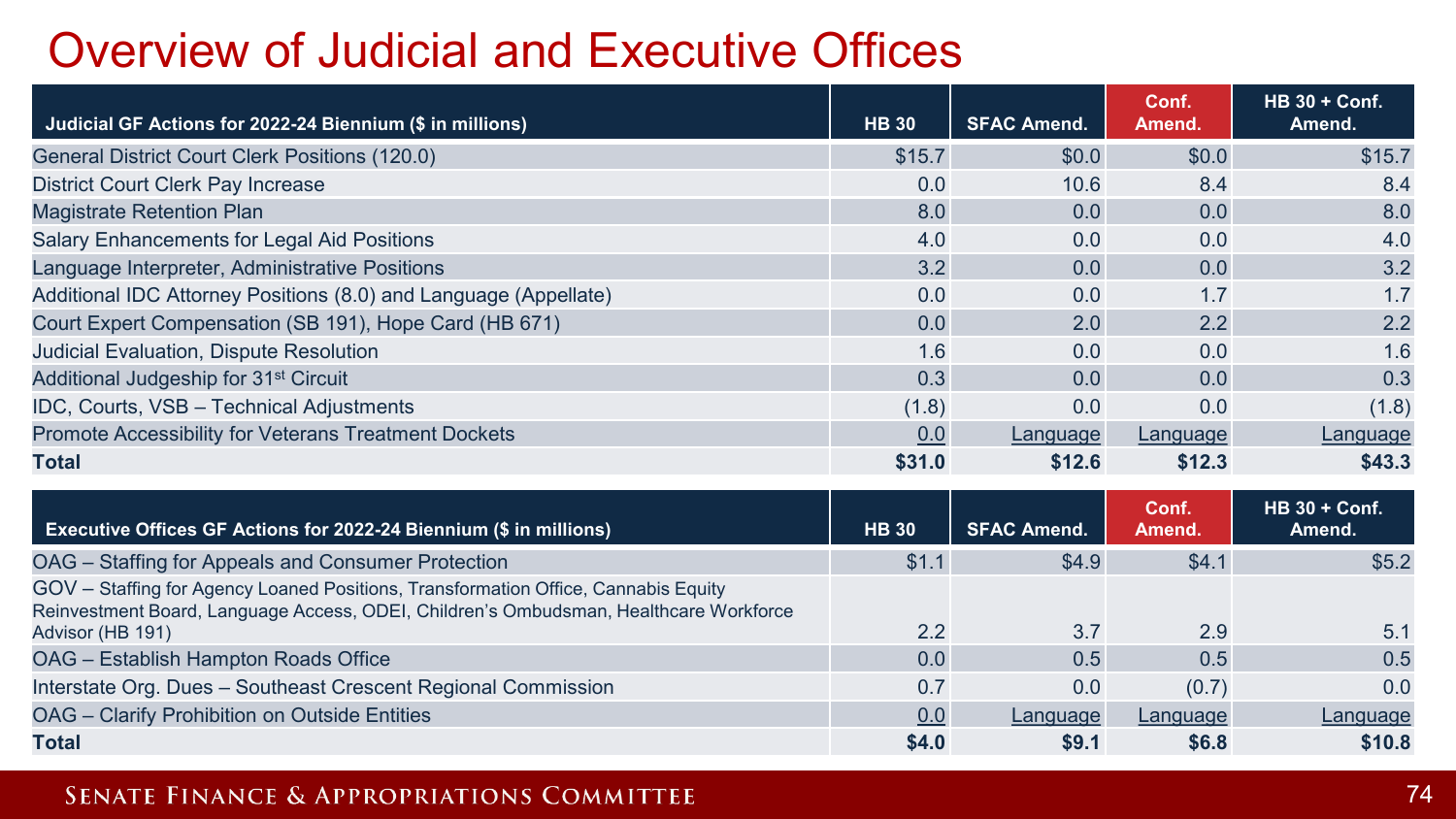### Overview of Administration

| GF Actions for 2022-24 Biennium (\$ in millions)                     | <b>HB 30</b> | <b>SFAC</b><br>Amend. | Conf.<br>Amend. | <b>HB 30 + Conf.</b><br>Amend. |
|----------------------------------------------------------------------|--------------|-----------------------|-----------------|--------------------------------|
| Deputy Sheriff/Regional Jail Officer Salary Initiative (Comp Board)  | \$89.5       | \$0.0                 | (\$3.9)         | \$85.6                         |
| <b>Circuit Court Clerk Salary Increase</b>                           | 0.0          | 0.0                   | 2.8             | 2.8                            |
| Increase Per Diem for SR Inmates (Comp Board)                        | 0.0          | 22.6                  | 12.2            | 12.2                           |
| Phase-in Behavioral /Mental Health Standards in Jails (Comp Board)   | 37.7         | (21.1)                | (21.1)          | 16.6                           |
| Annualize Constitutional Officer Staffing, Compensation (Comp Board) | 10.7         | 0.0                   | 0.0             | 10.7                           |
| State/Local Cyber Grant funding and language (VITA)                  | 0.0          | 4.9                   | 4.9             | 4.9                            |
| <b>Expand Bioinformatics and Sequencing (DCLS)</b>                   | 4.7          | 0.0                   | 0.0             | 4.7                            |
| <b>Clarke County Parcel (DGS)</b>                                    | 0.0          | 4.1                   | 0.0             | 0.0                            |
| State Aid to Local Commissioners of the Revenue (Comp Board)         | 0.0          | 3.8                   | 1.4             | 1.4                            |
| Staff Salary Increases and Compression (DCLS)                        | 3.7          | 0.0                   | 0.0             | 3.7                            |
| Piedmont Regional Jail Authority Staffing (Comp Board)               | 0.0          | 3.4                   | 0.0             | 0.0                            |
| Restore Under/Unfunded Deputy Treasurer Positions (Comp Board)       | 0.0          | 2.7                   | 0.4             | 0.4                            |
| Replace PMIS ISF with General Fund Appropriation                     | 1.8          | 0.0                   | 0.0             | 1.8                            |
| Elections Public Education (ELECT), Base Adj, Legislation, Language  | 2.5          | 0.0                   | 1.6             | 4.1                            |
| Additional Program and Administrative Positions (4.0) (ELECT)        | 0.8          | 0.0                   | 0.0             | 0.8                            |
| Increase Technology Trust Fund (Comp Board)                          | 2.0          | 0.0                   | 0.0             | 2.0                            |
| Data/Organization Analysis Positions (4.0) (DHRM)                    | 1.6          | 0.0                   | 0.0             | 1.6                            |
| COVLC System Upgrade, PMIS Data Costs (DHRM)                         | 0.9          | 0.0                   | 0.0             | 0.9                            |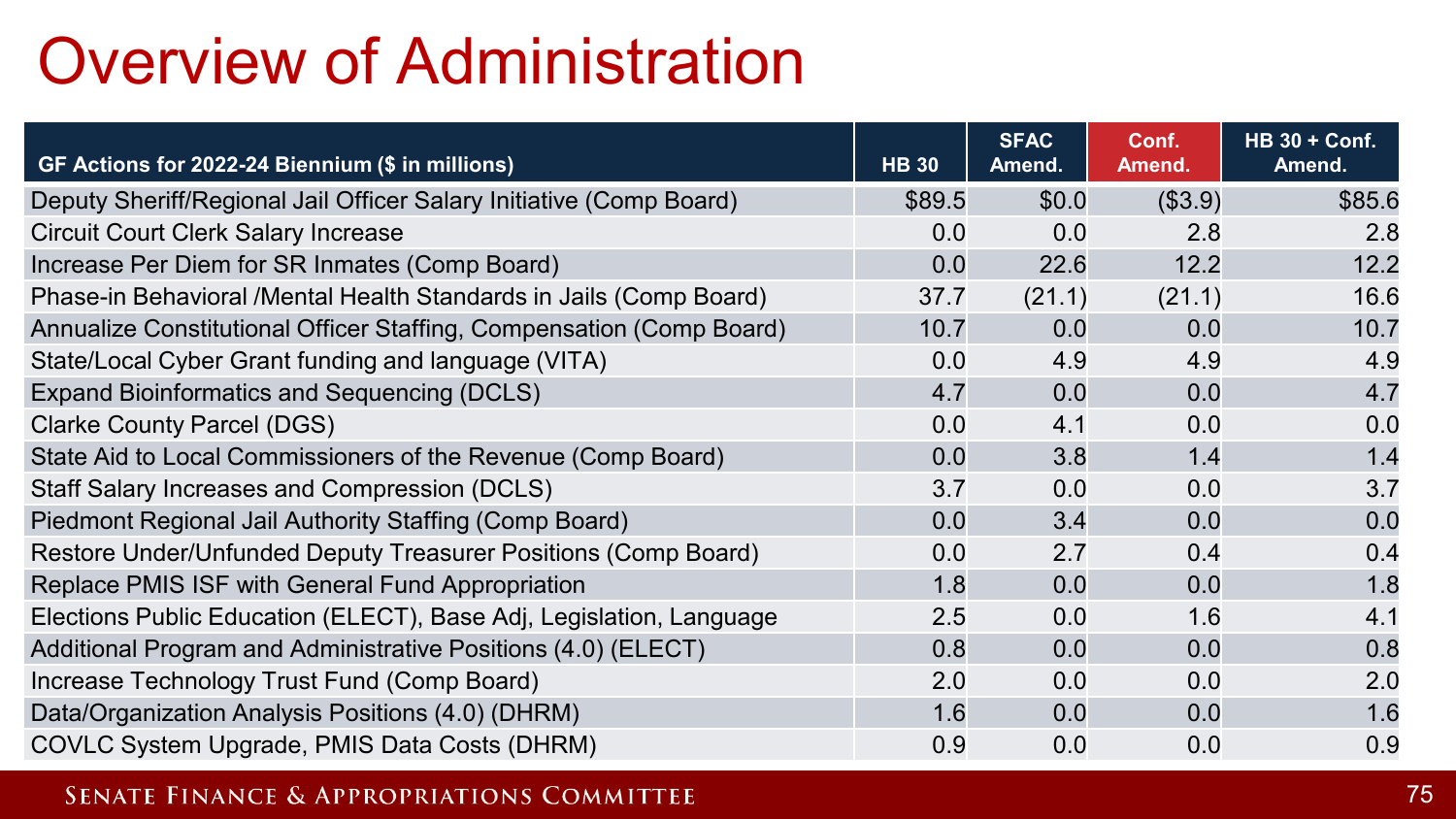### Overview of Administration (continued)

| GF Actions for 2022-24 Biennium (\$ in millions)                | <b>HB 30</b> | <b>SFAC</b><br>Amend. | Conf.<br>Amend. | <b>HB 30 + Conf.</b><br>Amend. |
|-----------------------------------------------------------------|--------------|-----------------------|-----------------|--------------------------------|
| Review of Executive Job, Pay Structure (DHRM)                   | 0.1          | 0.0                   | 0.0             | 0.1                            |
| Security Software (HAVA GF backfill) (DHRM)                     | 0.6          | 0.0                   | 0.0             | 0.6                            |
| Capital management/O&M, Legislation, Language (DGS)             | 0.0          | 0.1                   | 1.6             | 1.6                            |
| State Mail Services - Staff Salary Increases/Compression (DGS)  | 0.2          | 0.0                   | 0.0             | 0.2                            |
| Constitutional Officer Career Development (Comp Board)          | 1.6          | 0.0                   | 0.0             | 1.6                            |
| Minimum Wage Adjustment (Comp Board)                            | 0.6          | 0.0                   | 0.0             | 0.6                            |
| WTRJ Federal Inmate Cost Recovery Exemption (Comp Board)        | 0.0          | 1.0                   | 1.0             | 1.0                            |
| Adjust Const. Officer Salaries Based on Population (Comp Board) | >0.0         | 0.0                   | 0.0             | >0.0                           |
| IT Disaster Recovery (Comp Board)                               | >0.0         | 0.0                   | 0.0             | >0.0                           |
| Piedmont Reg. Jail Authority Cost Recovery (Comp Board)         | 0.0          | (0.9)                 | 0.0             | (0.0)                          |
| Per Diem Adjustment (Comp Board)                                | (21.5)       | 0.0                   | 0.0             | (21.5)                         |
| Telework Data Reporting (DHRM)                                  | 0.0          | Language              | Language        | Language                       |
| JLARC VEC Policy Recommendation - Call Center Staffing (DGS)    | 0.0          | Language              | Language        | Language                       |
| Address Identified Vulnerabilities (VITA)                       | 0.0          | Language              | Language        | Language                       |
| Appropriate GAB Operational Costs (NGF)                         | 0.0          | 6.4                   | 6.4             | 6.4                            |
| Other NGF Actions - (NGF)                                       | 178.3        | 0.0                   | <u>1.2</u>      | 179.5                          |
| <b>Total Administration (GF)</b>                                | \$137.5      | \$20.6                | \$0.9           | \$138.4                        |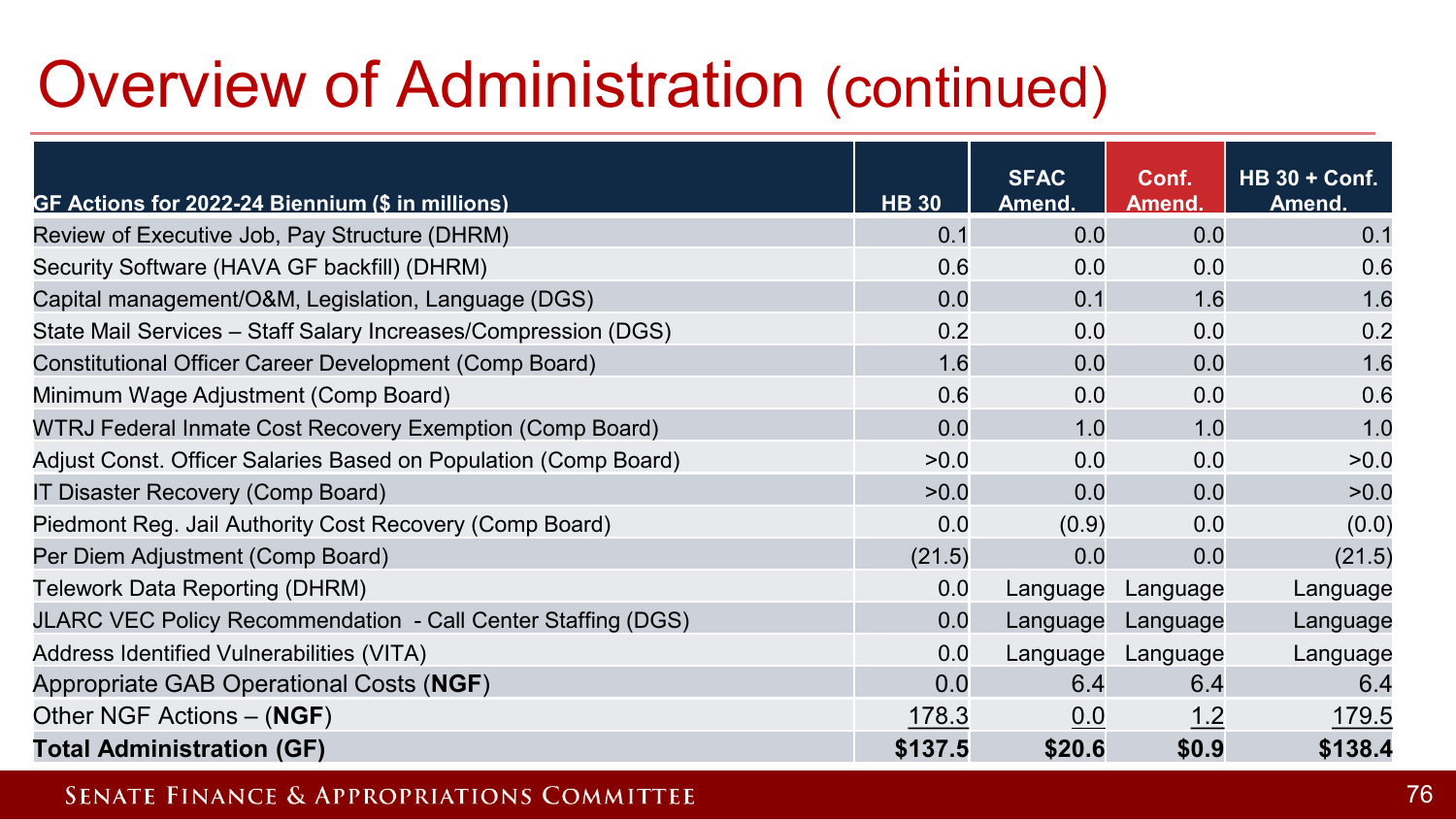### Overview of Finance

| GF Actions for 2022-24 Biennium (\$ in millions)                      | <b>HB 30</b> | <b>SFAC</b><br>Amend. | Conf.<br>Amend. | $HB 30 + Cont.$<br>Amend. |
|-----------------------------------------------------------------------|--------------|-----------------------|-----------------|---------------------------|
| Mandatory Revenue Stabilization Fund Deposit (DOA Transfer Pmts.)     | \$1,127.7    | \$0.0                 | \$0.0           | \$1,127.7                 |
| Deposit to Virginia Retirement System (DOA Transfer Pmts.)            | 924.0        | 76.0                  | (924.0)         | 0.0                       |
| Defease Bonds of the CVTC (Treasury)                                  | 0.0          | 25.0                  | 25.0            | 25.0                      |
| Defease Eastern Shore Market Bonds                                    | 0.0          | Language              | 6.0             | 6.0                       |
| Adjust Appropriation for Local Tax Distributions (DOA Transfer Pmts.) | 3.0          | 0.0                   | 0.0             | 3.0                       |
| Adjust Funding for Debt Service (Treasury Board)                      | 191.3        | 0.0                   | 0.0             | 191.3                     |
| Worker Misclassification Auditors (7.0) (TAX)                         | 1.0          | 0.0                   | (1.0)           | 0.0                       |
| Administrative Cost to Implement Tax Policy Changes (TAX)             | 0.9          | 0.0                   | 1.0             | 1.9                       |
| Assess and Publish Soil Use Values (TAX)                              | 0.2          | 0.0                   | 0.0             | 0.2                       |
| Reflect Increase in Minimum Wage; Expand Scope of E-Filing (TAX)      | >0.0         | 0.0                   | 0.0             | >0.0                      |
| Relief for Wrongfully Incarcerated Individuals (Treasury)             | 6.5          | (6.5)                 | 0.1             | 6.6                       |
| Administrative Costs to Implement Taxpayer Refund (Treasury)          | 2.5          | 0.0                   | (1.7)           | 0.8                       |
| <b>Combined Reserve Fund Balance Limitation (DOATP)</b>               | 0.0          | 0.0                   | Language        | Language                  |
| Language to Assess TAX System (TAX)                                   | 0.0          | 0.0                   | Language        | Language                  |
| Interagency Office on Infrastructure Coordination (SoF)               | 0.0          | 0.5                   | 0.5             | 0.5                       |
| Pandemic Fund Audit/Oversight (\$600,000 NGF) (SoF)                   | 0.0          | 0.3 NGF               | 0.6 NGF         | 0.6 NGF                   |
| Other NGF Actions (NGF)*                                              | 56.2         | 0.0                   | 0.0             | 56.2                      |
| <b>Total</b>                                                          | \$2,257.1    | \$95.0                | (\$894.1)       | \$1,363.0                 |

\*Includes \$31.4 million NGF over the biennium to adjust appropriation for the Cardinal Financials and Human Capital Management Systems, Performance Budgeting System, and Payroll Service Internal Service Funds; \$24.8 million NGF to adjust appropriation for property insurance in Division of Risk Management; \$1.4 million NGF and 5.0 FTE positions total in the Board of Accountancy, Division of Risk Management, and Treasury; and \$0.2 million NGF in Treasury to reflect increase in annual fee for administration of the Security for Public Deposits Act.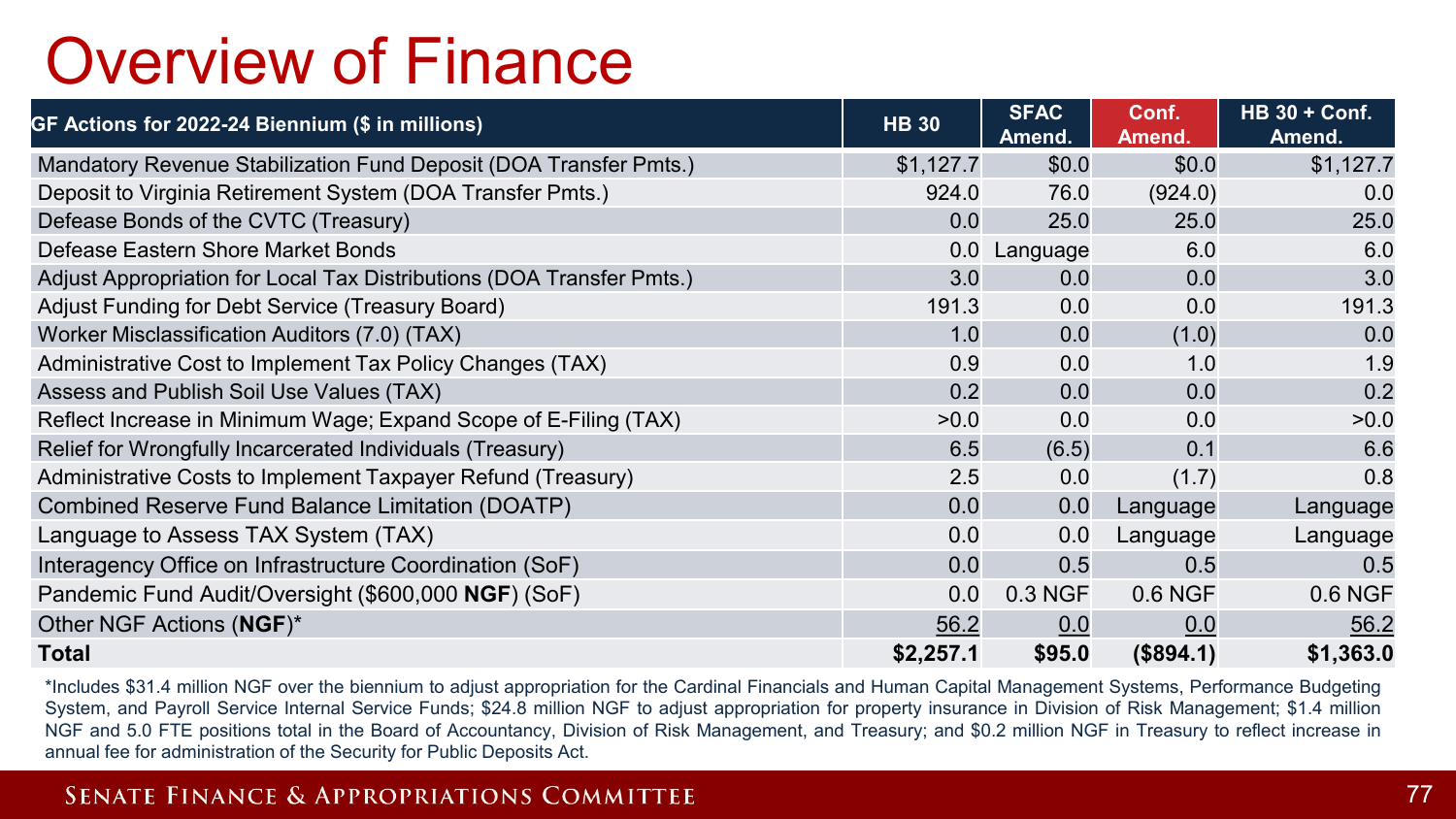### Overview of Central Appropriations

| GF Actions for 2022-24 Biennium (\$ in millions)                       | <b>HB 30</b> | <b>SFAC Amend.</b> | Conf.<br><b>Amend</b> | <b>HB 30 + Conf.</b><br><b>Amend</b> |
|------------------------------------------------------------------------|--------------|--------------------|-----------------------|--------------------------------------|
| State and State-Supported Salary Increases (5% + 5%)                   | \$806.8      | \$0.0              | (\$60.1)              | \$746.7                              |
| State Employee \$1,000 One-time Bonus (Dec. 1, 2022)                   | 0.0          | 102.5              | 66.5                  | 66.5                                 |
| Increase State/State-supported HIC to 30% Funded                       | 0.0          | 0.0                | 80.4                  | 80.4                                 |
| Behavioral Health System Funding                                       | 100.0        | (100.0)            | (100.0)               | 0.0                                  |
| Adjust Agency Information Technology Costs                             | 60.7         | 0.0                | 0.0                   | 60.7                                 |
| Adjust Agency Health Insurance Premium Costs                           | 40.7         | 0.0                | (12.8)                | 27.9                                 |
| Adjust for State Employee Retirement Costs                             | 27.0         | 0.0                | 0.0                   | 27.0                                 |
| Adjust Funding for Minimum Wage Costs (Jan. 1, 2023)                   | 12.7         | 0.0                | 0.0                   | 12.7                                 |
| Cardinal Human Capital Management System ISF Charges                   | 11.8         | 0.0                | 0.0                   | 11.8                                 |
| State Agency Language Access                                           | 10.8         | Language           | (5.8)                 | 5.0                                  |
| <b>Centralize Cybersecurity Funding</b>                                | 0.0          | 10.0               | 15.0                  | 15.0                                 |
| <b>Transformation Office Program</b>                                   | 0.0          | 5.0                | 10.0                  | 10.0                                 |
| Slavery and Freedom Heritage Site                                      | 0.0          | 1.0                | 1.0                   | 1.0                                  |
| 2024 Presidential Primary Expense Reimbursement                        | 5.9          | (5.9)              | (5.9)                 | 0.0                                  |
| Adjust Agency Funding for DGS Lease Maintenance                        | 0.0          | 0.0                | 0.5                   | 0.5                                  |
| Agency GF Share of Cybersecurity Positions at VITA                     | 0.0          | 0.0                | 0.8                   | 0.8                                  |
| Adjust Funding for State Property Insurance                            | 4.0          | 0.0                | 0.0                   | 4.0                                  |
| <b>Cardinal Financials System ISF Charges</b>                          | 2.2          | 0.0                | 0.0                   | 2.2                                  |
| Adjust Funding for State IT Audits and ISO Services (VITA)             | 1.8          | 0.0                | 0.0                   | 1.8                                  |
| Remove One-Time Funding; Adjust Agency Distributions                   | (18.6)       | 0.0                | 0.0                   | (18.6)                               |
| Data Science Innovation Hub Planning                                   | 0.0          | 0.0                | 0.4                   | 0.4                                  |
| <b>Workforce Development</b>                                           | 0.0          | 0.0                | 33.0                  | 33.0                                 |
| Increase Appropriation for Tobacco Settlement Fund (\$3.3 million NGF) | <b>NGF</b>   | 0.0                | 0.0                   | <b>NGF</b>                           |
| <b>Total</b>                                                           | \$1,065.8    | \$12.6             | \$23.0                | \$1,088.8                            |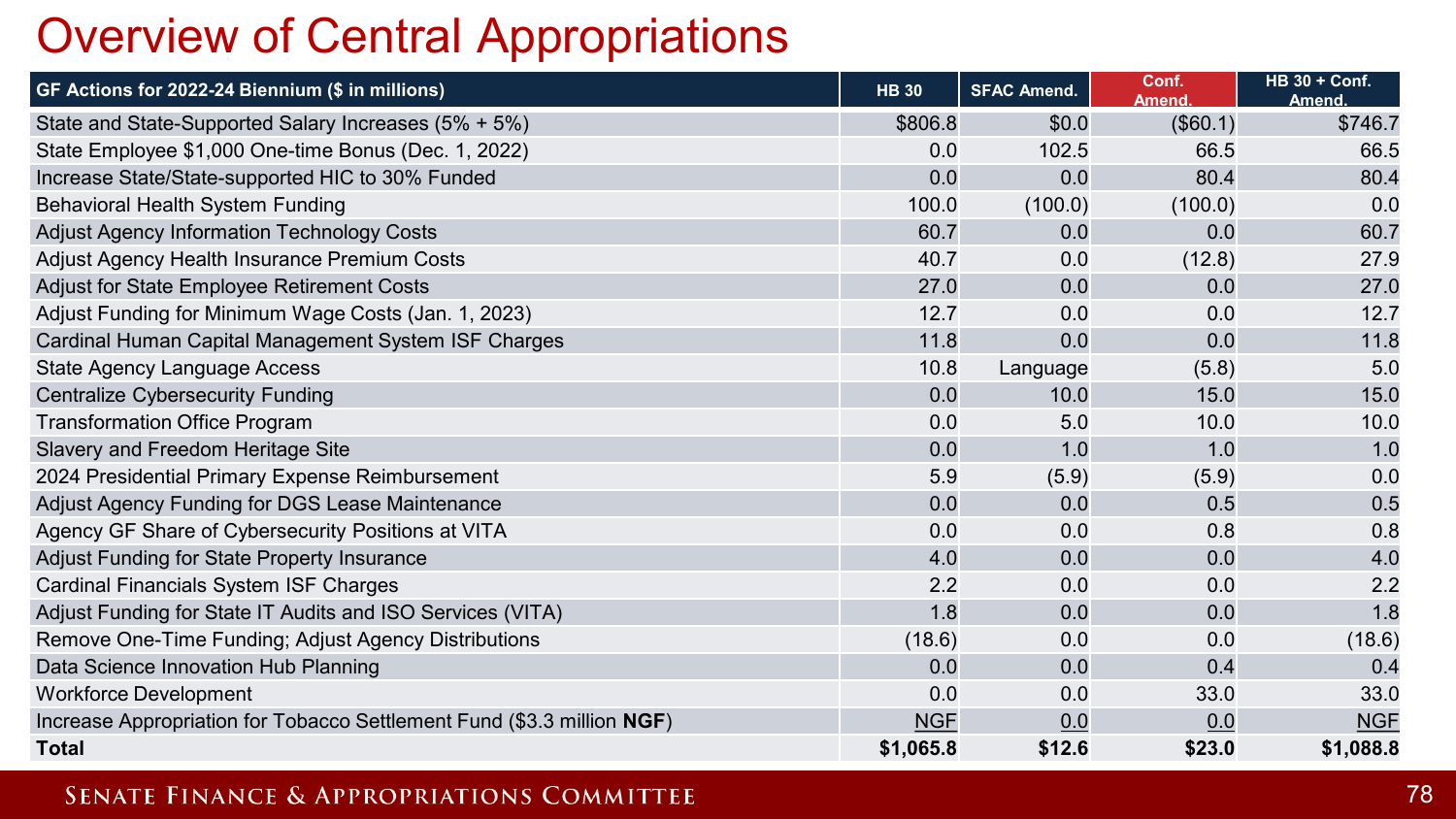## **Capital Outlay**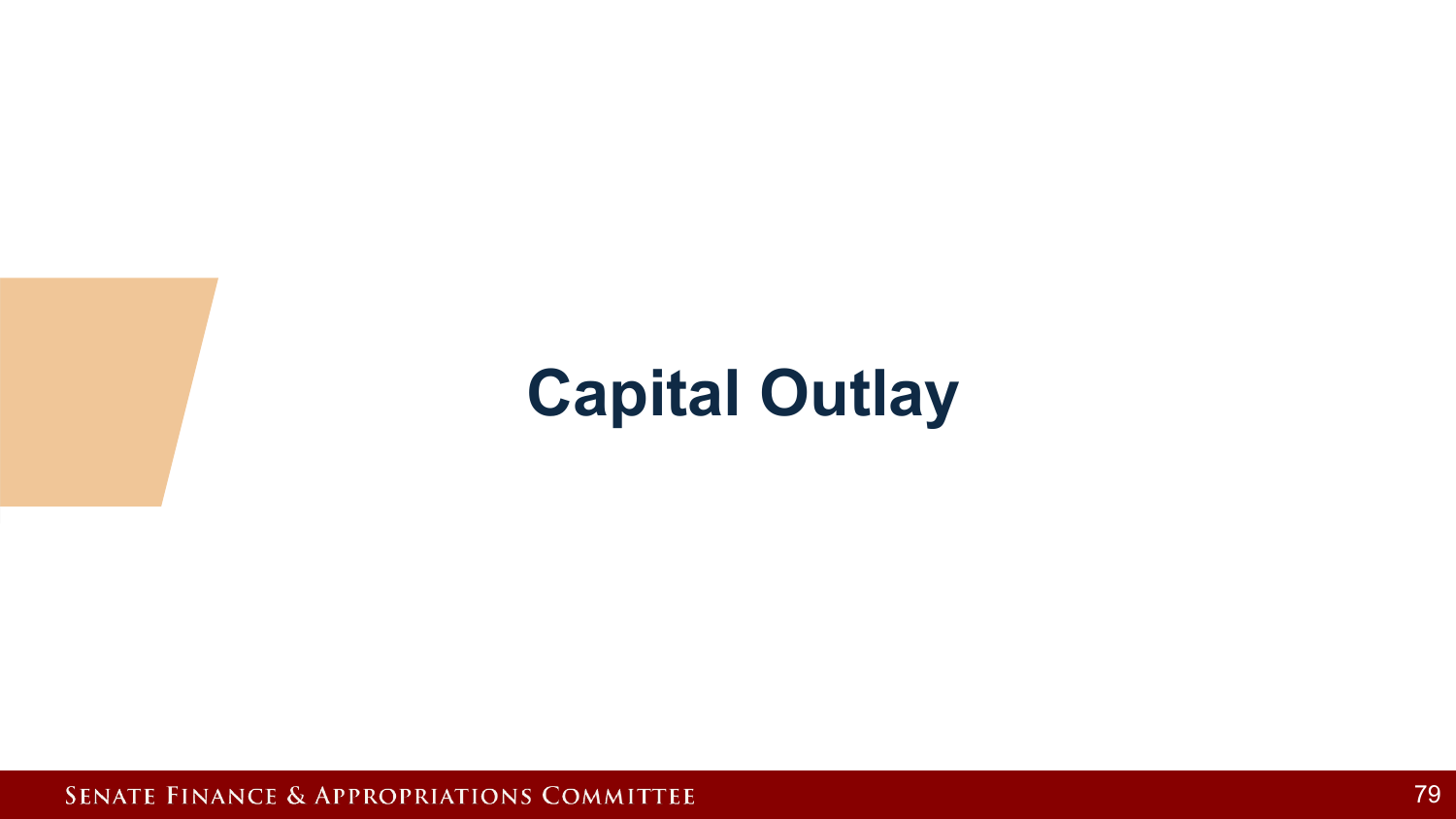# Capital Outlay Funding Summary

| <b>Fund Type (\$ in millions)</b>                | <b>HB 29</b><br>FY 2022 | Conf.<br>Amend. | HB 29 +<br>Conf.<br>Amend. | <b>HB 30</b><br>2022-24 | <b>SFAC</b><br>Amend. | Conf.<br>Amend. | $HB$ 30 +<br>Conf.<br>Amend. |
|--------------------------------------------------|-------------------------|-----------------|----------------------------|-------------------------|-----------------------|-----------------|------------------------------|
| <b>General Fund Cash</b>                         | \$211.4                 | \$170.0         | \$381.4                    | \$2,544.7               | \$22.6                | (\$395.5)       | \$2,149.2                    |
| <b>VPBA / VCBA</b><br><b>Tax-Supported Bonds</b> | 0.0                     | 0.0             | 0.0                        | 0.0                     | 0.0                   | 0.0             | 0.0                          |
| 9(c) Revenue Bonds                               | 0.0                     | 0.0             | 0.0                        | 100.9                   | 0.0                   | 0.0             | 100.9                        |
| 9(d) Revenue Bonds                               | 0.0                     | 0.0             | 0.0                        | 56.4                    | 0.0                   | 0.0             | 56.4                         |
| <b>Nongeneral Fund Cash</b>                      | 6.2                     | 0.0             | 6.2                        | 988.8                   | 5.8                   | (11.1)          | 977.7                        |
| <b>Total</b>                                     | \$217.6                 | \$170.0         | \$387.6                    | \$3,690.8               | \$28.4                | (\$406.6)       | \$3,284.2                    |

• **Caboose:** \$350.0 million GF in a supplement pool for projects with cost overruns from material and labor inflation and supply chain issues (additional \$100.0 million contingent).